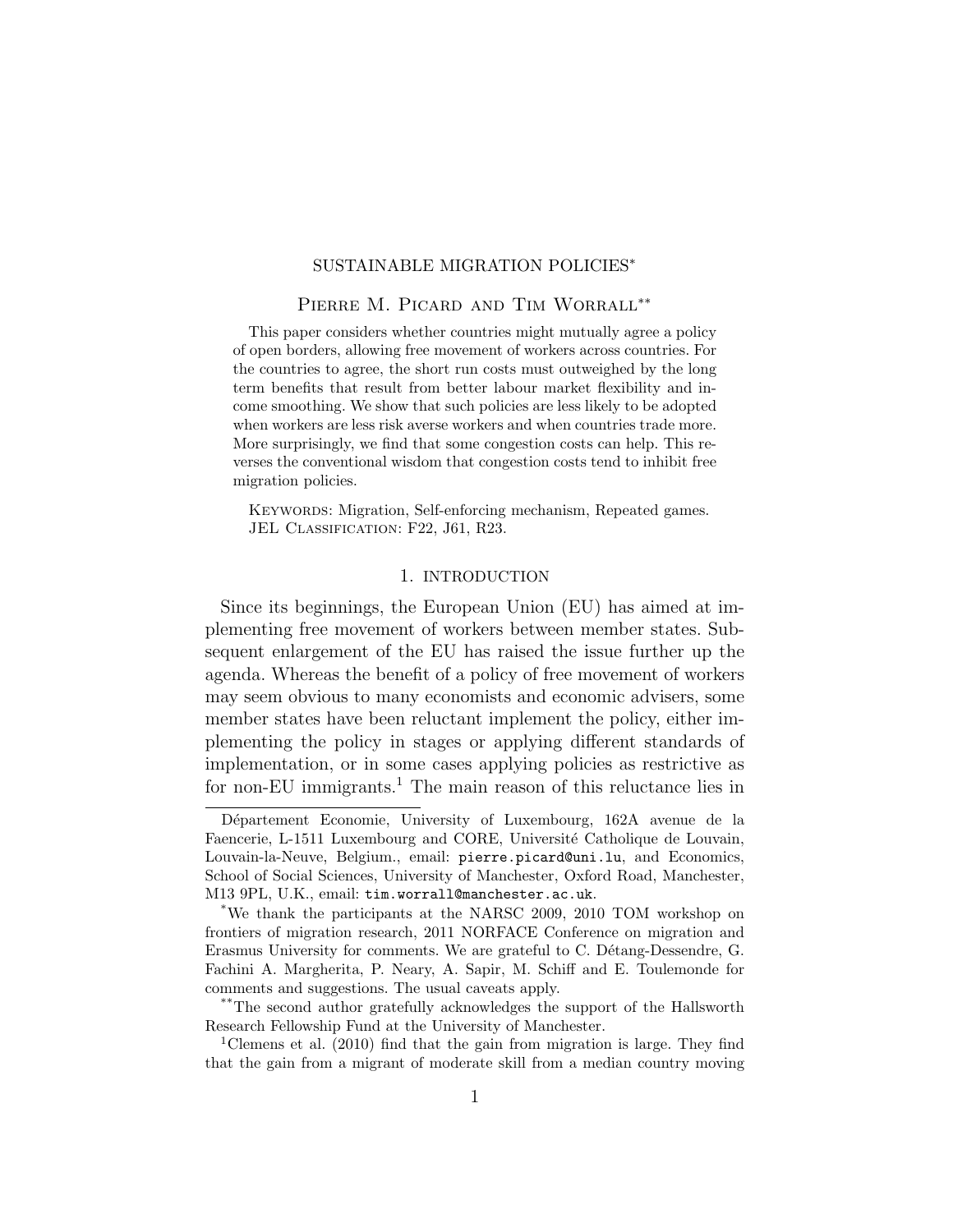the fear that inflows of migrant workers may depress local labour market conditions and the welfare of the host country workers.<sup>[2](#page-1-0)</sup>

In this paper, we discuss the decision of countries to open their borders to workers and adopt policies of unconditional or uncontrolled movements of workers. Free movement of workers and labour market integration, as well as product market integration, has been a regular topic on the agenda of the socio-economic projects of both the EU and NAFTA. The topic has featured in discussions about the assent of new member states to the EU and in the assessment of Mexican migration to the US. In this paper, we consider that countries implement a policy of free movement of workers only if it is sustainable or self-enforcing. That is, each country should be betteroff with the policy at each point in time taking into account any short run costs and long term future benefits. We present a model where migrants impose a negative externality on locals through increased congestion of local factors (e.g. land, local resources, local capital, etc.) or through adverse changes in the terms of trade. However by agreeing on a policy of free movement of labour a country may increase the future expected utility of its citizens because it allows its labour force to reallocate in response to future productivity shocks and therefore benefit from improved labour market flexibility. In addition, risk averse workers benefit from better income smoothing under the policy of free movement of labour.

We develop a two-country trade model where individuals consume both a local non-traded good and two traded goods: one produced locally and one produced abroad. We assume Cobb-Douglas preferences, so goods are imperfect substitutes with a unit elasticity of substitution. Workers inelastically supply one unit of labour to the production sectors of their country of residence. Production is sub-

to the US is around \$10,000 per year. They attribute this large gain as due to policy barriers to labour mobility. [Klein and Ventura](#page-48-0) [\(2009\)](#page-48-0) find similarly large gains from removing barriers to international labour mobility which are of an order of magnitude greater than the gains from capital mobility.

<span id="page-1-0"></span><sup>&</sup>lt;sup>2</sup>In April 2011, such a fear has enticed France to threaten to suspend its obligation to the EU freedom of movement (Schengen Treaty) because of the threat of abnormal flow of migrants from Italy. See for instance The Telegraph, 22 April 2011.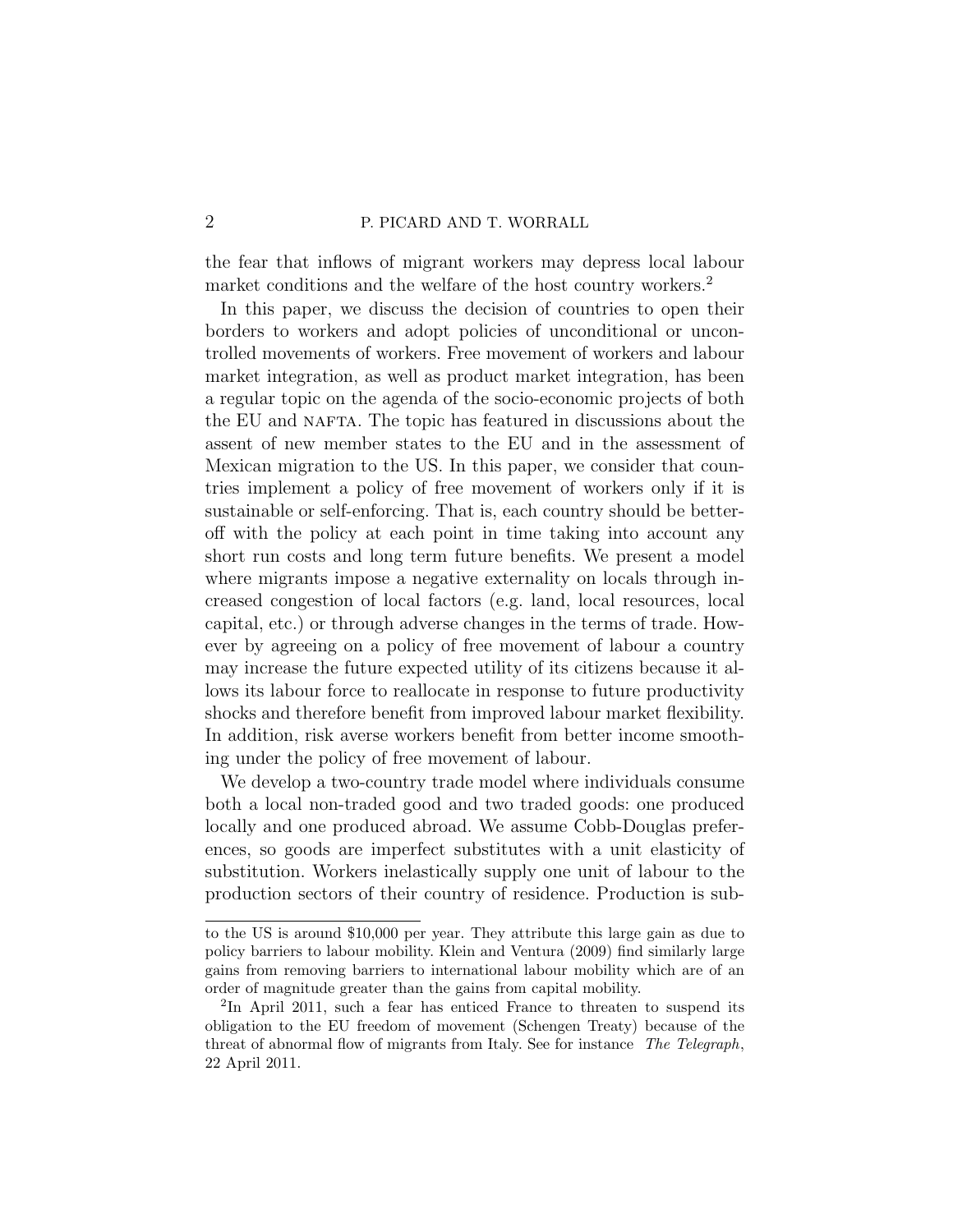## SUSTAINABLE MIGRATION POLICIES 3

ject to decreasing returns to scale (congestion) and country specific productivity shocks. With a policy of free movement of workers, individuals are free to move and reside in the country where they find an employment contract. We first analyze the short run equilibrium under this policy and discuss the resulting efficiency in the labour market. We show that a policy of free movement of workers yields an excess agglomeration of the labour force in the high productivity country except in specific cases. This excess agglomeration occurs because migrating workers do not internalise the effect of their move on the productivity and consumption basket of local workers. In our model, there is no excess agglomeration only in three specific cases: when all goods are traded, when no goods are traded and when the production function displays infinitely decreasing to scale (full congestion). In all other cases, the local workers in the higher productivity country incurs a short run cost from uncontrolled inflows of workers. Interestingly this cost is highest when the production process displays no congestion effect (constant returns to scale) and each country trades a significant share of its total production. The cost therefore, mainly stems from the adverse change in the terms of trade. Note that the presence of trade effects qualifies the common idea that international workers movements have no effect on natives in closed economies that produce under constant returns to scale (or where capital perfectly adapts to the labour inflow). The inflows of workers may have no impact on wages, but have adverse effect on the relative import prices and the consumption basket of domestic workers. As presented above, the policies of free movement of workers are a concern for economies such as Europe and North America that have significant trade and labour mobility. So, one should not neglect the impact of trade on migration incentives and on the adoption of migration policies.

We then discuss the dynamic trade-off between the short cost of the policy of free movement of workers and its long run benefit in terms of labour market flexibility and insurance. Because free movement of workers has the effect of unifying the two countries' labour markets, workers benefit from better job opportunities. In addition, a policy of free movement of workers frees the individuals (and their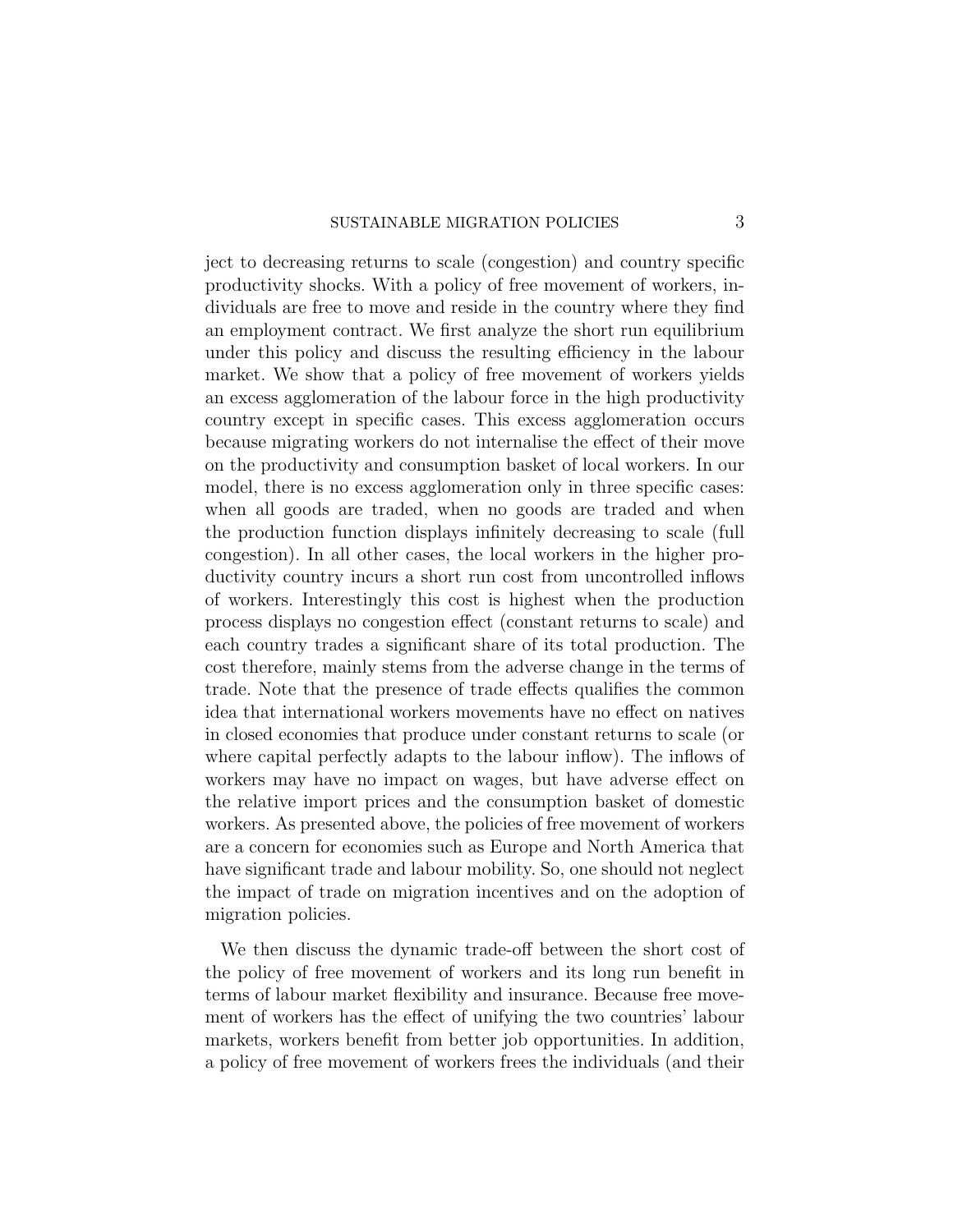descendants) from economically depressed areas and allows them to smooth their consumption by relocating to more productive regions. We set up a dynamic model where, under free movement of workers, individuals freely choose their work location in each time period. Free movement of workers becomes a sustainable common policy if and only if no country finds it optimal to breach the policy by blocking inflows of workers or not renewing the foreign workers' work permits. Unsurprisingly, we show that the common policy is more sustainable if individuals and governments become more patient. More interestingly, we show that the common policy becomes less sustainable when the countries trade more goods. This is because the terms of trade partly absorbs productivity differences and diminish the benefit of labour market flexibility. We also show that reductions of congestion effects have a non-monotone impact on the sustainability of the policy of free movement of workers. When congestion effects are important (i.e. strong decreasing returns to scale), a reduction in congestion diminishes the negative impact of the inflows of international workers on local wages and makes the policy more likely to be sustained. By contrast, when congestion effects are weak (i.e. weak decreasing returns to scale), local wages respond too weakly to inflows of international workers and become bad signals for immigrants. The resulting excessive agglomeration of the labour force in high productivity countries may be too high a short run cost for natives to pay making the policy of free movement unsustainable. Finally, we show that free movement of workers is more likely to be implemented when individuals are more risk averse. In this case, free movement of workers smoothes individual income and plays the role of an insurance scheme. Therefore more risk averse workers are more likely to support international labour mobility.

In this paper we also make a distinction between uncontrolled movement of workers that unconditionally grant work permits and uncontrolled migration policies that grant citizenship rights to incoming workers. Article 45 of the Lisbon Treaty sets out EU labour movement policy. It specifies that individuals who qualify for "worker" status shall unconditionally get permission to work throughout the EU while retaining their native citizenship rights. Similarly, in the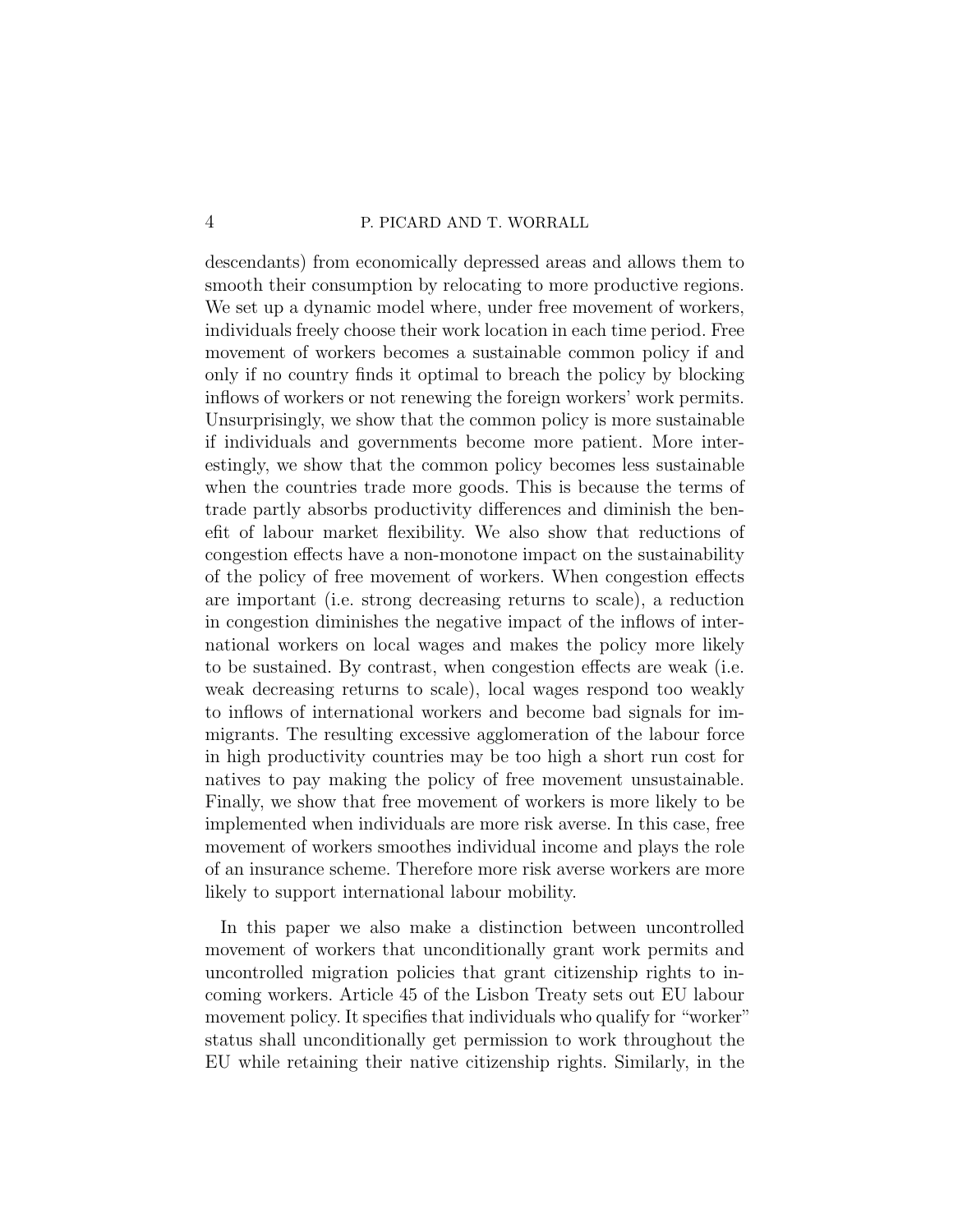nafta, tn status offers work permits to workers (typically Canadians) but not US nationality and all its associated rights. Under such a policy, immigrants are not formally part of the electoral constituencies of the host country and may regularly need to renew their work permits. A more challenging policy would therefore be a full right migration policy that unconditionally grants full citizenship rights and duties to all migrants. We analyze this policy and compare it to that of free movement of workers. We show that the full right migration policies are less likely to be adopted and sustained. For some parameter values, such policies are never adopted if countries unconditionally offer citizenship rights to migrants. This helps explain why uncontrolled movement of workers can be implemented in economies such as the EU, whereas policies that grant full citizenship rights generally remain controlled by strict migration conditions and quotas.

# Related literature

This paper is related to several strands of literature. First it relates to the literature emphasises that governments cannot commit to policies in advance and will re-evaluate policy at each point in time weighing any current losses from the policy against possible future expected gains (See e.g. [Acemoglu et al.](#page-47-1) [2010,](#page-47-1) [Chari and Kehoe](#page-47-2) [1990\)](#page-47-2). Our analysis also relates to [Thomas and Worrall](#page-48-1) [\(1988\)](#page-48-1) who discuss self-enforcing insurance mechanisms.<sup>[3](#page-4-0)</sup> The present paper differs however, in two regards from this literature. First the motivation for exchange comes from labour flexibility and the potential beneficial effects of the mobility of workers. Such gains from flexibility help countries offset the short term cost of inflows of international workers by the longer term expected future benefits. Secondly, the present paper focuses on the adoption of market based policies rather than first-best policies. That is we shall suppose that governments do not have the ability to finely control the international labour movement decisions but can either opt for free movement or no movement of

<span id="page-4-0"></span><sup>3</sup>Empirical applications of informal insurance theory have primarily focused on individual relationships within villages in less developed country [\(Ligon et al.](#page-48-2) [2002\)](#page-48-2).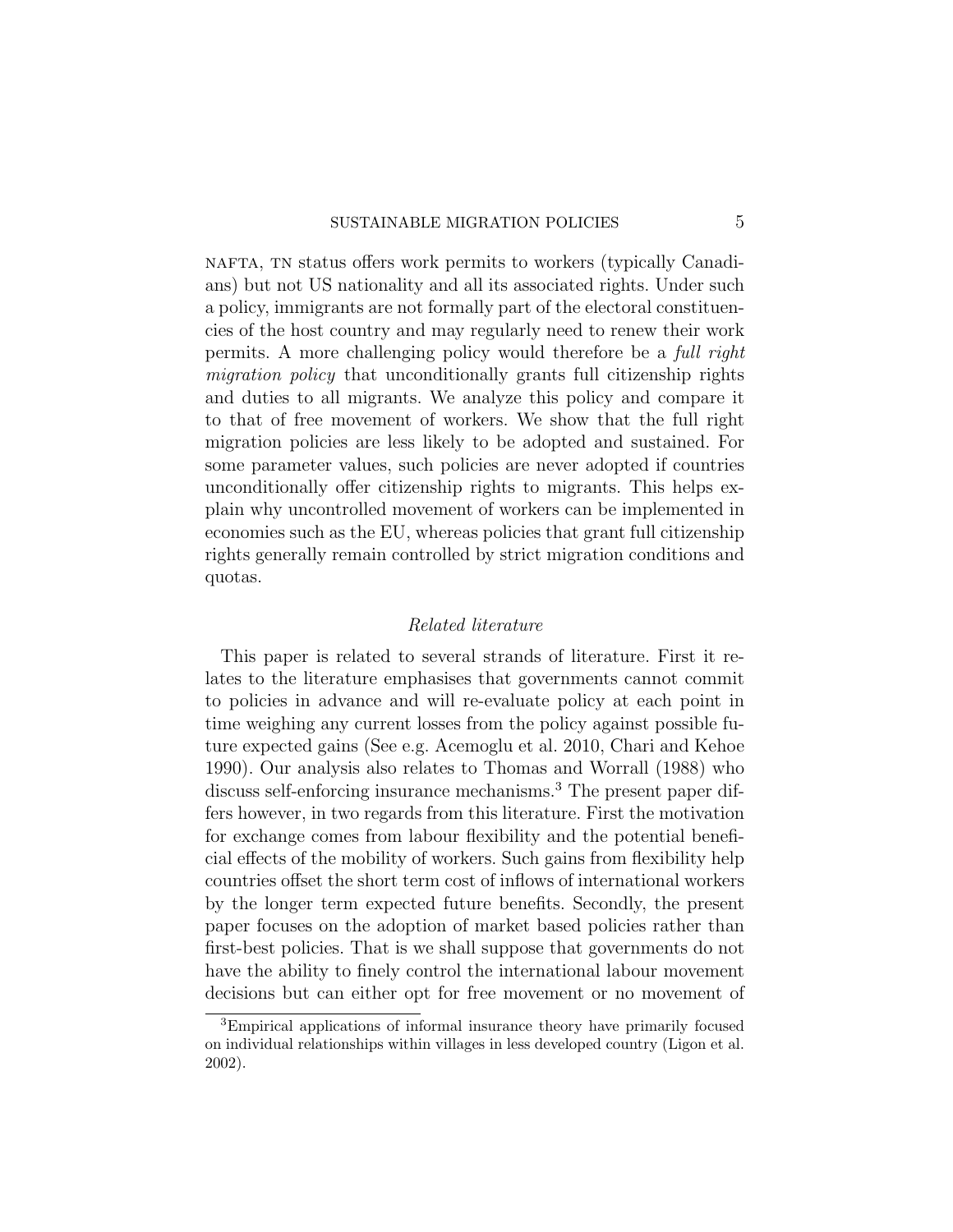labour. Thus with free movement of labour the allocation is determined by individual migration decisions and market forces and is not in the direct control of government. This not only makes our discussion more realistic in the case of the EU integration but it also significantly simplifies the analysis and adds the potential externality of migrants on local workers. Indeed, each migrant does not internalise the effect of his/her migration decision to on domestic and foreign wages and the terms of trade.

It also relates to the literature which analyzes the effect of migrants on the welfare of local workers. The empirical relevance of the wage impact of migration is a much debated issue (see e.g. [Borjas](#page-47-3) [2003,](#page-47-3) [Borjas et al.](#page-47-4) [1996,](#page-47-4) [Card](#page-47-5) [1990,](#page-47-5) [Ottaviano and Peri](#page-48-3) [2005\)](#page-48-3). Broadly speaking, the literature suggests that competition from foreigners is likely to harm workers, especially those at the bottom end of the income scale.[4](#page-5-0) By presenting a general equilibrium model where labour movements can have a negative or a zero short run impact on local welfare, we claim to capture the empirical facts. However, for the sake of analytical tractability, our neoclassical analysis of the labour market focuses on the benchmark case of homogenous workers. As a result, the interpretation of our results must probably be restricted to the situations where governments weigh most heavily the welfare

<span id="page-5-0"></span><sup>4</sup> In fact, the empirical literature on the effect of migration on local labour markets does not reach a clear consensus. As a case in point, early studies could not confirm strong and significant long-run effects of immigration on local wages [\(Borjas et al.](#page-47-4) [1996,](#page-47-4) [Card](#page-47-5) [1990\)](#page-47-5). While it was admitted that most of the economic gain from migration accrues to the migrants [\(Boeri and Brcker](#page-47-6) [2005\)](#page-47-6), the impact of worker's conditions in the receiving countries has been more debated [\(Faini](#page-47-7) [et al.](#page-47-7) [1999\)](#page-47-7). Because the above studies were not concerned with the crowding out of natives by immigrant workers, which potentially eliminated any wage effects [\(Filer](#page-47-8) [1992\)](#page-47-8), researchers have been tempted to avoid spatial studies of localised labour inflows and have preferred to consider the impact on the entire labour market. For example, the 1980 Cuban immigration may have been important in Miami but small for the whole US labour market. Under such a strategy, [Borjas](#page-47-3) [\(2003\)](#page-47-3) measured significant and negative effects of immigration on US wages, harming more importantly the low skilled. [Ottaviano and Peri](#page-48-3) [\(2005\)](#page-48-3) recently analyzed the effect of migration by modeling labour as a differentiated input in general equilibrium. Those authors found negative partial effect of immigrants on natives within the same group of workers but with significantly mitigated effects on the overall economy. See [Okkerse](#page-48-4) [\(2008\)](#page-48-4) for an extensive summary.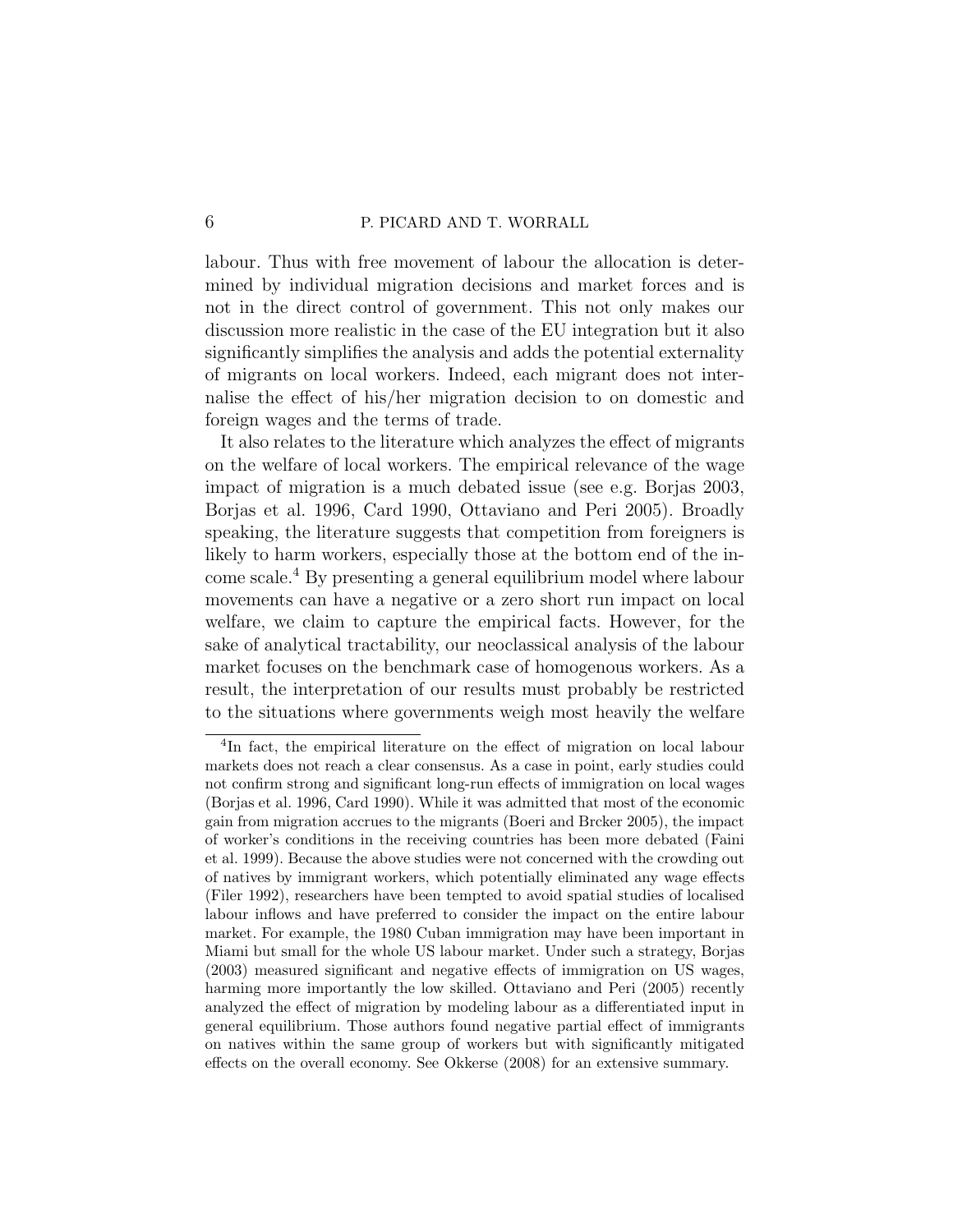of low skilled workers, either because of distributional concerns or because of the weight of low skilled workers in the political decision making process (perhaps along median voter lines).

Our discussion is nevertheless driven by a general concern about public opinion in many democratic countries, which appear rela-tively hostile to immigration.<sup>[5](#page-6-0)</sup> As reported by [Scheve and Slaughter](#page-48-5) [\(2001\)](#page-48-5), [Chiswick and Hatton](#page-47-9) [\(2003\)](#page-47-9) and [Mayda](#page-48-6) [\(2006\)](#page-48-6), public opinion in democratic countries has been far more anti-immigrant than has public policy in recent decades.<sup>[6](#page-6-1)</sup> Our discussion anchors to this negative attitude towards immigration and focuses on the willingness to implement free movement of labour with other states and countries. In our discussion the motivation of this attitude is rooted in individuals' anticipations of labour markets rather than in possible (mis-)perceptions of multiculturalism or criminality. Our analysis of the acceptability of free movement of workers becomes even more relevant in the EU because of recent suspicions of a "race to the top" in the migration policies of the EU member states particularly in respect of the new member countries [\(Kvist](#page-48-7) [2004\)](#page-48-7). Whereas EU member states recently opened their borders to labour, many seemed to strengthen their migration requirements. The current paper offers a possible explanation for this issue.

The paper also relates to a strand of the international trade literature concerned with the relationship between trade and migration. This literature has indeed investigated the substitution between trade and migration policies and the complementarity between movements of goods and workers. In the Heckscher-Ohlin framework, trade and migration are substitute in the sense that they have the same impact on prices [\(Mundell](#page-48-8) [1957\)](#page-48-8). In its simplest ver-

<span id="page-6-0"></span><sup>&</sup>lt;sup>5</sup>The number of citizens stating that there are "too many" immigrants is  $77\%$ in the US, 67% in France, 78% in the U.K. [\(Pew Global Attitudes Survey](#page-48-9) [2007\)](#page-48-9). In Australia, his number rose for 16% to 68% during the period 1961-1988. In many democratic countries the support for anti-immigration political parties is not negligible (e.g. the extreme right in the second tours of French Presidential Election in 1974 and 2002).

<span id="page-6-1"></span><sup>6</sup>This puzzle can be explained by the presence of industry interest groups and by the existence of an election bias due to voters' participation incentives [\(Facchini and Mayda](#page-47-10) [2008,](#page-47-10) [Mayda](#page-48-6) [2006,](#page-48-6) Müller and Tai [2009\)](#page-48-10).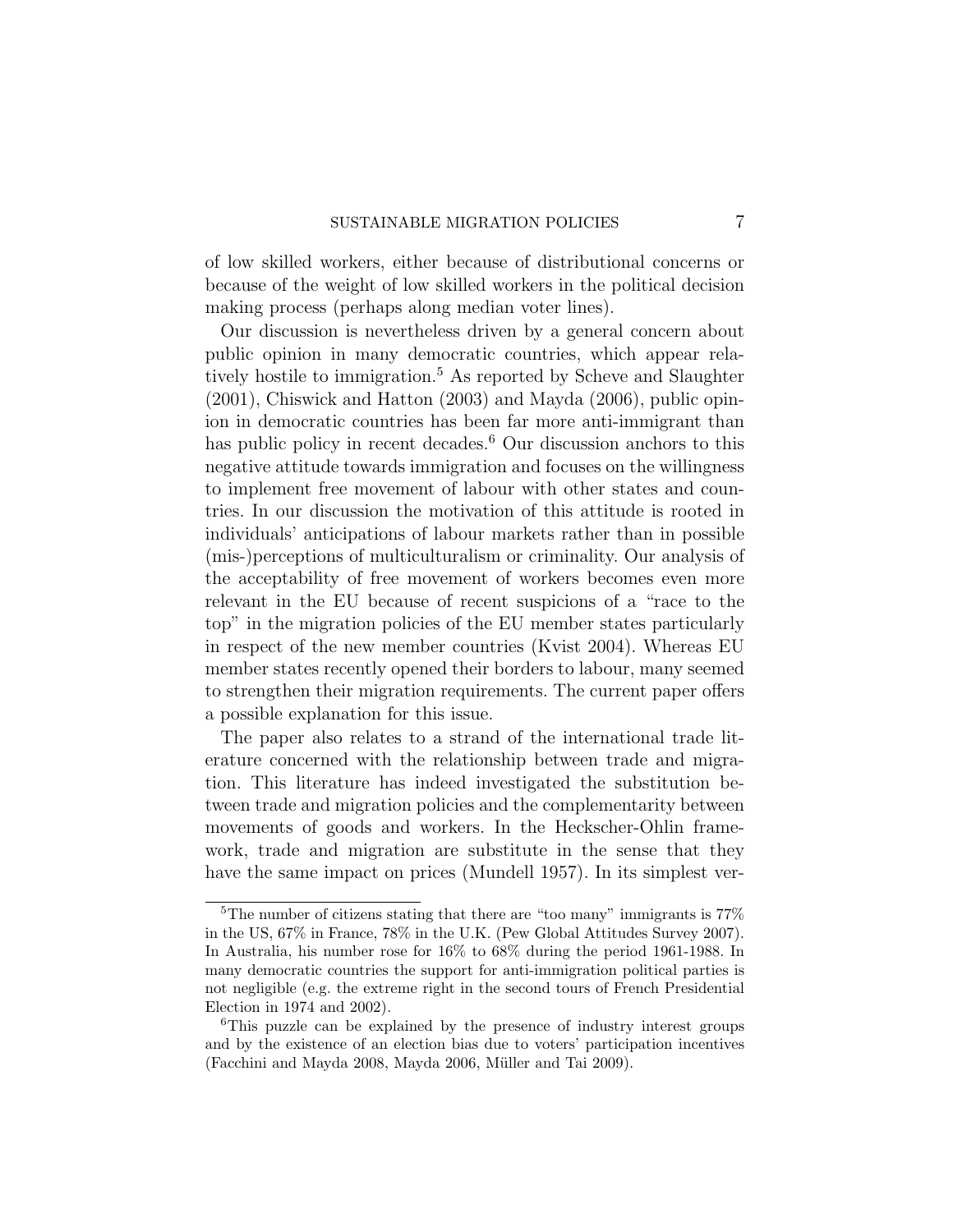sion with symmetric country productivities, this framework leads to factor price equalisation and therefore eliminates any incentives for migration. So, movements of workers must stem from exogenous asymmetries. When the framework is enriched with productivity differences, movements of workers and commodities can be shown to be complements as they vary in the same direction after positive productivity shocks [\(Markusen](#page-48-11) [1983\)](#page-48-11). Such a shock leads one country to increase its exports, which raises domestic wages and attracts more immigrants.[7](#page-7-0) Our model follows this track and presents a simple and analytically tractable Ricardo-Viner model that includes two countries, two tradeable goods, three factors (labour and two country specific factors) in addition to productivity shocks. It reproduces the complementarity between the movements of workers and goods mentioned above: in the sense that productivity shocks stimulate both exports and immigration. It is important to note that our model also reproduces the fact that the policies of free movement of workers and goods are substitutes. Both trade and free migration policies reduce the effect of productivity shocks on labour market inefficiencies and income fluctuations. Indeed, the impact of productivity differences on individual consumption is reduced not only by the relocation of workers but also by the change in the terms of trade. As a main consequence, countries are more likely to reject a policy of free movement of workers if they trade more. This gives an possible explanation for why EU member states become more reluctant to free the movement of their workers as soon as their trade barriers have been removed. Those countries may simply expect that the terms of trade will attenuate income discrepancies and they do not expect that future gains from migration outweigh the current loss of an increased congestion of local factors.[8](#page-7-1)

<span id="page-7-0"></span><sup>7</sup>Several authors have qualified and extended these results. See e.g. [Neary](#page-48-12) [\(1995\)](#page-48-12) and [Schiff](#page-48-13) [\(2006\)](#page-48-13).

<span id="page-7-1"></span><sup>8</sup>The idea of substitution between trade and migration is also conveyed by policy makers. For instance, the German foreign affairs minister, Mr Kenkel, set a priority to open trade to Eastern European countries as a means to alleviate the migration threat caused by the collapse of Eastern European regimes [\(](#page-48-14)Financial Times, 24 March 1994). Similarly, promoting the NAFTA agreement, the Mexican President Salinas stated in 1991 free trade means "more jobs . . . [and] higher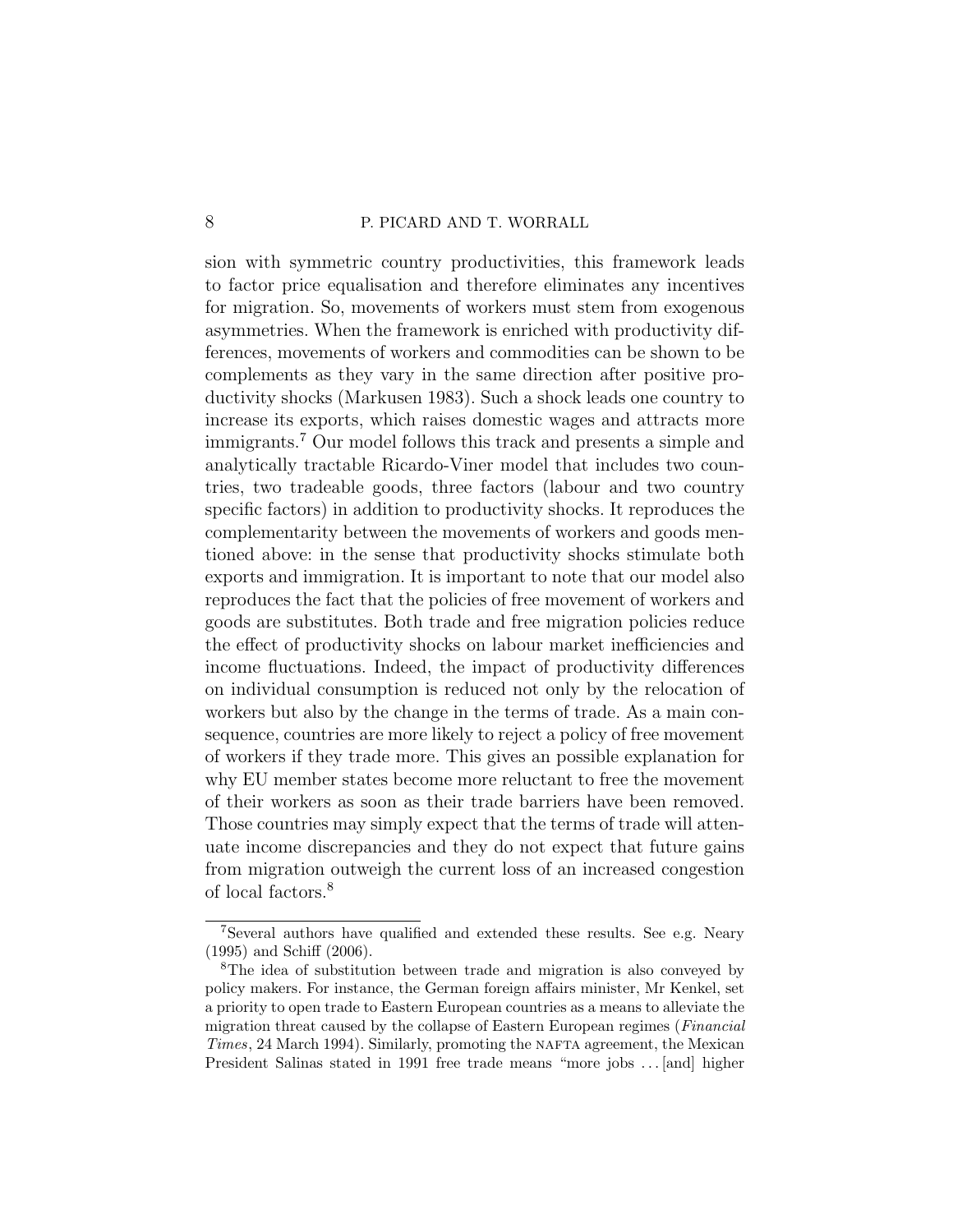The paper is also related to the political economy literature that considers the dynamic trade-offs in migration policy acceptability. For instance, [Dolmas and Huffman](#page-47-11) [\(2004\)](#page-47-11) show that the number of voters supporting immigration rises when immigrants are denied voting rights. [Ortega](#page-48-15) [\(2010\)](#page-48-15) shows that, in the presence of upward social mobility, unskilled workers may favour the immigration of low skilled foreigners to sustain their future majority and thereby advantages from income redistribution. This literature focuses on the domestic benefits from a controlled immigration from an outside world (typically, an infinite supply of immigrants) whereas our paper concentrates on the mutual benefits that a group of countries find in sharing their labour markets through an uncontrolled immigration policy. In addition, this literature generally does not consider the impact of trade on the adoption of migration policies. In our opinion, our setup seems more appropriate to discuss the flexibility and insurance motivations of policies favouring free movement of workers within the EU or NAFTA.

Finally, the paper is related to the literature about regional risk sharing [\(Asdrubali et al.](#page-47-12) [1996\)](#page-47-12). The present paper indeed suggests that the benefit of sharing local productivity risks is an important factor in the decision to adopt the common policy of free movement of workers. The policy allows individuals to diversify their human capital risk by letting them choose the most productive location. In theory, individuals could also diversify their risk by buying short diversified portfolios of international assets. However, this strategy is not followed by workers (in particular those with low and average incomes) who are often credit constrained and who mainly invest in their domestic housing market and stock markets [\(French and](#page-47-13) [Poterba](#page-47-13) [1991\)](#page-47-13). For this reason the present paper abstracts from the possibility of asset diversification.

The paper is organised as follows. We present the model in Section 2 while Section 3 derives and discusses the short run equilibrium. Section 4 discusses sustainable policies of free movement of workers that grant work permits to moving workers. Section 5 extends those poli-

wages in Mexico, and this in turn will mean fewer migrants to the United States and Canada. We want to export goods, not people." [\(Martin](#page-48-16) [2010;](#page-48-16) p.7).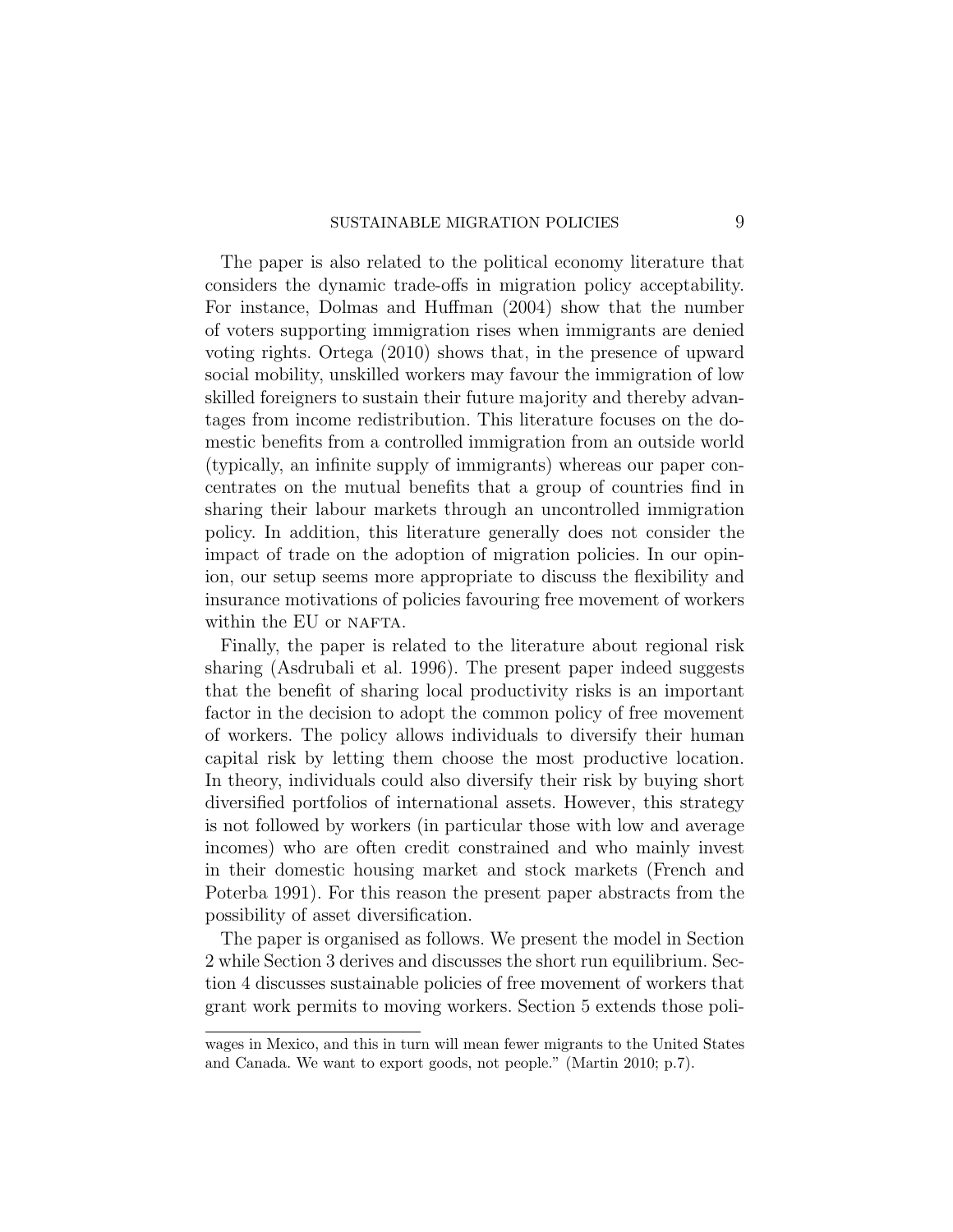cies to immigration policies that grant citizenship rights to moving workers. Section 6 studies some important extensions to permanent productivity differences and to countries with unemployment. The last section concludes.

## 2. THE MODEL

We consider a two-country model in which a domestic country produces a tradeable good X and a local non-tradeable good Z. The foreign country produces another tradeable good  $X^*$  and local non-tradeable good  $Z^*$ . Consumer's preferences for goods are given by the utility function  $U(C)$  where U is an increasing and concave function and where C is a Cobb-Douglas composite good  $C \equiv$  $K X^{\gamma/2} (X^*)^{\gamma/2} Z^{1-\gamma}$  and K is a constant. The parameter  $\gamma \in [0,1]$ expresses the preferences for tradeable goods as well as their share in the whole economy.<sup>[9](#page-9-0)</sup> In this paper, we use the parameter  $\gamma$  to discuss the importance of trade between countries. For instance, when  $\gamma = 0$ , consumers demand only the local non-traded good Z; there is no trade. When  $\gamma = 1$ , consumers demand only the traded goods; all goods are traded. The former case is generally assumed in the migration literature while the latter is analyzed in the international trade literature about movements of factors and goods. Our model attempts to make a link between the two literatures.

The domestic country has L worker-consumers and the foreign country  $L^*$  where  $L + L^* = \bar{L} > 0$  and  $\bar{L}$  finite. For the sake of analytical tractability we assume that labour is homogeneous. Each individual inelastically supplies one unit of labour. In the domestic (foreign) country,  $L_X(L_X^*)$  individuals work in the tradeable good sector while  $L_z(L^*_z)$  are employed in the local non-tradeable good sector. Workers freely move between sectors and are thus paid the same wage  $w(w^*)$  in each sector.

Each tradeable and non-tradeable sector includes a unit mass of firms that produce according to a production function  $F_i(L_i) = \alpha L_i^{\beta}$ ,  $i \in \{X, Z\}$ , where  $L_i$  is the firm's labour and where  $\alpha > 0$  and finite, and  $\beta \in (0,1]$  denote two parameters for productivity and

<span id="page-9-0"></span><sup>&</sup>lt;sup>9</sup>For the sake of simplicity, we assume symmetric trade preferences  $(\gamma/2, \gamma/2)$ . Results are qualitatively the same for asymmetric trade preferences  $(\gamma/2, \gamma^*/2)$ .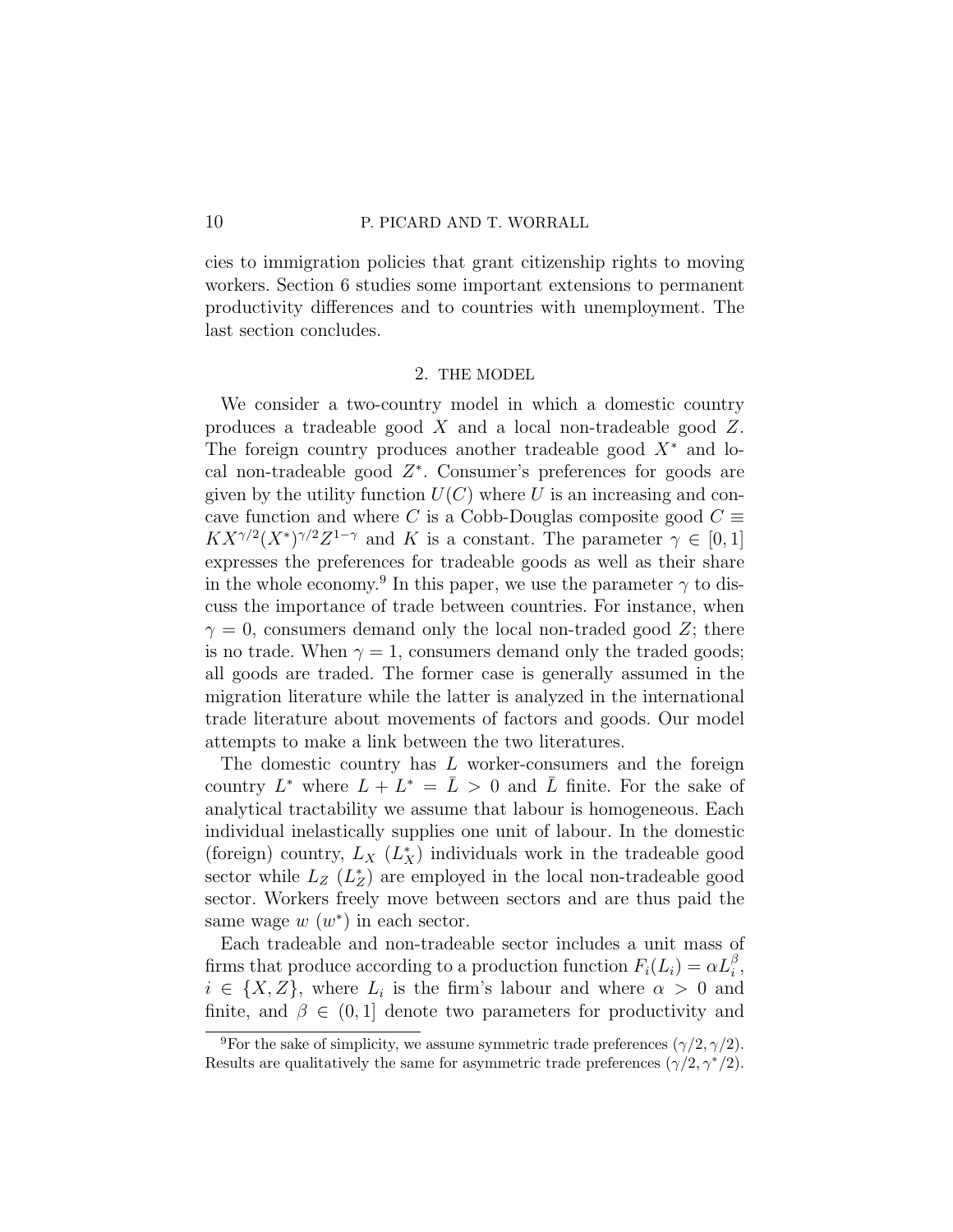congestion, which we assume to be identical across firms and sectors for the sake of simplicity. The same production function applies to the foreign country with a productivity parameter  $\alpha^* > 0$  (though with  $\beta$  common across countries). For  $\beta$  < 1 the firm's marginal product  $F_i'(L_i) = \alpha \beta L_i^{\beta - 1}$  decreases with the size of the labour force  $L_i$ . Production displays constant returns to scale or no congestion if  $\beta = 1$ . In this case, each worker's marginal productivity (and wage) remains constant whatever the size of the domestic production and labour force. By contrast, production displays decreasing returns to scale or congestion if  $\beta$  < 1. In the limit,  $\beta \rightarrow 0$ , there is full congestion and output is equal to  $\alpha$ , which is independent of the size of the labour force. In this case, production can be interpreted as a crop of fixed size  $\alpha$ .

We make two remarks about the congestion assumption. First, the congestion force can be interpreted either at a firm or sector level. At a firm level, each firm that hires  $L_i$  workers, can be thought of holding a unit of local indivisible capital, which embeds either natural resources like land or water or local human resources like local human capital, entrepreneurial skills, etc. At the sector level, decreasing returns to scale can be interpreted as the sharing of common infrastructures, resources and land. In this case, the production function  $F_i(L_i)$  applies to each sector  $i \in \{X, Z\}$  with  $L_i$  being the sector employment and then each firm can be interpreted as experiencing a sector specific productivity  $g_i = F_i'(L_i) = \alpha \beta L_i^{\beta - 1}$ . Second, the reader may interpret the no-congestion case  $(\beta = 1)$  as a case where production involves capital and labour and where capital is instantaneously and elastically supplied.[10](#page-10-0) As commonly argued, migration may have no effect on wages when firms' capital demand is not fixed. However, Section 3 shows that the absence of congestion does not eliminate the possibility of short-run an excess agglomeration of the work force in the high productivity country. Moreover, in a dynamic setting like the one we will develop in Section 4, capital is likely to be allocated in the time period before the realisation

<span id="page-10-0"></span><sup>10</sup>For instance, under Cobb-Douglas production function of labour and capital, capital is proportional to labour and the marginal product of labour is constant under the optimal demand of capital.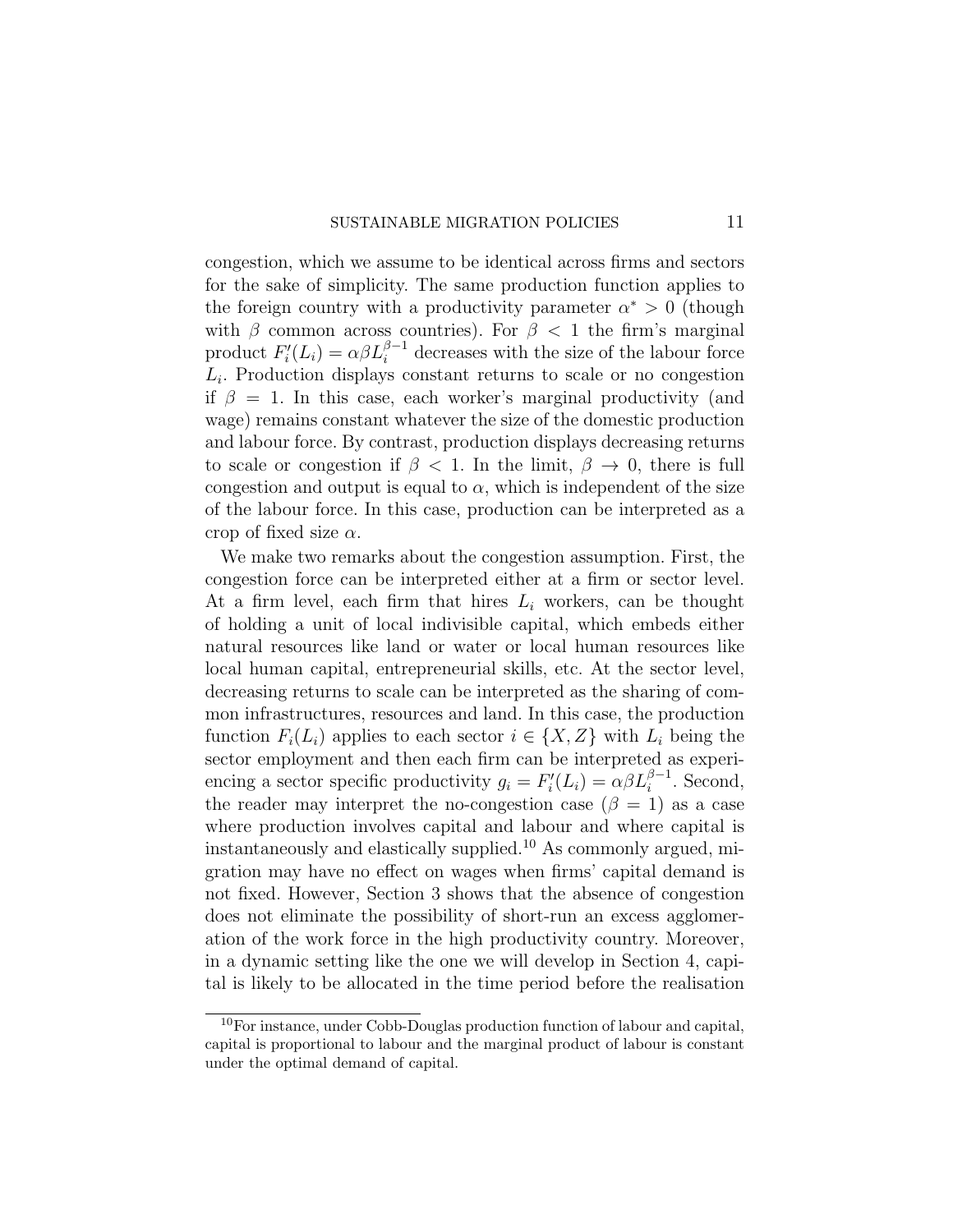of productivity shocks. The production function therefore displays decreasing returns to scale in the short-run and labour demand is downward sloping. [Hamermesh](#page-47-14) [\(1993\)](#page-47-14) provides ample empirical evidence about such downward sloping labour demand functions at the firm and sector levels while [Borjas](#page-47-3) [\(2003\)](#page-47-3) presents evidence at the country level. The fact that international labour movements impact on local wages is crucial for a possible public reluctance to uncontrolled movements of workers. Finally, we assume initially that there is no trade friction and no price rigidity in either the labour or product markets.[11](#page-11-0) For simplicity we assume that profits are redistributed to local individuals.

## 3. SHORT RUN EQUILIBRIUM

We now determine the short run equilibrium where individuals consider just current payoffs in their decisions to move to another country. For the sake of conciseness, we characterise the variables for the domestic country, those for the foreign country being symmetric. We first establish the equilibrium for immobile labour, then we characterise and discuss the equilibrium under free movement of worker and finally we discuss the issue of excess migration.

## Market equilibrium

Let us first suppose that labour is not allowed to move between countries. The equilibrium consists of a set of prices, wages, income and sectorial labour distribution that satisfy both profit maximisation and market clearing conditions for labour and goods. The solution of the model is standard and detailed in Appendix [A.](#page-49-0) Firms hire workers so that their marginal product of labour equates wages:  $P_i F_i'(L_i) \equiv P_i \alpha \beta L_i^{\beta - 1} = w$ . Under iso-elastic labour demand, their sales and profits are proportional to the wage bill so that  $P_iF_i(L_i) =$  $wL_i/\beta$ . Because production functions are similar across sectors, labour allocates across the tradeable and non-tradeable sectors according to their respective product demands:  $L_X = \gamma L$  and  $L_Z = (1 - \gamma)L$ . When the markets of the tradeable goods clear, the terms of trade

<span id="page-11-0"></span><sup>&</sup>lt;sup>11</sup>The assumption is relaxed in Section  $6.2$ .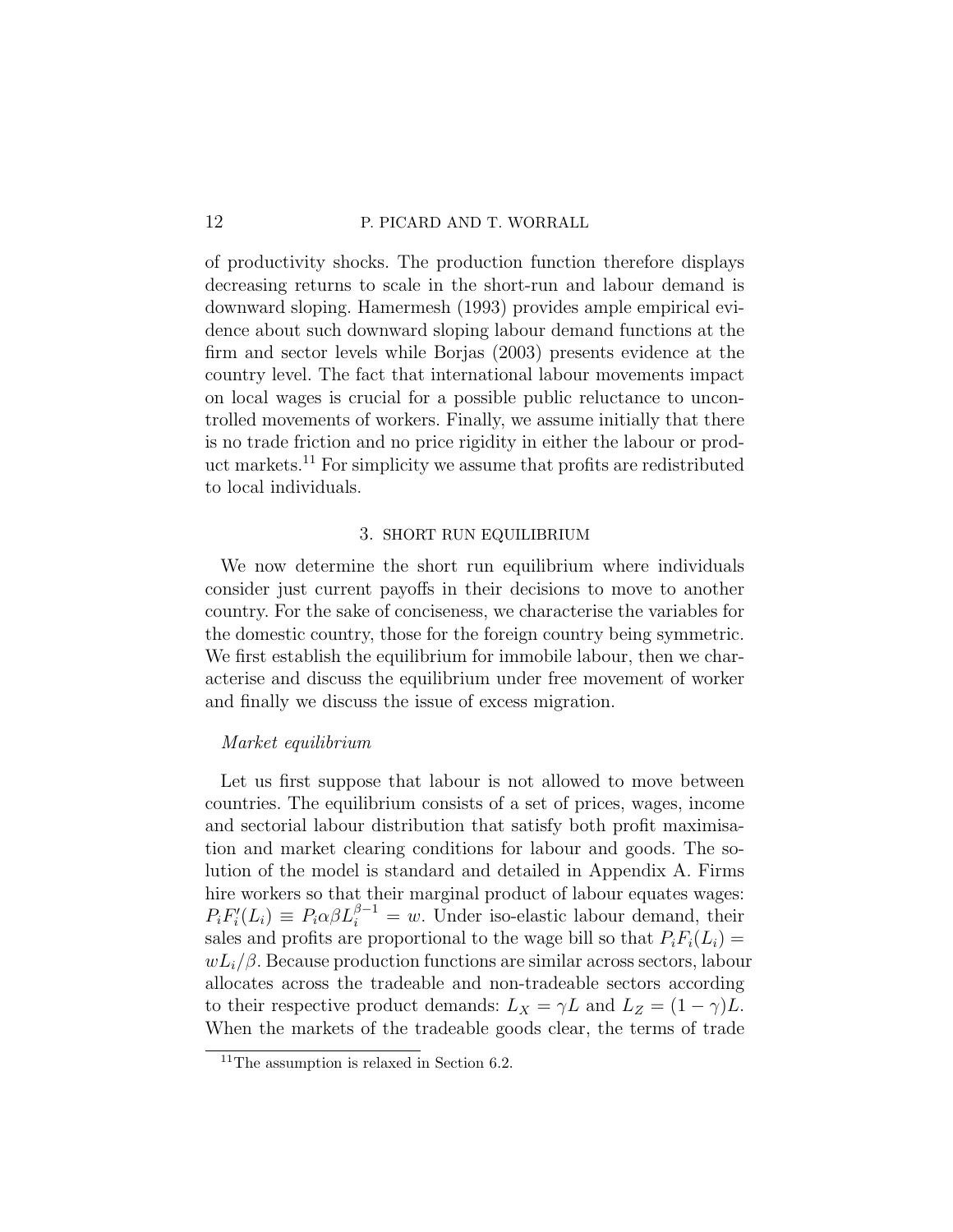<span id="page-12-0"></span>adjust to balance the values of exports and imports. As consequence, one can show that wages adjust so that

$$
(1) \qquad w/w^* = L^*/L.
$$

This shows that the relative wage rate adjusts to changes in the allocation of labour between countries.

The equilibrium consumption of the composite good in each country is  $C = (P_X)^{-\gamma/2} (P_X^*)^{-\gamma/2} (P_Z)^{\gamma-1} Y/L$ , where the constant K defined above is normalised so that the constant terms multiplying this expression are canceled out. Given  $Y/L = \beta^{-1}w$ , and using the prices in wage units computed above, we have

(2) 
$$
C(L) = A \left(\frac{L^*}{L}\right)^{\beta \gamma/2} L^{\beta - 1},
$$

where  $A = \alpha(\alpha^*/\alpha)^{\gamma/2}$ . A symmetric expression holds for individual consumption in the foreign country:

<span id="page-12-1"></span>
$$
C^*(L) = \left(\frac{\alpha^*}{\alpha}\right)^{(1-\gamma)} C(\bar{L} - L).
$$

Individual consumption and migration respond to congestion and trade in the following ways. First, when there is no congestion ( $\beta =$ 1), individual consumption is  $C(L) = A(L^*/L)^{\gamma/2}$ , which declines as more labour is allocated to the home country. This fall in consumption occurs because the relative wage rate declines and foreign traded goods become relatively more expensive (see equation [\(1\)](#page-12-0)). When there exists some congestion ( $\beta$  < 1), a greater labour supply also leads to lower real wages making home products also relatively more expensive. Second, when congestion is very important  $(\beta \to 0)$ , individual consumption is  $C(L) = AL^{-1}$ , which inversely depends on the local labour supply. This case corresponds to a situation where local workers evenly share a fixed crop that depends only on the productivity parameters. Workers are nevertheless able to exchange a part of their crop so that their final consumption is diversified and is proportional to the compound shock A rather than their own shock α. Third, when no goods are traded  $(γ = 0)$ , individual consumption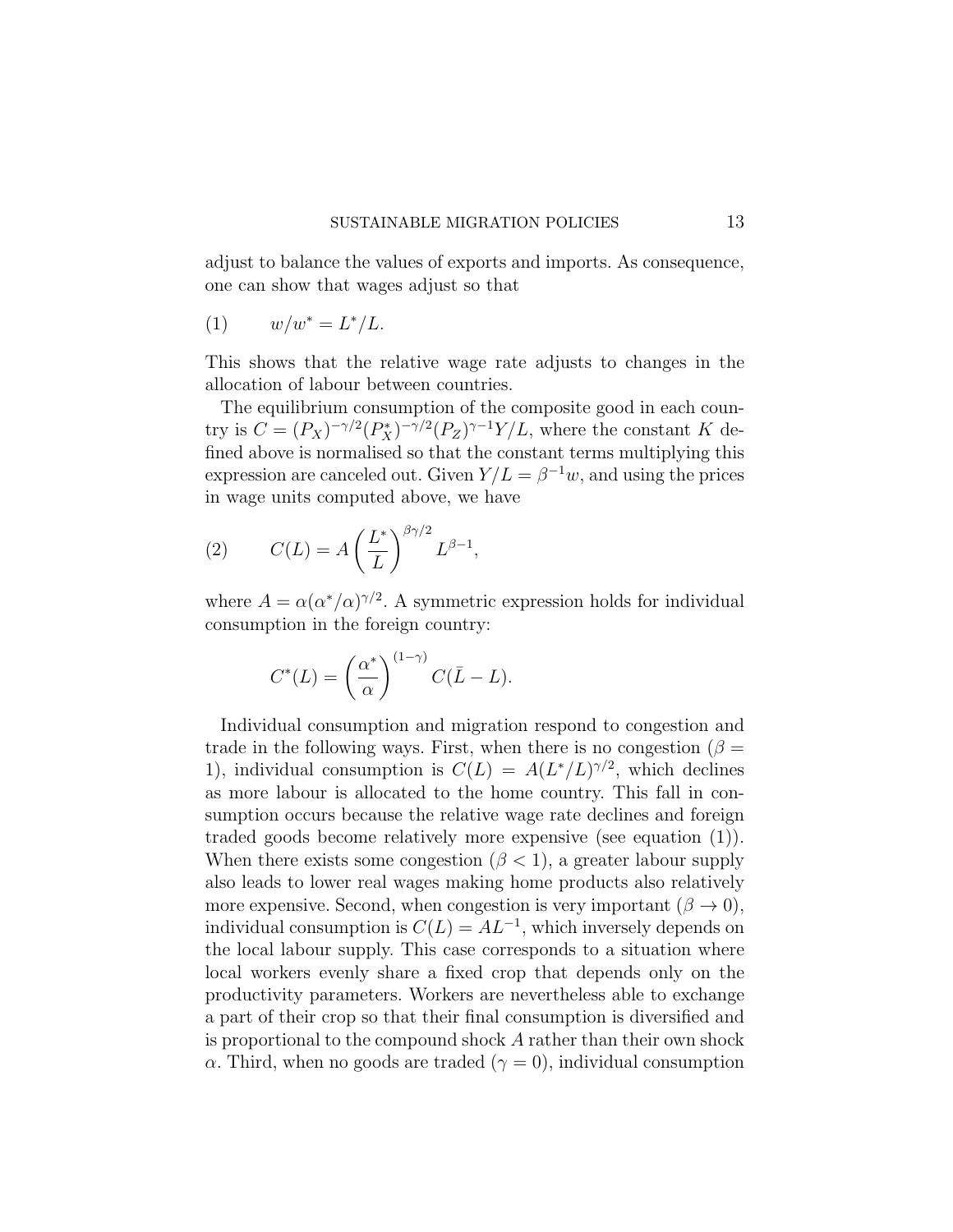is  $C(L) = \alpha L^{\beta - 1}$ , which depends only on local labour and local productivity. This configuration corresponds to a situation where local workers equally share a production factor that is subject to congestion. Finally, when all goods are traded ( $\gamma = 1$ ), individual consumption is the same in both countries,  $C^*(L) = C(\bar{L} - L)$ . Exogenous productivity differentials  $(\alpha^*/\alpha)$  are fully absorbed by changes in the terms of trade so that labour mobility between counties will confer no benefits.

## Free movement of workers

Now suppose that both countries adopt the policy of free movement of workers. We assume that workers incur no moving costs in changing location. This assumption of zero moving costs is largely for simplicity and in Appendix [B](#page-49-1) we show that a simple model where moving costs are heterogeneous across workers can replicate the same equilibrium outcome provided some workers have zero moving costs and provided average moving costs are not too high.<sup>[12](#page-13-0)</sup> Under a policy of free movement and with zero moving costs, workers will move until individual utilities and therefore individual consumptions are equalised between countries:  $C(L) = C^{*}(L)$ . If productivity is higher in the home country  $(\alpha > \alpha^*)$  and  $\gamma < 1$ , then the free movement of workers implies that  $C(L) < C(\bar{L}-L)$  since  $(\alpha^*/\alpha)^{(1-\gamma)} < 1$ . As  $C(L)$ is decreasing, we have therefore that  $L > \bar{L} - L$  or  $L > \bar{L}/2 > L^*$  so that workers relocate to the more productive country. In the present Cobb-Douglas setting, free movement of workers yields a unique equilibrium for the allocation of workers between countries. The labour allocation satisfies

$$
(3) \qquad \frac{\hat{L}^*}{\hat{L}} = \left(\frac{\alpha^*}{\alpha}\right)^{\frac{1-\gamma}{1-\beta(1-\gamma)}}
$$

where the hat  $\hat{ }$  denotes the short run equilibrium outcome under free movement of workers. One can check that  $d(\hat{L}^*/\hat{L})/d(\alpha^*/\alpha) > 0$ ,

<span id="page-13-1"></span>,

<span id="page-13-0"></span><sup>&</sup>lt;sup>12</sup>Although we later introduce a dynamic element for public policy on labour mobility our model of individual decision making is entirely static. For a model where the migration decision is dynamic and based on the migrant learning the wage distribution in the foreign country, see [Kennan and Walker](#page-48-17) [\(2011\)](#page-48-17).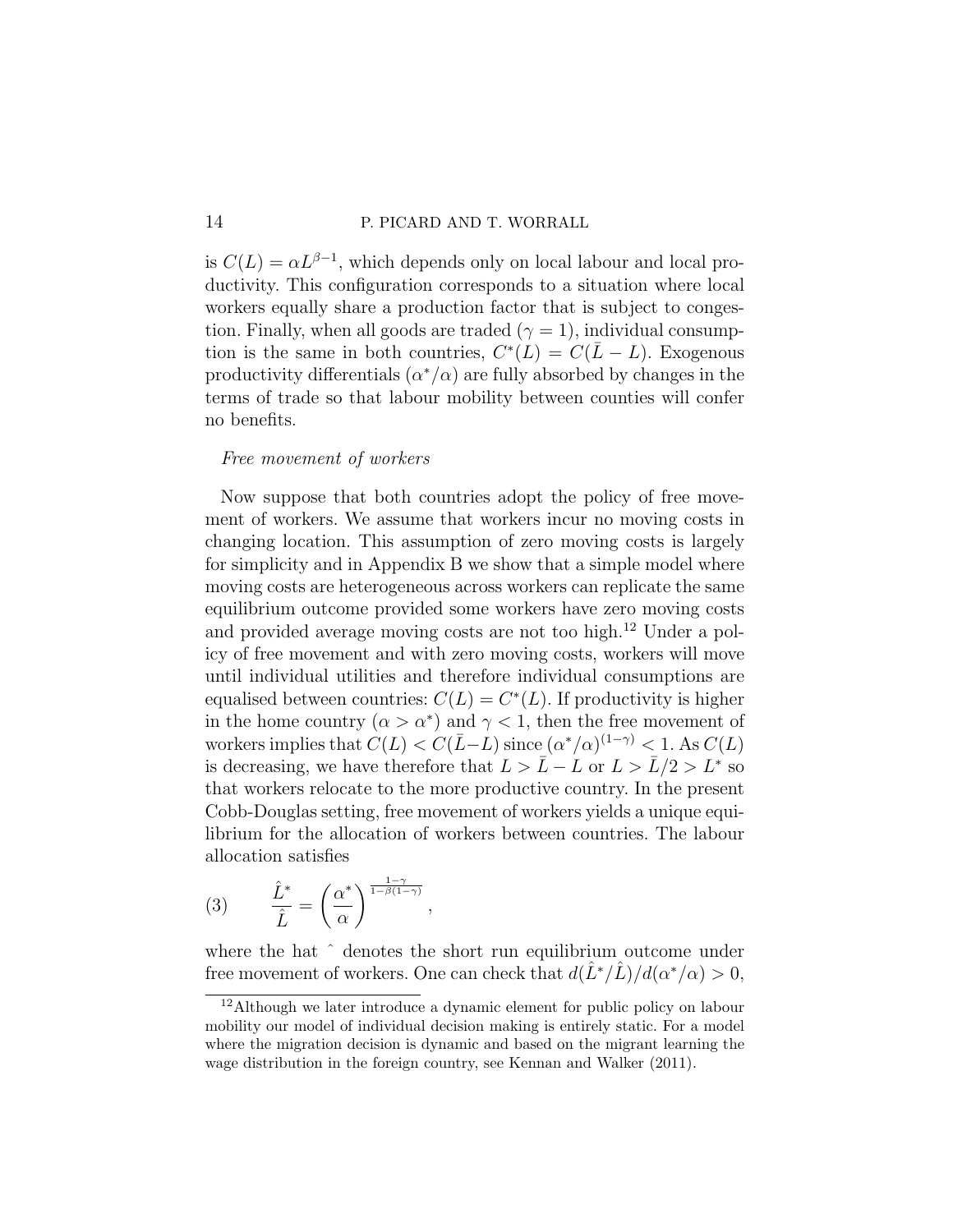while  $d(\hat{L}^*/\hat{L})/d\beta < 0$  and  $d(\hat{L}^*/\hat{L})/d\gamma > 0$  if  $\alpha > \alpha^*$ . As expected, workers move into the most productive country because the latter offers higher wages. However, the equilibrium number of immigrants in the most productive country decreases with the intensity of local congestion and the share of tradeable goods.

Congestion and trade have the following impact on the distribution of labour. When local factor congestion rises (smaller  $\beta$ ) the reallocation of labour in response to productivity differences becomes smaller because changes in labour have a greater impact on reducing local wages and consumption: local congestion diminishes productivity gains and wage differentials and therefore the incentives to move to another country. A larger share of the tradeable sector in the economy augments the impact that the terms of trade have on earnings and consumption. Immigrants arriving in the higher productivity country earn higher wages and this increases their demand for the goods produced in their country of origin. As a result, wages rise in the country of origin and the incentives to move in the foreign labour market are mitigated. The effect of the terms of trade is particularly noticeable when all goods are tradeable ( $\gamma \rightarrow 1$ ). In this case, condition [\(3\)](#page-13-1) implies that individuals spread equally across countries so that the terms of trade fully absorb any exogenous productivity difference. Perfect labour mobility needs then to adjust only for the differences stemming from local factor congestion. Since countries are assumed to have the same congestion parameter  $\beta$ , it follows naturally that the equilibrium labour allocation is symmetric. When some goods are not traded ( $\gamma$  < 1), the terms of trade do not fully absorb productivity differences and more individuals locate in the country with the higher productivity. As pointed out by [Mundell](#page-48-8) [\(1957\)](#page-48-8), the labour reallocation in response to productivity differences is smaller the more open is the economy (larger  $\gamma$ ) because trade and labour mobility are substitutes.

## Welfare

It is instructive to consider the welfare consequences of policies promoting free movement of workers. For simplicity, we focus on the case of a world utilitarian planner who assigns individuals' residence and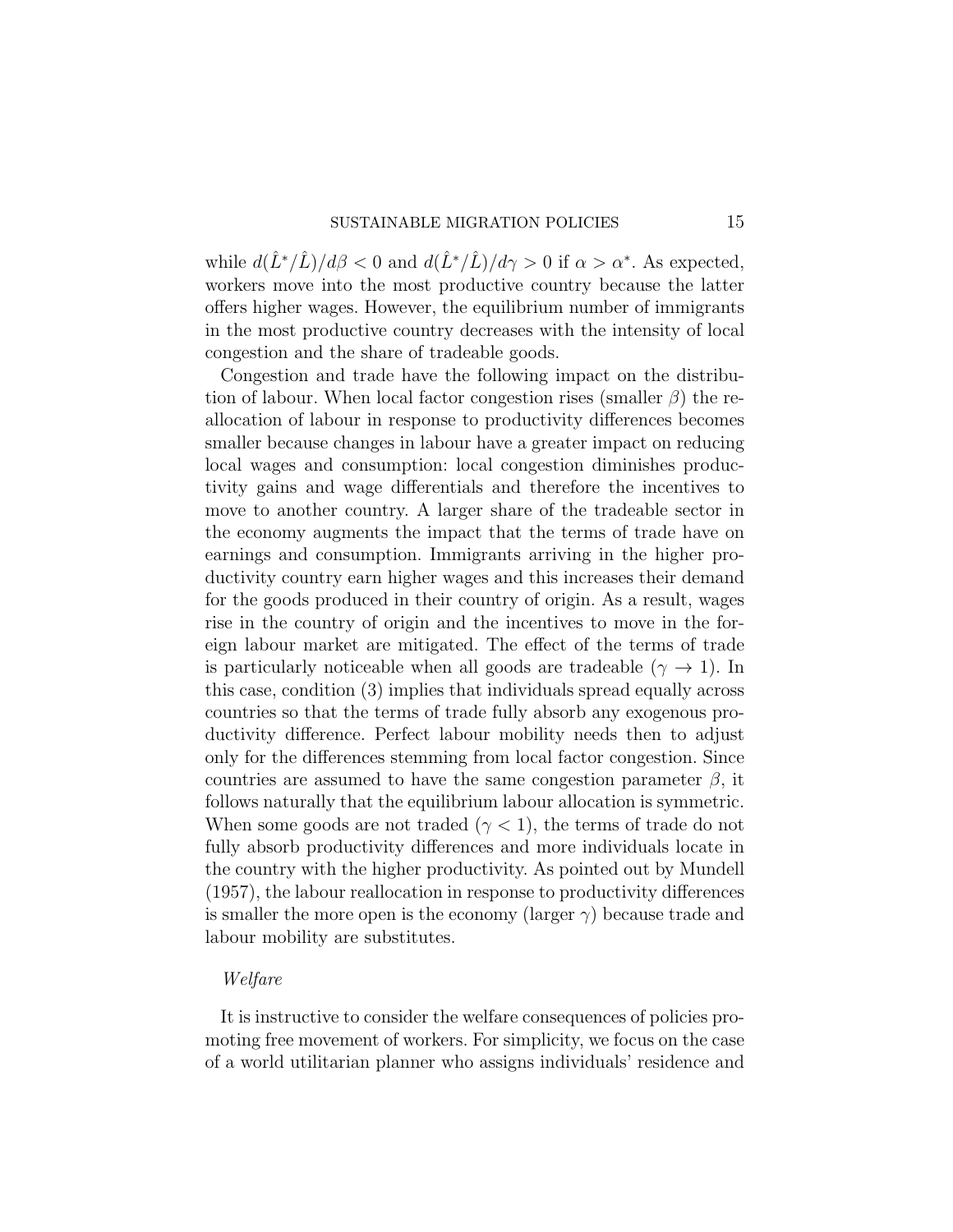is able to redistribute income through lump sum transfers. To highlight the effect of labour market flexibility we sterilise the possible risk sharing effects by supposing workers are risk neutral,  $U(C) = C$ . The planner maximises world per-capita welfare

$$
W(L) = \omega(L)C(L) + (1 - \omega(L)) C^*(L),
$$

where  $\omega(L) = L/\overline{L}$  is the proportion of the population allocated to the home country. It is interesting to ask whether the social planner allocates more labour to the high productivity country and if so whether the planner allocates more or less labour than at the free labour mobility outcome.

Under free movement of workers, we have  $C(\hat{L}) = C^*(\hat{L})$  so that the marginal per-capita welfare is (see computation in Appendix [C\)](#page-50-0)

$$
W'(\hat{L}) = \frac{\beta \gamma}{2} \frac{C(\hat{L})}{\bar{L}} \left( \frac{\hat{L}^*}{\hat{L}} - \frac{\hat{L}}{\hat{L}^*} \right).
$$

From the above discussion we know that the home country has a larger share of labour in equilibrium when it has higher productivity  $(\alpha > \alpha^* \iff \hat{L} > \hat{L}^*)$ . This implies that  $W'(\tilde{L}) < 0$  if  $\beta \neq 0$ and  $\gamma \neq 0$  and if  $\hat{L} \neq \hat{L}^*$ , which happens only for  $\gamma \neq 1$ . Likewise  $W'(\hat{L}) > 0$  if  $\alpha < \alpha^*$ . Therefore, the planner prefers less labour dispersion and prefers to restrict the movement of workers, except in three polar cases: full congestion  $(\beta \to 0)$ , no trade  $(\gamma = 0)$  and full trade ( $\gamma = 1$ ).

Likewise we can check whether the social planner prefers to allocate more labour to the more productive country. Since at  $L = \overline{L}/2$ ,  $C^*(\bar{L}/2)/C(\bar{L}/2) = (\alpha^*/\alpha)^{(1-\gamma)}$ , we have

.

$$
W'(\bar{L}/2) = \beta(1-\gamma)\frac{C(\bar{L}/2)}{\bar{L}}\left[1-\left(\frac{\alpha^*}{\alpha}\right)^{(1-\gamma)}\right]
$$

For  $\alpha > \alpha^*$  we have  $W'(\bar{L}/2) > 0$  and likewise  $W'(\bar{L}/2) < 0$  for  $\alpha < \alpha^*$ . Therefore, unless  $\gamma = 1$ , the planner will always prefer to allocate more labour to the more productive country but not as much as allocated at the free labour mobility equilibrium.

We summarise this result in the following proposition.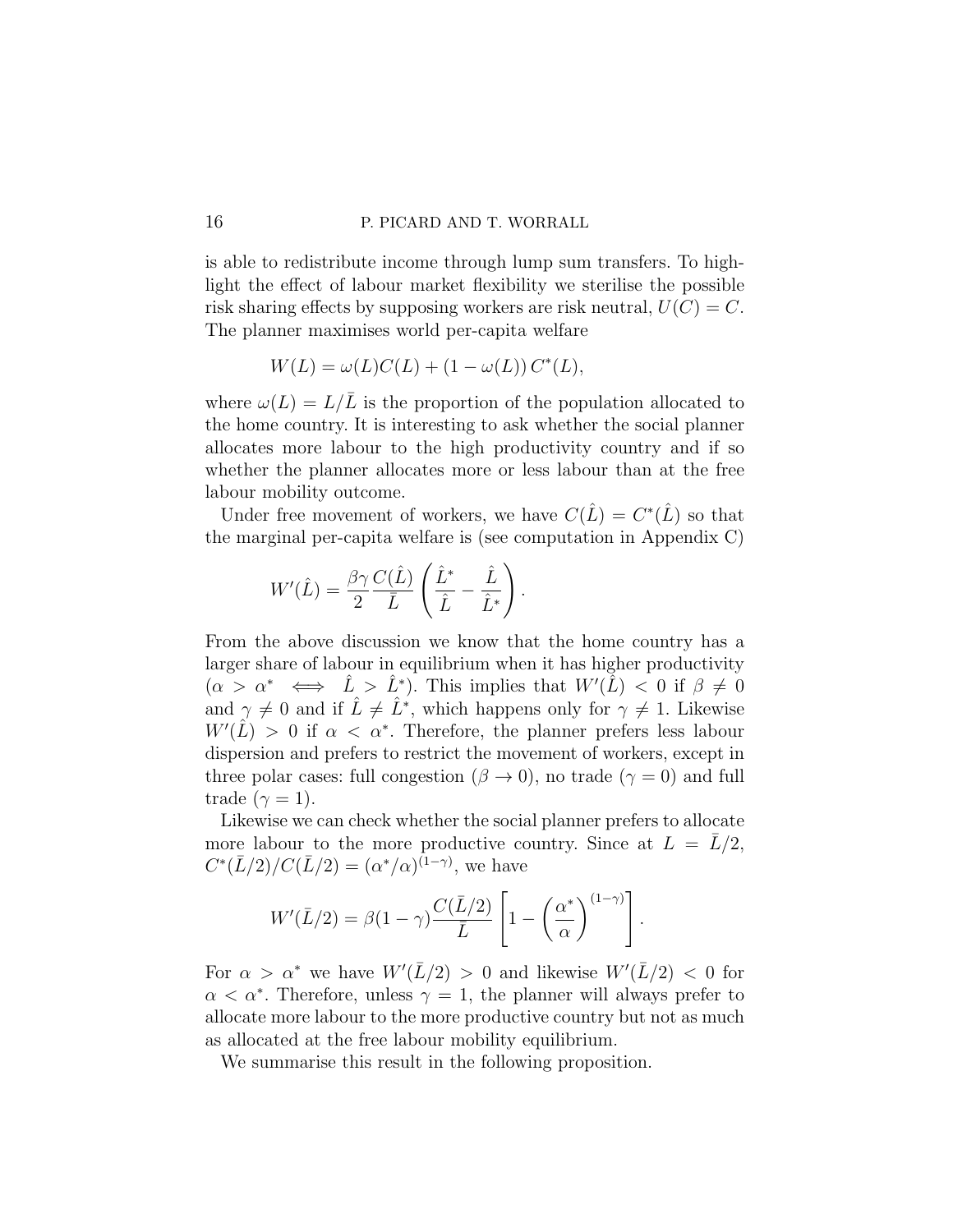PROPOSITION 1 The policy of free movement of workers yields excessive agglomeration of workers in the high productivity country compared to the utilitarian optimal spatial distribution of risk neutral workers provided there is weak congestion and both tradeable and non-tradeable goods.

This proposition highlights a well-know externality in location decisions. When a worker decides to relocate to another country, he/she considers only the average or per capita consumption in each country and does not take into account his/her impact on reducing consumption in the destination country or raising it in the origin country. The planner weighs not only the change in the per capita consumption of the marginal migrant but also the effect on the consumption of all workers in the origin and destination countries. To clarify this issue, consider the effect of a worker moving from the foreign to the home country. This move reduces labour supply in the foreign country and increases it at home. Differentiating [\(2\)](#page-12-1), one readily checks that the consumption of workers residing in the home country fall by  $-LC'(L) = (1 - \beta)C(L) + (\beta \gamma/2)C(L) + (\beta \gamma/2)(L/L^*)C(L)$ . In this expression, the first term relates to the wage reduction caused by increased congestion, the second to the fall in export revenues due to the lower relative export price and the last to the loss in consumption due to the higher relative import prices. Similarly, workers in the origin country have a rise in their consumption given by  $L^*C^{**}(L) = (1-\beta)C^*(L) + (\beta\gamma/2)C^*(L) + (\beta\gamma/2)(L^*/L)C^*(L)$ , which reflects the exact opposite effects. From these expressions it can be seen that the externality works mainly through the effect of trade. When no trade occurs ( $\gamma = 0$ ) the fall and rise in consumptions exactly offset each other at the equilibrium where  $C(L) = C^{*}(L)$ . The planner will therefore choose the allocation that corresponds to that equilibrium. However, when countries trade ( $\gamma > 0$ ), the last terms in each expression do not cancel out in any non-symmetric equilibrium  $(L > L^*)$ . In particular, the loss in consumption due to higher relative import prices in the destination country will be larger than the rise in consumption caused by lower relative import prices in the origin country. The planner will then prefer to allocate fewer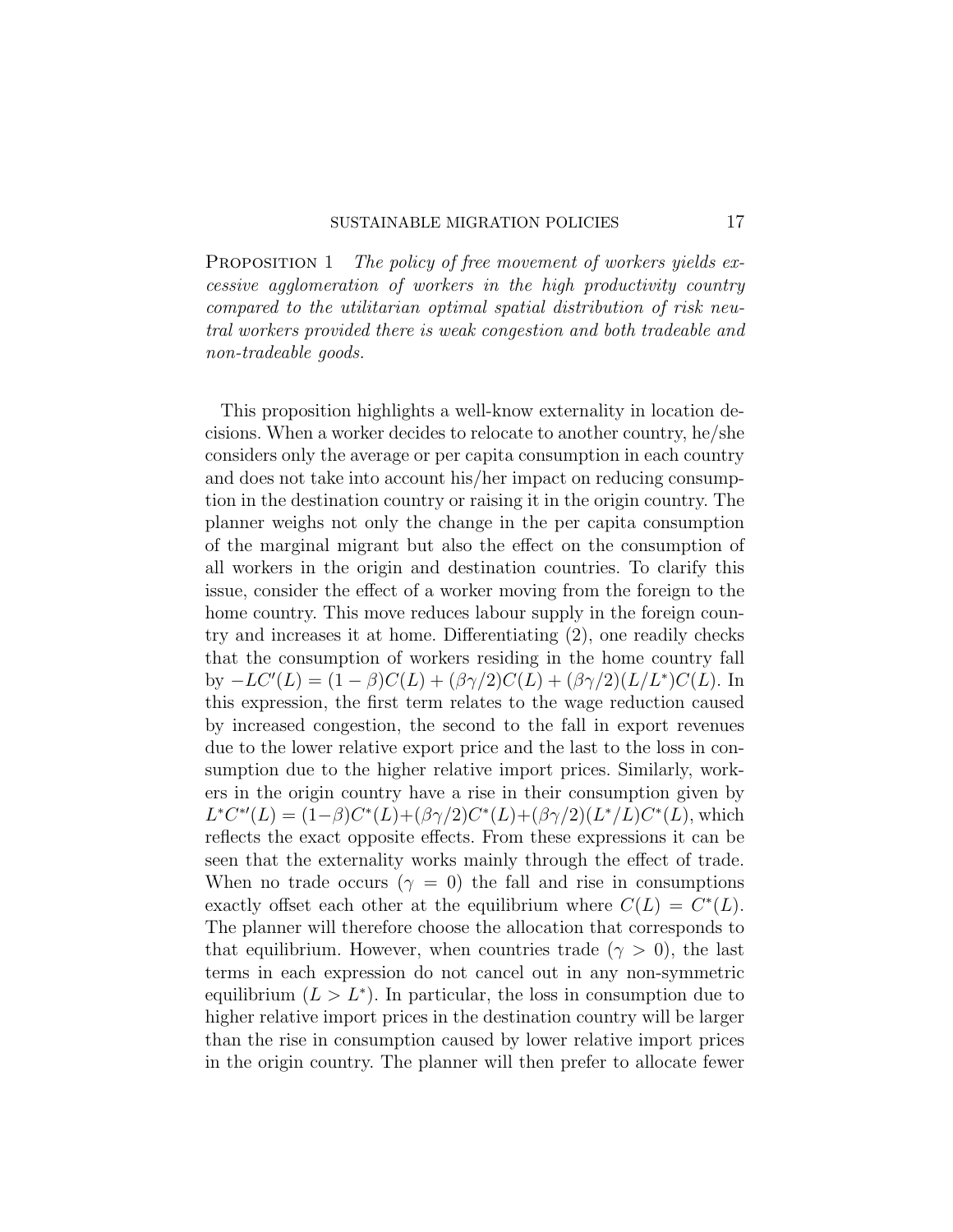workers to the destination country.<sup>[13](#page-17-0)</sup> This effect of the movement of workers on the terms of trade and workers' welfare is generally overlooked in the traditional migration literature. However, it may be non-negligible in the case of economic unions where trade and migration potential (or threat) are important and where free labour movement policies are under discussion or being implemented.

To measure the excess agglomeration of workers we define an excess agglomeration index  $e \equiv (\hat{L}/\hat{L}^*)/(\tilde{L}/\tilde{L}^*)$  where  $(\tilde{L}, \tilde{L}^*)$  is the planner's labour allocation that solves  $W'(\tilde{L}) = 0$  (see Appendix [C\)](#page-50-0). Figure [1](#page-18-0) plots the value of excess agglomeration index e in the space of congestion and trade parameters  $(\beta, \gamma)$ . The figure confirms that there is no excess agglomeration in the three following special cases. First, when all goods are traded ( $\gamma = 1$ ), the terms of trade exactly absorb productivity differences and eliminates any incentives to migrate. The welfare optimum naturally coincides with the equilibrium. Second, when no goods are traded ( $\gamma = 0$ ), local workers evenly share a local production factor that is subject to congestion. Wages then reflect local productivity and also the local consumption of local goods. Wages fall when there is an inflow of workers and provide workers an appropriate signal for their decisions to move. The equilibrium also exactly replicates the planner's outcome. Finally, when production is highly congestible  $(\beta \to 0)$ , the economy approximates a situation where local workers evenly share a fixed crop that depends only on the productivity parameters. The planner is indifferent to the location of workers because he/she can redistribute the global crop  $(\alpha + \alpha^*)$  to risk neutral individuals through lump sum transfers. So, the equilibrium simply coincides with the labour allocation that the planner chooses when she needs to make no transfer. Wages and incomes are therefore also appropriate signals for location decisions. Note that the migration literature often focuses on the above second case where labour flows but products do not. The omission of trade patterns is unfortunately not innocuous in

<span id="page-17-0"></span><sup>&</sup>lt;sup>13</sup>Depending on parameter values, it is possible that  $W(\bar{L}/2) \geq W(\hat{L})$ . If  $W(\bar{L}/2) > W(\hat{L})$  and the planner is constrained to choose only free or no labour mobility, then the planner will prefer to restrict labour mobility even though there are gains from allowing controlled migration.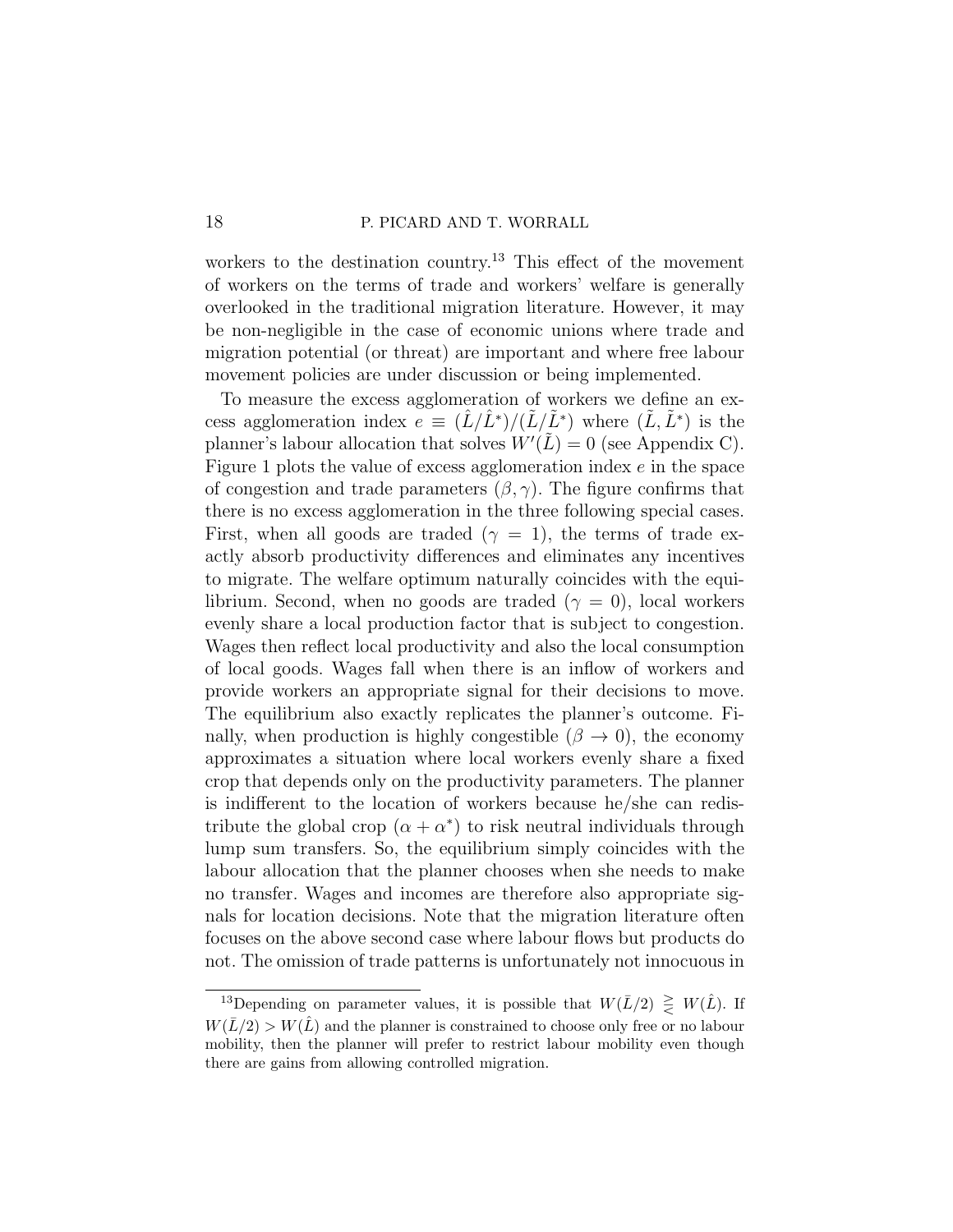the discussion of the EU and NAFTA integration processes. As some trade and some congestion are reasonably expected features of any real economy, the free movement of workers is likely to yield excessive agglomeration into the most productive country and generate short run costs for the country receiving migrants.

<span id="page-18-0"></span>

Figure 1: Loci of Excessive Agglomeration  $-\left(\gamma,\beta\right)$ -SPACE  $\left(\alpha/\alpha^*\right)=2, \bar{L}=1$ ).

Figure [1](#page-18-0) also shows that the excessive agglomeration of workers becomes more severe as  $\beta$  rises. More formally, it can be shown that the equilibrium labour level  $\tilde{L}$  increases faster than the planner's level  $\tilde{L}$  as  $\beta$  rises. When local factor congestion is weaker, agglomeration in the higher productivity country is more pronounced both in the free labour movement equilibrium and in the planner's allocation. The externality in the location decisions however exacerbates the agglomeration process at the cost of reducing aggregate consumption. This is because, as  $\beta$  increases, equilibrium wages become less elastic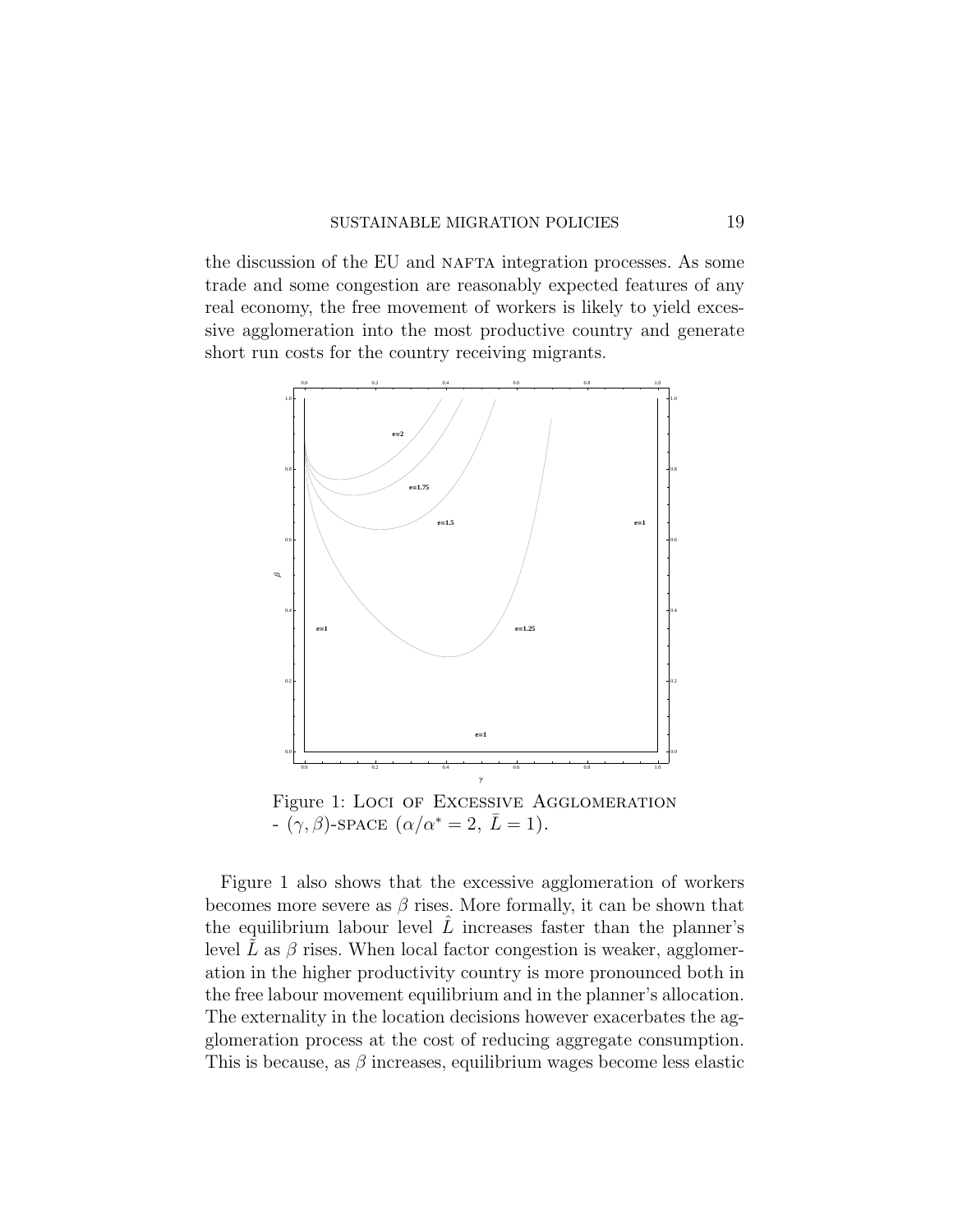to the relocation of workers and do not give appropriate location incentives to workers. Therefore, the agglomeration of workers becomes increasingly excessive for weaker local factor congestion. As shown in Figure [1,](#page-18-0) the excessive agglomeration of workers can be strong. To make this clear, a moderate expenditure on tradeable goods of  $\gamma = 0.2$  and a weak congestion factor of  $\beta = 0.8$  yield a population ratio  $L/L^* \simeq 4.6$  and an excessive agglomeration  $e \simeq 2$ . This means that the high productivity country gets 4.66 times larger than the low productivity country in equilibrium whereas the planner would call for the more modest proportion of 2.33.

Figure [1](#page-18-0) also shows that the impact of trade on excess of agglomeration is non-monotonic with respect to the size of the tradeable sector. Excessive agglomeration increases with  $\gamma$  for small  $\gamma$  while it decreases with it for large  $\gamma$ . Therefore, the agglomeration of workers is most excessive for intermediate shares of trade. At the extremes, we have that  $W'(\hat{L}) = 0$  if  $\gamma = 0$  whereas  $W'(\hat{L}) = W'(\bar{L}/2) = 0$ if  $\gamma = 1$ . So, the welfare optimum and the equilibrium allocation coincide for those two parameter values. Hence, we expect that the agglomeration of workers becomes more inefficient when  $\gamma$  lies between those two bounds

As a result, the excessive agglomeration of workers culminates when production faces weak congestion and each country trades a small share of its production. In particular, the more productive country attracts too many migrants when there exists no congestion or constant returns to scale. A standard argument is that migration is innocuous under constant returns to scale because workers move with both their constant productivity and consumption to the hosting country. However, in this model with productivity differences, workers increase their productivity when they move to the more productive country. As a result, they produce more of the good of the destination country, increase congestion and depress its price and local wages. They also demand more of the good produced in the low productivity country and increase its price. Native workers in the more productive country therefore see their wage fall and the price of imports rise. A planner would prefer to reduce labour movements to partly restore the wages and consumption levels of those in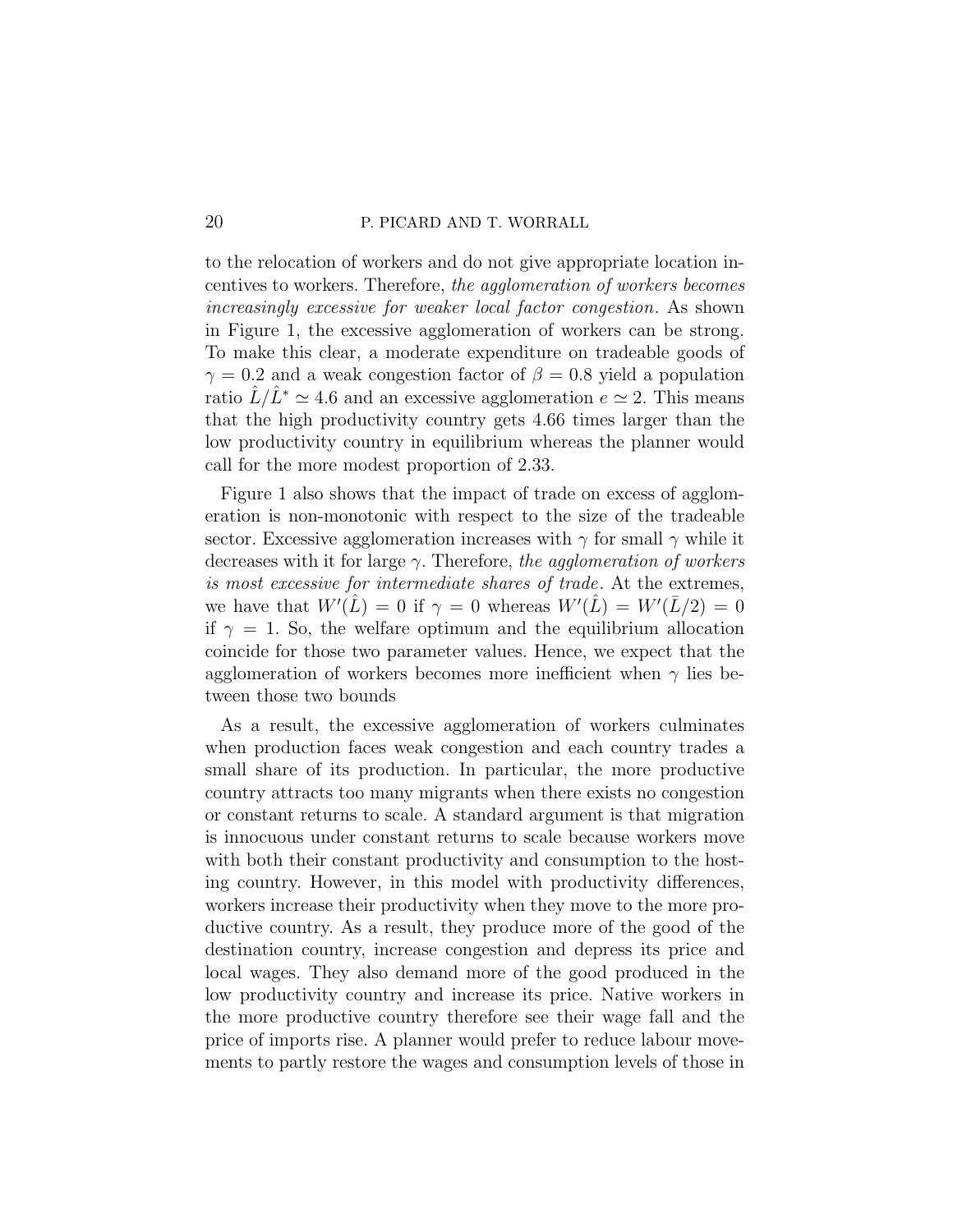the more productive country. Such a conclusion only applies where consumers purchase a mix of tradeable and non-tradeable goods.

To sum up, policies promoting free movement of workers can lead to excessive agglomeration of labour. Models with no trade, full trade and full congestion are not instructive about this effect.

## 4. SUSTAINABLE POLICIES FOR FREE MOVEMENT OF WORKERS

We now study whether policies of free movement of workers will be adopted by the two countries. In the previous section we highlighted the fact that high productivity countries may incur short run costs as too many workers move there. In the long run, countries may face bad productivity shocks and may use the option to let their natives move and work in another country. So, countries balance the short run costs of accepting inflows of migrants in good states of nature and the long run benefit of allowing its population work in foreign countries in bad states.

To discuss this trade-off between costs and benefits in the short and long run, we focus on a discrete time dynamic model with an infinite horizon. First, we assume that individuals are infinitely lived and have the same discount factor  $\delta \in (0,1)$ . Under this assumption agents can also be interpreted as dynasties where each generation has an altruism coefficient  $\delta$ . Second, we assume that countries are hit by productivity shocks. In each period of time  $t$ , a state of nature  $s \in \mathcal{S} \equiv \{1, ..., S\}$  determines the domestic and foreign productivity  $(\alpha_s, \alpha_s^*)$ . States of nature are i.i.d. and have non-zero probability  $p_s$ where  $\sum_{s} p_s = 1$ . The operator  $E_s$  denotes the expected value, i.e.  $E_s[x_s] = \sum_s p_s x_s$ . Note that because the states of nature are i.i.d., agents' decisions depend only on the current state, so that we can analyze all decisions in the current time period and to drop the reference to time. To highlight the state dependence, we denote the consumption of a worker residing in the domestic and foreign country by  $C_s(L_s)$  and  $C_s^*(L_s)$  while we denote the corresponding utility by  $u_s(L_s) = U[C_s(L_s)]$  and  $u_s^*(L_s) = U[C_s^*(L_s)]$ .

In this context, we define a policy of free movement of workers as the removal of any control over the movement of workers between countries. More precisely, it is a common policy in which both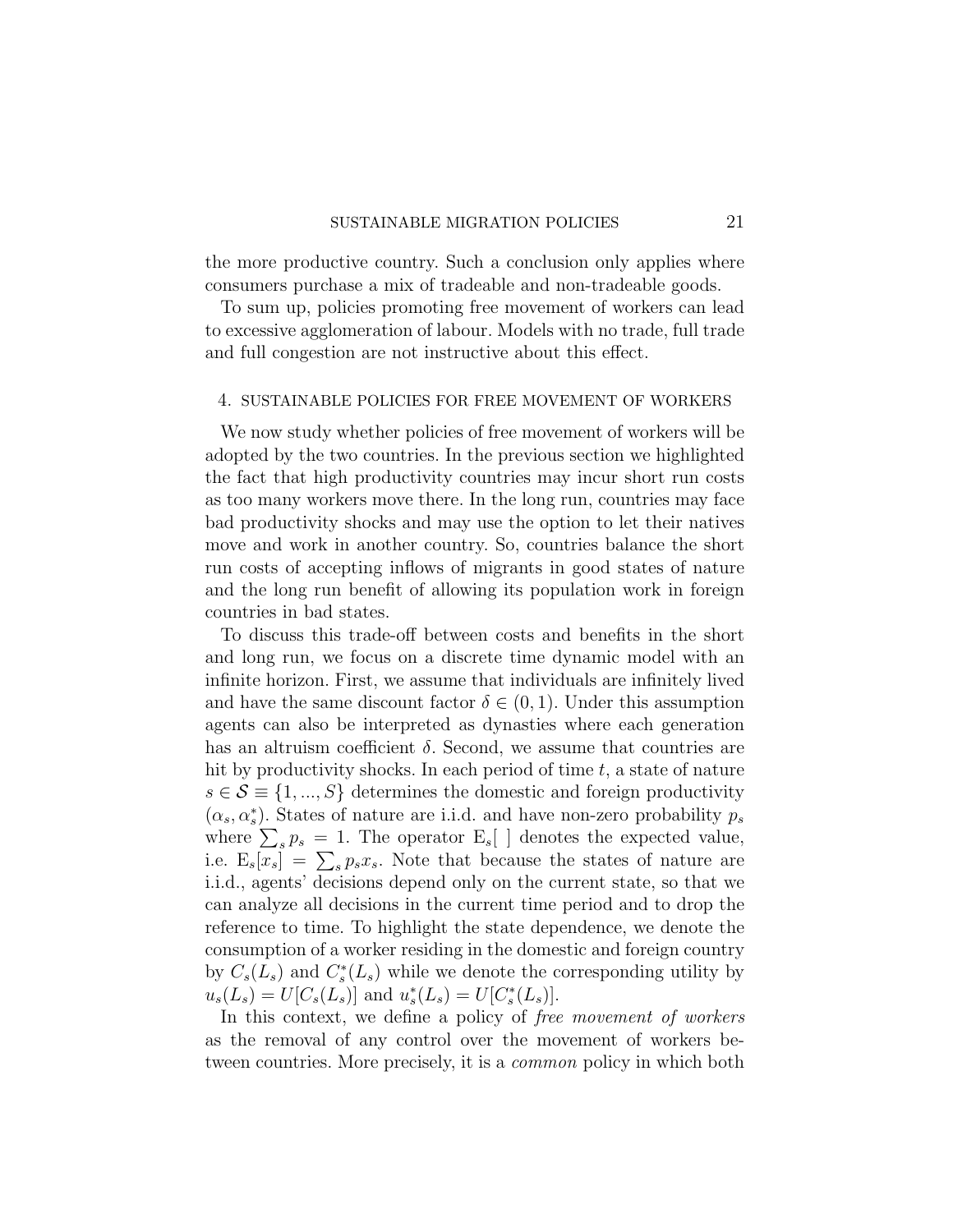countries unconditionally grant non-permanent work permits to any workers who obtain a job in their jurisdiction. As is typical of many actual migration policies, these non-permanent work permits are automatically associated with non-permanent residence permits. In this section, we also keep a distinction between, on the one hand, work permits and, on the other hand, citizenship and the socioeconomic and political rights that are associated with it. This distinction is important for two reasons. First, it fixes the group of individuals that each government considers as its nationals wherever they work and reside. When workers do not change citizenship or nationality, this group is invariant to the possible relocation of labour between countries. Second, this distinction determines the alternative policy of a country that does not adopt free movement of workers or that decides to breach from this policy. In such cases, we assume that the opting out and breaching countries are able to exert a control on the issue of work permits by putting restrictions and conditions on the number of non-permanent work permits. As a result they are able to stop renewing existing work permits granted to non-citizens and therefore to legally reduce the local labour supplies. We discuss this distinction further in Section 5.

Many practical situations correspond to the above setting. Common policies allowing non-nationals access to local labour markets are often embedded in third-country association agreements or guest worker programs. Those agreements and programs permit the economic immigration of third-country nationals into a host country under the control of quotas or individualised labour certifications. For example, the EU had such agreements with many Eastern European countries during the 1990s and still has such agreements with some neighboring countries including Turkey and Morocco. Hence, our discussion relates to the EU decision to adopt a policy of free movement of workers with Eastern European countries in the 1990s or to the current debate about Turkey's access to the EU labour market. Our discussion may be relevant for the popular concerns about migration issues during the 2005 French referendum about the European Constitution. Similarly, NAFTA includes policies in favour of free movement of workers. In particular, the TN status grants the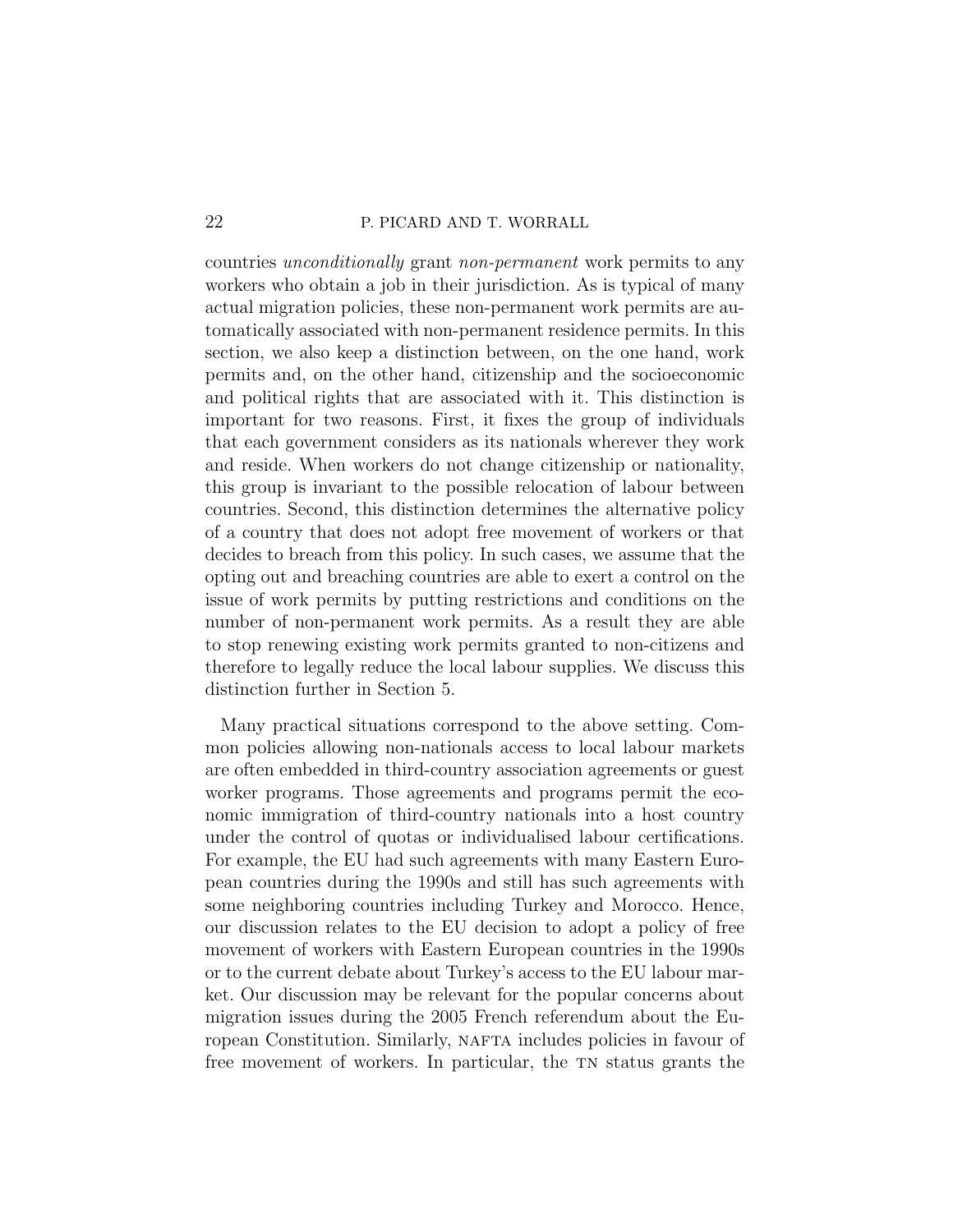equivalent of a non-permanent US visa to Canadian and Mexican citizens who get the opportunity to work in each other's countries. The TN status is limited to three years and to for certain designated professional occupations but can be renewed indefinitely. In practice, the US has implemented a different treatment for the access for Canadians and Mexicans. Whereas the TN status has been easily granted to Canadians at the US border without quotas, it has been offered under stricter conditions to Mexican nationals who are subject to control procedures and to quotas. So, the present discussion also relates to the US and Canadian decision to adopt a common uncontrolled mobility of their nationals within the NAFTA and to the US and Mexican decision to remove the present controls and quotas on Mexicans. It is also applicable to the extension of the TN status to other professional occupations and other countries and in addition to the US h1b visa or to the US employment-based green cards, etc.

We give each country two options: either to adopt the policy of free movement of workers or to control the flow of workers. However, when a country chooses the second option, it is unable to alter the welfare of its natives working in the other country and it puts no weight on the immigrants residing in its own jurisdiction. Hence, the Nash equilibrium of the non-cooperative game in which each country independently controls the inflow of workers within its borders is a situation where no labour movements exist. The second option therefore reduces to the absence of movement of workers.

In order for the policy of free movement of workers to be adopted both countries must comply with the policy. For the sake of exposition, citizenship is assumed to be evenly distributed across countries initially so that each country has  $L/2$  citizens. We shall assume that when a country does not adopt the policy of free movement of workers or when it breaches the agreement about the free movement of workers, both countries stop delivering work permits to non-citizen workers. In such a case, the spatial distribution of workers is forced back to the initial distribution  $(\overline{L}/2, \overline{L}/2)$ . For simplicity, we assume that once the agreement about the policy of free movement of workers is breached, it is breached for ever, though this last assumption can be relaxed without qualitatively altering the results.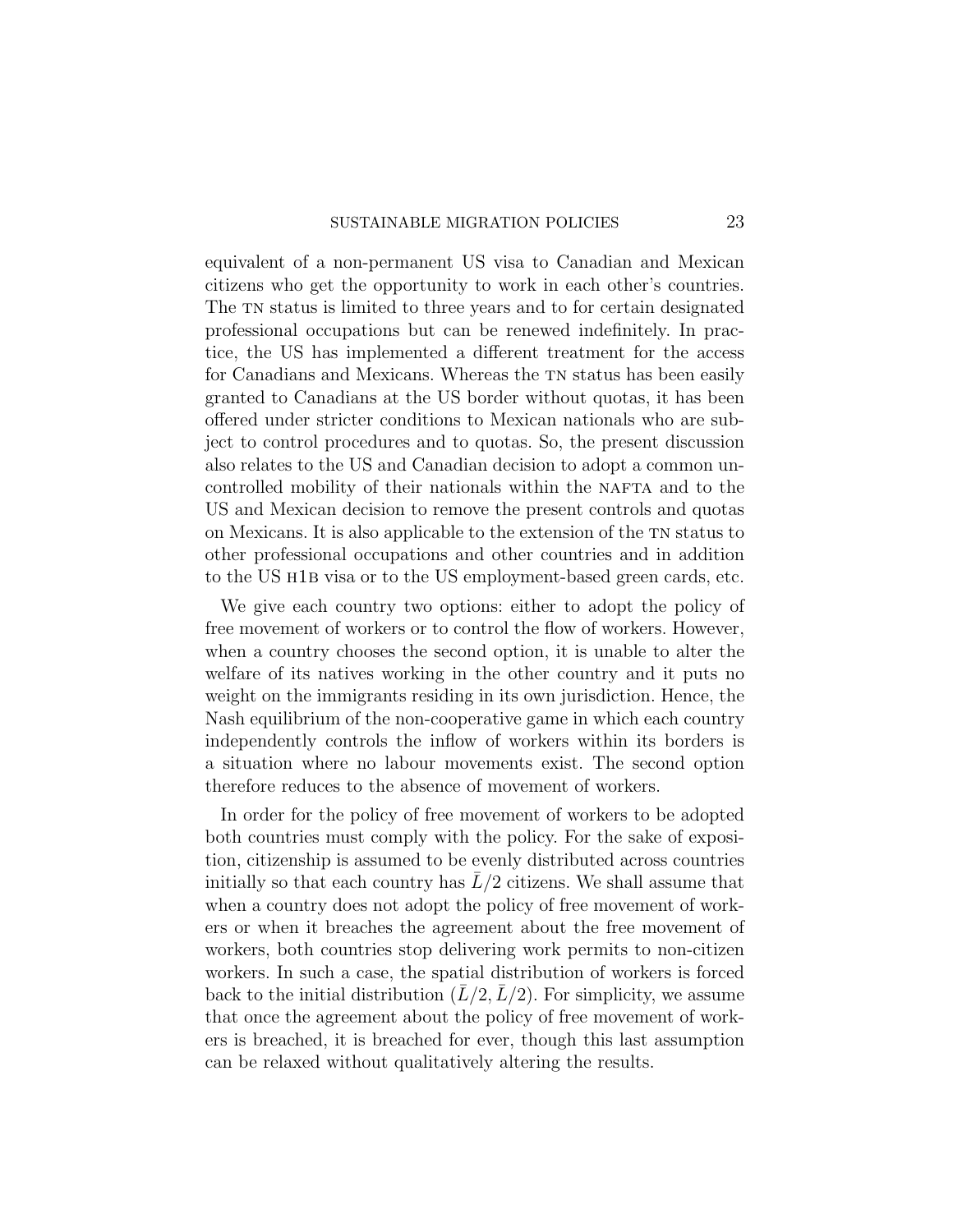Under the policy of free movement of workers, individuals are free to relocate at no cost to any country. Because individuals move freely, they get the same intertemporal utility in the next period irrespectively of the location they choose in the current period. So, their current location decision depends only on the current state s and labour spatial distribution  $\hat{L}_s$ . As a result, in equilibrium, agents locate so that they are indifferent between locations:  $u_s(L_s) = u_s^*(L_s) \iff$  $C_s(L_s) = C_s^*(L_s)$ . The long run equilibrium coincides with the short run equilibrium given by [\(3\)](#page-13-1) in the previous section.<sup>[14](#page-23-0)</sup> As we now deal only with the free movement outcome  $\hat{L}_s$  and the initial allocation  $\bar{L}/2$ , we drop the "hat" and refer to the equilibrium allocation as  $L_s$ .

A policy of free movement of workers is sustainable if and only if each country's government evaluates that this policy is beneficial to its citizens at each date and every possible state. That is, a country will breach the policy if it ever finds it in its own interest to do so. As citizens are homogeneous, each government compares the intertemporal utility of a representative citizen under free labour mobility with his/her intertemporal utility in the absence of the policy. Consider some state  $r \in \mathcal{S}$ . Free movement of workers implies a contemporaneous gain/loss relative to the alternative at any date t of  $u_r(L_r) - u_r(L/2)$ . As we have seen in the previous section, a country will incur a contemporaneous loss if it becomes more productive  $(\alpha_r > \alpha_r^*)$  and must host an uncontrolled flow of immigrants. Free movement of worker will be adopted by countries if contemporaneous losses are offset by future benefits. Future benefits will only arise if there are some future states  $q \in \mathcal{S}$  where the country has relatively low productivity  $(\alpha_q < \alpha_q^*)$ . Since the equilibrium allocation of labour is history independent, the expected future benefits at any date t is equal to  $E_s[u_s(L_s) - u_s(L/2)]$ . The policy of free movement of workers will therefore only be sustainable if

<span id="page-23-1"></span>(4) 
$$
u_r(L_r) - u_r(\bar{L}/2) + \frac{\delta}{1-\delta} \mathcal{E}_s[u_s(L_s) - u_s(\bar{L}/2)] \geq 0 \quad \forall r \in \mathcal{S}.
$$

<span id="page-23-0"></span><sup>14</sup>Note that this property is valid only under free movement of workers. It is not valid under policies that control migrations because future utility levels then differ across countries.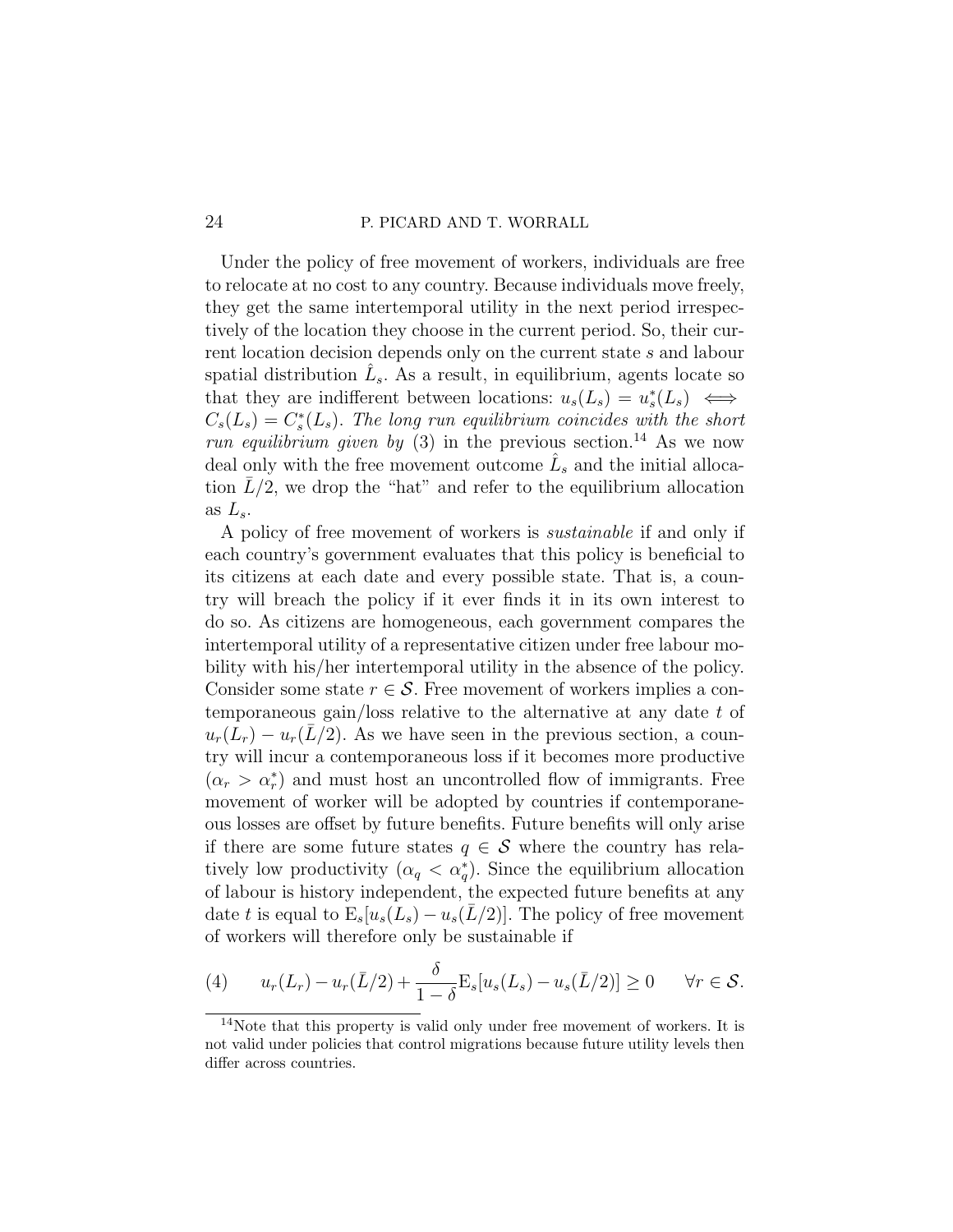We refer to these conditions as *participation* or *self-enforcement* constraints. Condition [\(4\)](#page-23-1) is most stringent for the state(s) with the highest contemporaneous loss,  $\overline{s} \in \arg \max_r \{u_r(L/2) - u_r(L_r)\}\.$  Similarly the equivalent of Condition [\(4\)](#page-23-1) for the foreign country is more stringent in the state(s)  $\bar{s}^* \in \arg \max_r \{u_r^*(\bar{L}/2) - u_r^*(L_r)\}\.$  Rewriting Condition [\(4\)](#page-23-1), we can state that the policy of free movement of workers is sustainable if and only if

<span id="page-24-0"></span>(5) 
$$
u_{\overline{s}}(L_{\overline{s}}) - u_{\overline{s}}(\overline{L}/2) + \frac{\delta}{1-\delta} \mathcal{E}_s[u_s(L_s) - u_s(\overline{L}/2)] \ge 0,
$$

$$
u_{\overline{s}}^*(L_{\overline{s}}) - u_{\overline{s}}^*(\overline{L}/2) + \frac{\delta}{1-\delta} \mathcal{E}_s[u_s^*(L_s) - u_s^*(\overline{L}/2)] \ge 0.
$$

These conditions lead to the following conclusions. First, sustainability is possible only if there are positive future expected gains. This implies that countries should expect to incur negative productivity shocks in the future. Second, because  $\delta/(1-\delta)$  is an increasing function  $[0, 1] \rightarrow \mathbb{R}^+$ , policies promoting free movement of workers are sustainable if discount factors are large enough. This is a result reminiscent of the Folk Theorem in repeated games [\(Friedman](#page-47-15) [1971\)](#page-47-15). Finally, by Condition [\(5\)](#page-24-0), sustainability is less likely if the probabilities of going to the states  $\bar{s}$  and  $\bar{s}^*$  are higher.

The next subsection discusses sustainability when the benefit of free movement of workers stems only from labour market flexibility. The subsequent subsection introduces risk aversion.

# 4.1. Sustainability and labour market flexibility

To highlight the benefit of labour market flexibility, we first ignore any insurance motives by supposing workers are risk neutral:  $u_s(L_s) = C_s(L_s)$ . Also, to get insight about the impact of trade and congestion factors on the adoption of policies of free movement of workers, we simplify the model. Here we focus on a simple shock structure that permits analytical investigation. We assume that countries face a two-state anti-correlated shocks where  $S = 2$ ,  $\alpha_1 = \alpha_2^* = \alpha > 1$  and  $\alpha_2 = \alpha_1^* = 1/\alpha < 0$  with  $p_1 = p_2 = 1/2$ . Hence the domestic country incurs a high productivity shock in state 1 and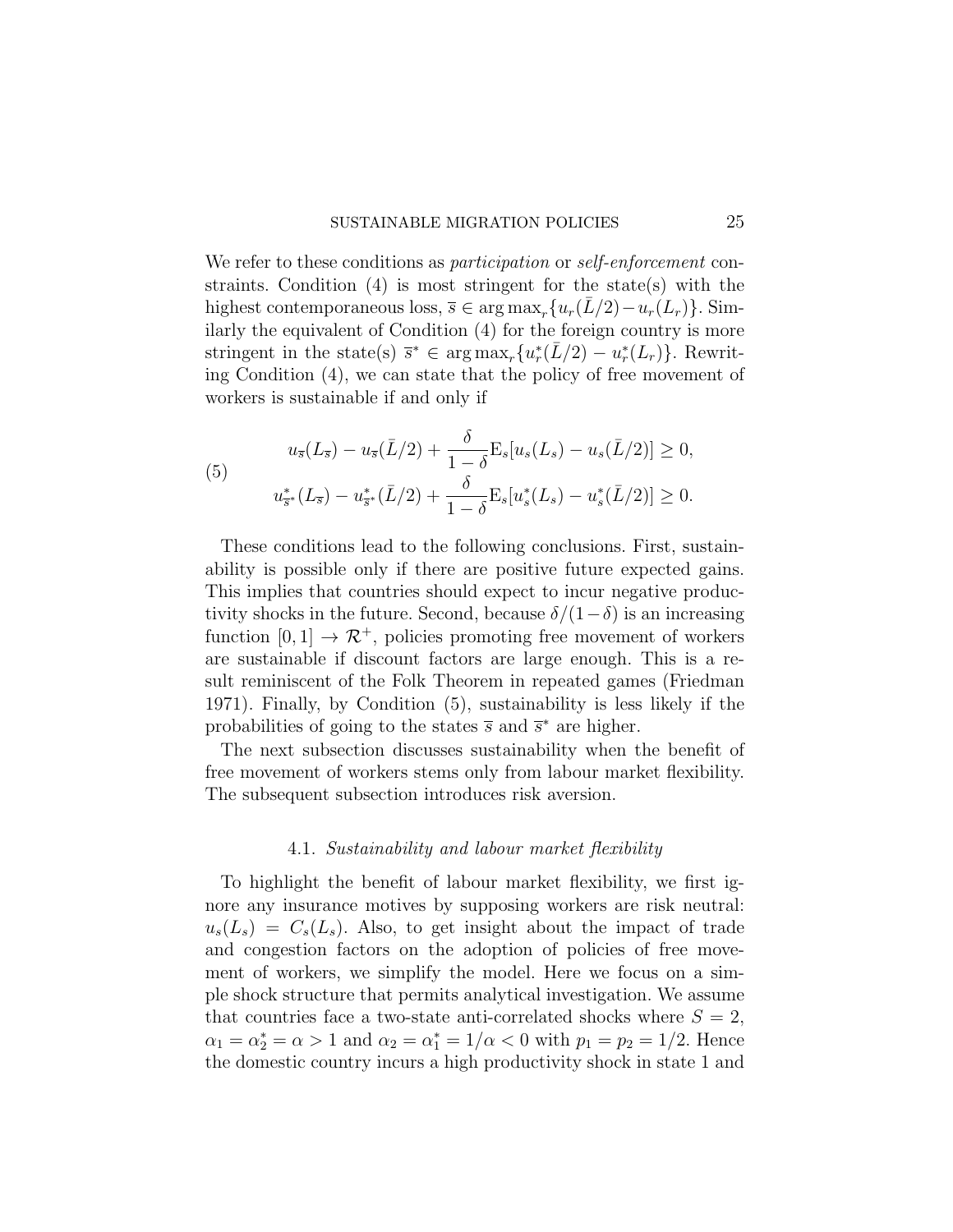a low productivity shock in state 2. The opposite occurs for the foreign country. Countries have no common shocks so that there exists a clear benefit to pool the labour markets.

Under free movement of workers, the equilibrium conditions imply equal consumption in both states,  $C_s(L_s) = C_s^*(L_s)$ ,  $s \in \{1,2\}$ , whereas the symmetry of productivity shocks imposes symmetric employment and consumption levels across states:  $L_1 = L_2^*$  (=  $\overline{L}$  –  $L_2$ ) and  $C_1(L_1) = C_2^*(L_2)$ . Therefore, consumption is identical in any country and state of nature:  $C_1(L_1) = C_2(L_2) = C_1^*(L_1) = C_2^*(L_2)$ . From equation [\(3\)](#page-13-1) we have

$$
L_1 = \frac{\rho^2}{1+\rho^2}\bar{L} \quad \text{and} \quad L_2 = \bar{L} - L_1 = \frac{1}{1+\rho^2}\bar{L} \quad \text{where} \quad \rho = \alpha^{\frac{1-\gamma}{1-\beta(1-\gamma)}}.
$$

By contrast, a planner would maximise the ex-ante welfare

$$
E[W] = \sum_{s=1,2} p_s [\omega(L_s) C_s(L_s) + (1 - \omega(L_s)) C_s^*(L_s)]
$$

with respect to  $L_s$ ,  $s = 1, 2$ . As the maximisation is state-wise, this is equivalent to maximizing the ex post welfare

$$
W(L) = \omega(L)C(L) + (1 - \omega(L)) C^*(L).
$$

The optimal distribution of labour in the present dynamic setting corresponds to the utilitarian optimal distribution of workers discussed in Proposition 1. As a result, free movement of workers leads to excess agglomeration in the high productivity country when  $\beta \neq 0$ and  $\gamma \notin \{0, 1\}.$ 

The domestic country has the most stringent participation constraint [\(5\)](#page-24-0) in state 1, whereas the foreign country has the exactly the same most stringent participation constraint [\(5\)](#page-24-0) in state 2. Given symmetry, the two conditions [\(5\)](#page-24-0) are identical and simplify to

(6) 
$$
G(\alpha, \beta, \gamma) \le \frac{\delta}{2 - \delta}
$$
,

where the function

$$
G(\alpha, \beta, \gamma) \equiv \frac{C_1(\bar{L}/2) - C_1(L_1)}{C_2(L_2) - C_2(\bar{L}/2)}
$$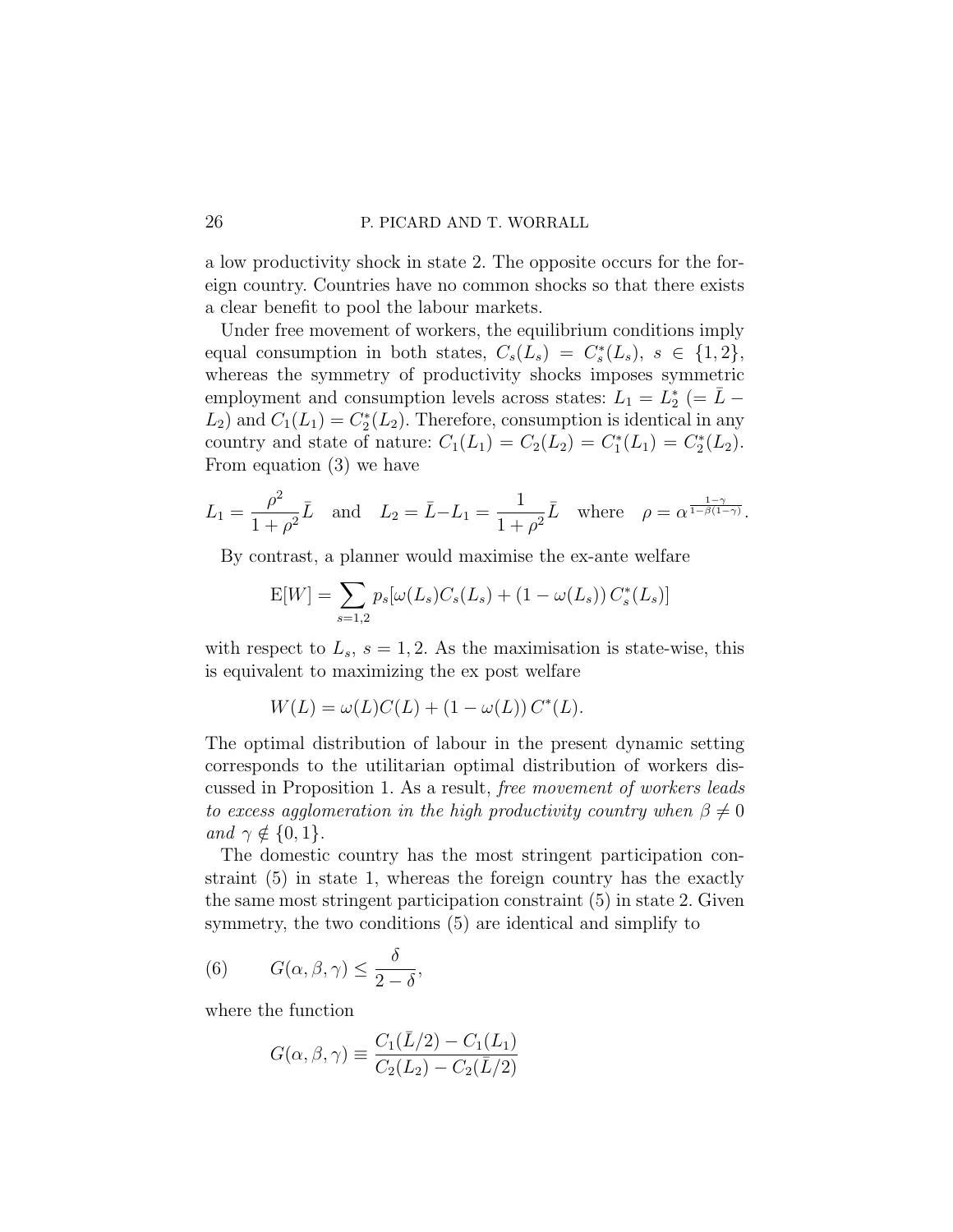## SUSTAINABLE MIGRATION POLICIES 27

measures the *relative cost of adopting (the policy of)* free movement of workers. The sustainability of free movement of workers is related to the relative cost of adopting the free movement of workers,  $G(\alpha, \beta, \gamma)$ . The function G balances the short run cost of accepting foreign workers in the good state (state 1 for the home country, state 2 for the foreign country) to the short run benefit of the labour movement option in the bad state (state 2 for the home country, state 1 for the foreign country). It is possible that  $G > 1$  so that the costs of accepting foreign workers in the good state exceed the benefits of labour movement in the bad state. Because  $\delta/(2-\delta)$  is an increasing function ranging in the interval  $[0, 1]$ , the policy of free movement of workers is not sustainable when  $G > 1$ . When  $G < 1$ the policy of free movement of workers is more likely to be sustainable when the relative cost of adopting the policy of free movement of workers falls. That is, when the short run cost of accepting international workers falls or when the benefit of labour mobility increases.

To consider the range of the function  $G$  it is instructive to begin with the discussion of the cases where  $\gamma$  and  $\beta$  are set to their extreme values. We start with the case where all goods are traded.

## All trade

When all goods are traded ( $\gamma = 1$ ), it can be shown that  $G(\alpha, \beta, 1) =$ 1. Because the terms of trade fully absorb productivity differences, there is no incentive for workers to relocate and the labour force remains evenly distributed. Trade is a perfect substitute for labour mobility. Free movement of workers has no value and is not a sustainable policy for any discount factor.

### No trade

When no goods are traded ( $\gamma = 0$ ) the relative cost of adopting free movement of workers,  $G(\alpha, \beta, 0) < 1$ : free movement of workers is therefore a sustainable policy provided that workers and governments are sufficiently patient (high  $\delta$ ). In the absence of trade, production efficiency can only be restored through relocation of the labour force. To see this, let us first check the case of immobile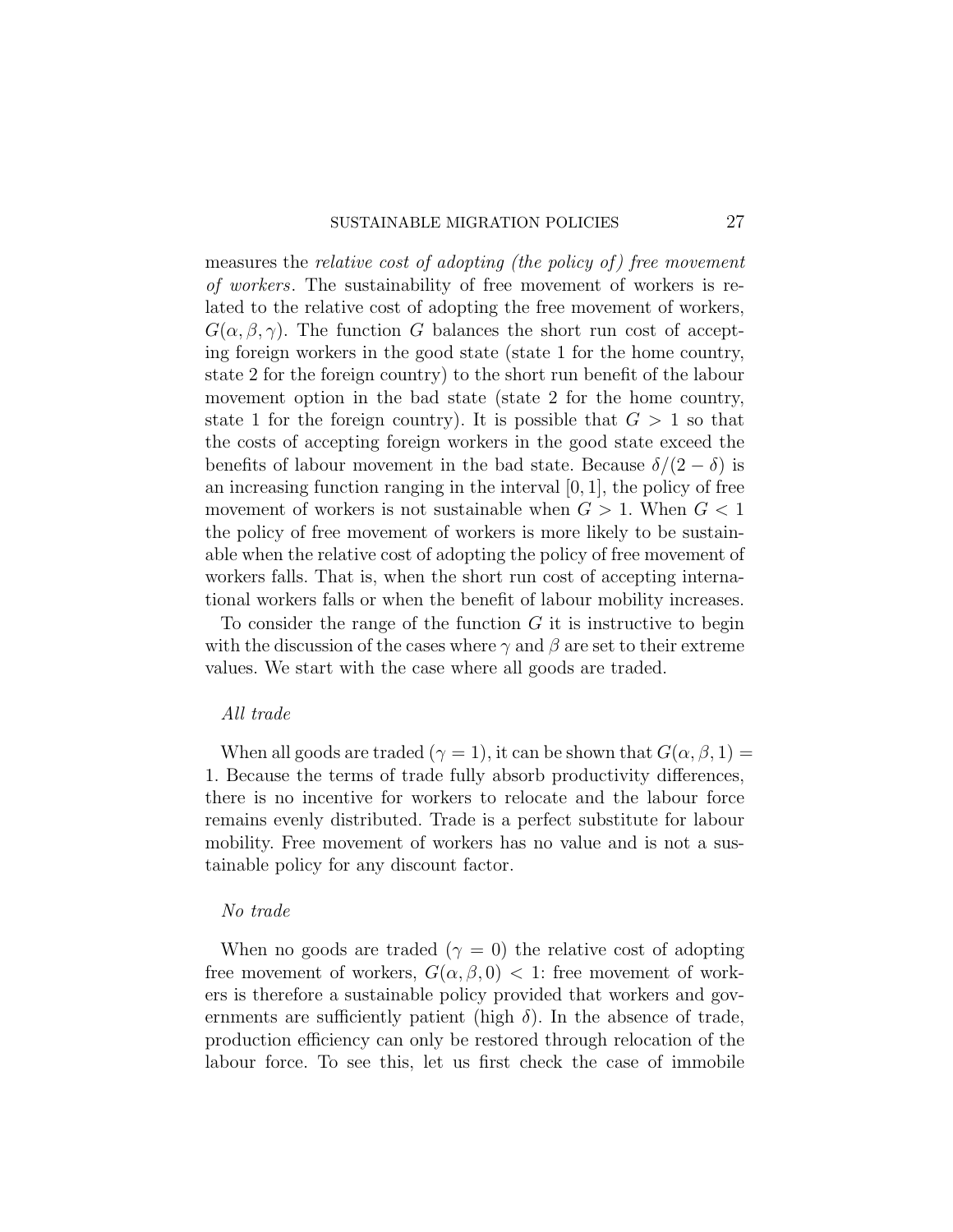labour. Per capita consumption is given by the domestic and foreign individual productivities so that  $C_1(\overline{L}/2) = \alpha(\overline{L}/2)^{\beta-1}$  and  $C_2(\bar{L}/2) = \alpha^{-1}(\bar{L}/2)^{\beta-1}$ . Workers' consumption is again larger in the domestic, high productivity country. Under the policy of free movement of workers, workers move toward the high productivity country so that  $L_1^*/L_1 = (1 + \alpha^{2(\beta-1)}) < 1$  and consumption is  $C_1(L_1) = \alpha L_1^{\beta-1}$ . The short run cost of accepting free movement of workers is equal to  $\alpha (L/2)^{\beta-1} - \alpha L_1^{\beta-1}$  whereas the benefit of labour mobility is equal to  $\alpha L_1^{\beta-1} - \alpha^{-1} (\bar{L}/2)^{\beta-1}$ . It can be shown that this short run cost is smaller than the benefit. Therefore, free movement of workers is a sustainable policy if the discount factor  $\delta$ is high enough. Furthermore, it is easily checked that as local factor congestion vanishes  $(\beta \to 1)$  the short run cost falls to zero while the net benefits remain positive so that  $G(\alpha, \beta, 0)$  tends to zero. As a result, free movement of workers is likely to be sustainable when no goods are traded and congestion is weak enough.

### Strong congestion

Consider the case where firms face very strong decreasing returns to scale or local factor congestion  $(\beta \to 0)$ . Then, it can be shown that  $\lim_{\beta\to 0} G(\alpha,\beta,\gamma) = 1$ . Free movement of workers is therefore not a sustainable policy. In this case, each country randomly gets a crop of size  $\alpha$  or  $\alpha^{-1}$  and trades a share of its crop to get an equal consumption of  $A + A^{-1}$  where  $A = \alpha^{1-\gamma}$ . In the absence of labour mobility consumption is 2A in the high productivity country and 2A<sup>-1</sup> in the low productivity country. Thus the short run cost of accepting migrants is  $2A - (A + A^{-1}) = A - A^{-1}$  whilst the short term benefit is  $(A + A^{-1}) - 2A^{-1} = A - A^{-1}$ . Since the short run cost equals the short term benefit, impatient, risk-neutral workers in the high productivity country will never accept incurring this short run cost for a possible benefit of an equal amount in the future. The last two cases highlight the fact that free movement of workers may not be an enforceable policy simply because of the delays between costs and benefits. As seen before, those cases indeed do not involve any excess agglomeration of workers.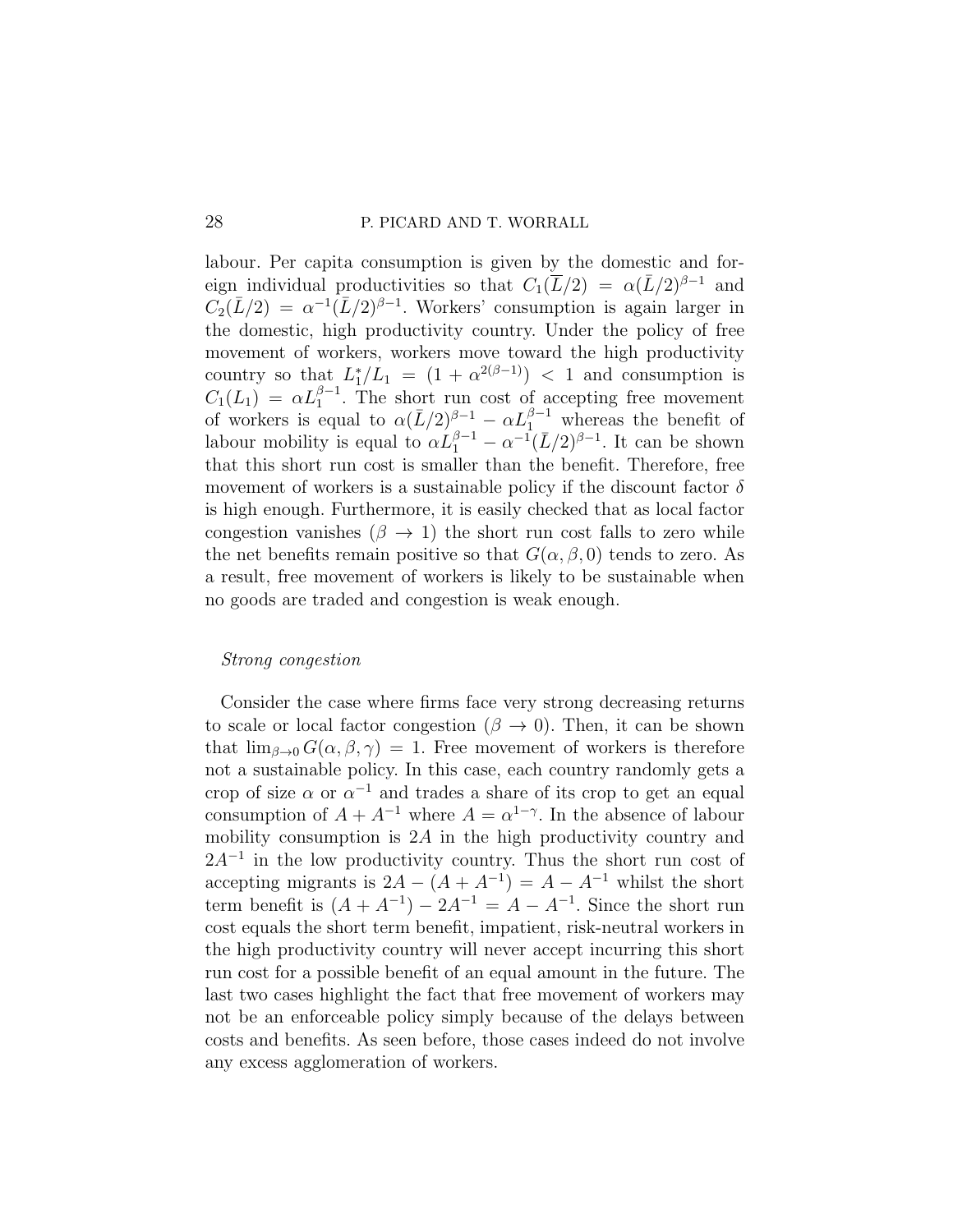#### No congestion

Suppose finally that there exists no local factor congestion but some trade occurs ( $\beta = 1, \gamma > 0$ ). In this case it can be shown that  $G(\alpha) = (\alpha^{1-\gamma} - 1)/(1 - \alpha^{\gamma-1}) \in (1, \alpha]$  and G monotonically decreases from  $\alpha$  to 1 as  $\gamma$  rises from 0 to 1. As a result, free movement of workers is not a sustainable policy. This can be seen as follows. In the absence of labour mobility, the domestic and foreign individual consumption is given by the high and low productivities so that  $C_1(\bar{L}/2) = \alpha^{1-\gamma}$  and  $C_2(\bar{L}/2) = \alpha^{\gamma-1}$ . Workers' consumption is of course larger in the high productivity country so that workers have incentives to move to the high productivity country under free movement of workers. Nevertheless, because there exists a demand for the good produced in the low productivity country ( $\gamma > 0$ ), there still exists a demand for labour in that country and workers never fully agglomerate in the high productivity country. In equilibrium, labour is allocated so that  $L/L^* = \alpha^{2(1-\gamma)/\gamma}$  and workers' consumption is given by  $C_1(L_1) = \alpha^{1-\gamma} (L/L^*)^{-\gamma/2} = 1$ . Comparing this to consumption in the absence of labour mobility, we observe that the short run cost of accepting migrants is then equal to  $\alpha^{1-\gamma}-1$  whereas the benefit of labour mobility is equal to  $1 - \alpha^{\gamma - 1}$ . Because  $\alpha^{1 - \gamma} + \alpha^{\gamma - 1} > 2$ provided  $\alpha > 1$ , this short run cost is larger than the benefit. Thus the high productivity country never finds it profitable to accept migrants in exchange of the promise of a possible outflow of its natives in a future bad state of nature. This is a remarkable result given the common claim that migration is irrelevant in a world with constant returns to scale because workers move with both their demand and production capabilities. However, we have shown in the previous section that there exists excess agglomeration of workers in the high productivity country even under constant returns to scale. This effect increases both the short run cost and benefit of migration. Yet, because of the presence of inefficiencies, it increases the short run cost of migration more than its benefit and hence weakens the sustainability of a policy of free movement of labour.

PROPOSITION 2 Suppose that individuals are risk neutral and that countries face a two-state anti-correlated shocks. Free movement of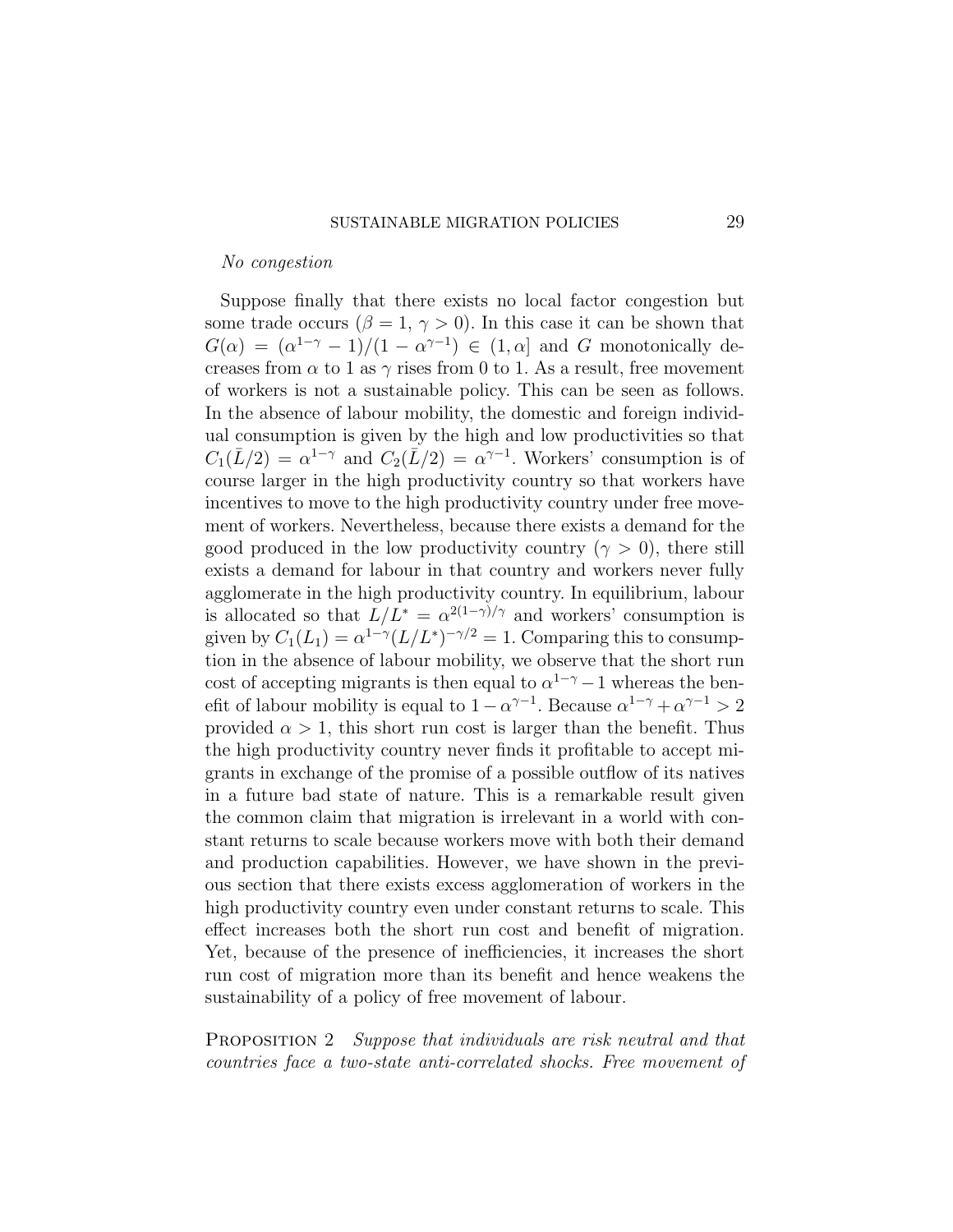workers is never a sustainable policy in an economy with only tradeable goods  $(\gamma = 1)$  or with either very low or very high congestion costs  $(\beta \in \{0,1\})$ . In an economy where no goods are tradeable  $(\gamma = 0)$ , free movement of workers becomes a sustainable policy if and only if individuals are sufficiently patient (high  $\delta$ ).

The four cases discussed above suggest that free movement of workers is less likely to be a sustainable policy in economies with large trade and high congestion of local factors. Figure [2](#page-30-0) depicts, for all congestion and trade parameters  $(\beta, \gamma)$ , the locus of the equality  $G(2, \beta, \gamma) = \delta/(2 - \delta)$  where  $\delta/(2 - \delta) = 0.25, 0.50, 0.75$  and 1. These values respectively correspond to critical discount factors  $\delta = 0.40, 0.66, 0.85$  and 1. The area (a) corresponds to the situation where  $G(2, \beta, \gamma) > 1$  and the areas (b) and (c) to the situation where  $G(2, \beta, \gamma)$  < 1. The relative cost of adopting free movement of workers  $G(2, \beta, \gamma)$  becomes larger as we move to the North-West of the figure. As a result, free movement of workers is more likely to become a sustainable policy in economies with smaller local factor congestion and lower trade.

Finally, Figure [2](#page-30-0) also shows that the relative cost of adopting free movement of workers, G, increases as more goods are traded (larger  $\gamma$ ). Because trade is a substitute for labour movement, free movement of workers is less useful when trade is large. On the other hand, the relative cost of adopting free movement of workers,  $G(2,\beta,\gamma)$ , is not monotone with respect to the intensity of congestion parameter β. Indeed, as we move downward in Figure 2 (β falls),  $G(2, \beta, \gamma)$ firstly decreases when the parameters  $(\beta, \gamma)$  lie in the area (b) but it increases when those parameters lie in the area (c). In the figure, areas (b) and (c) are separated by a thicker curve which corresponds to the locus where the partial derivative  $G_{\beta} = \partial G(2,\beta,\gamma)/\partial \beta = 0$ . This locus therefore shows, for a given  $\gamma$ , the value of  $\beta$  for which free movement of workers can be supported for the lowest discount factor. Whereas lower congestion or decreasing returns to scale implies that domestic workers' productivity and wages are less affected by the inflow of international workers, it also implies that the incentive for migration is not offset enough by any upward pressure on wages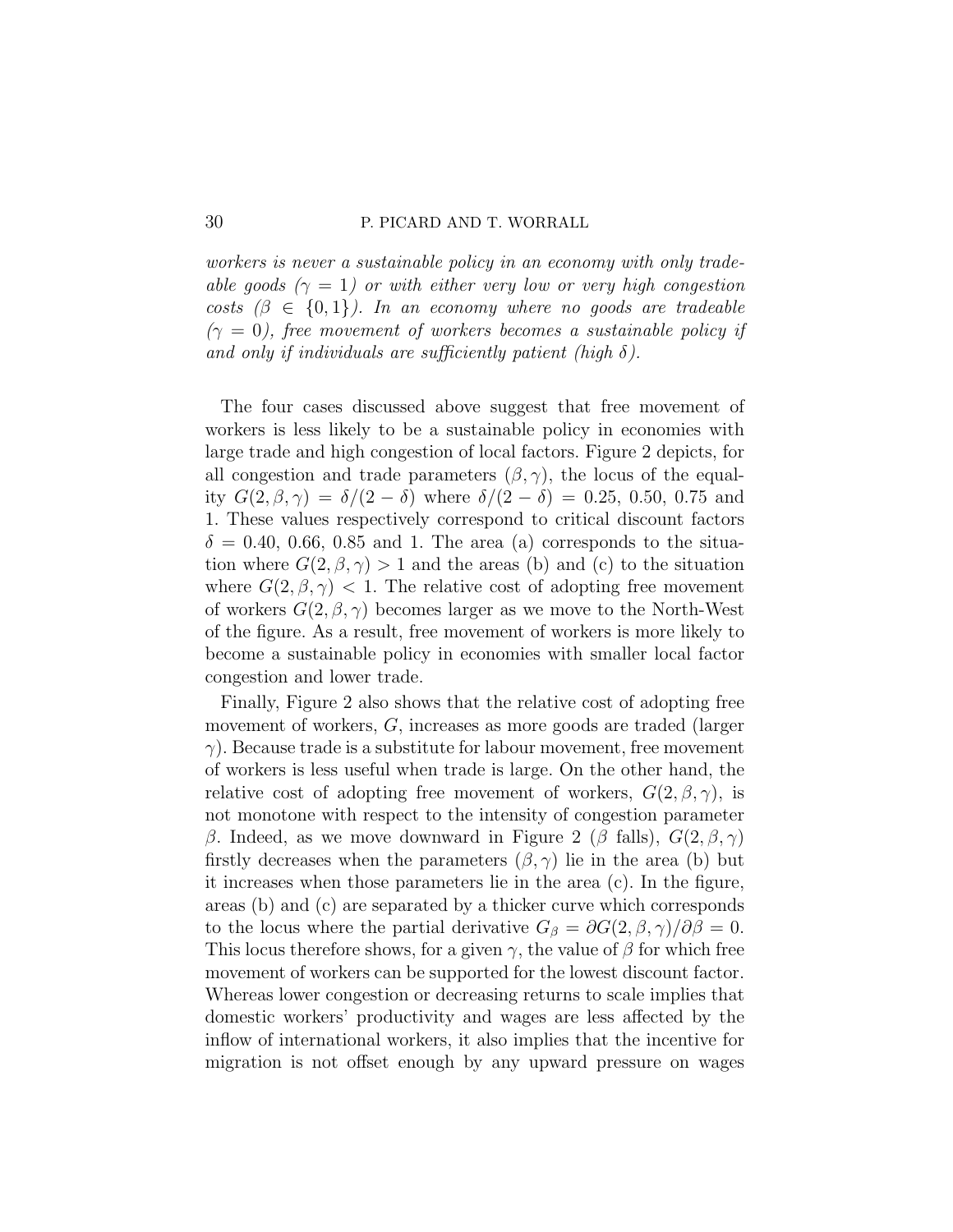<span id="page-30-0"></span>

Figure 2: RELATIVE COST OF ADOPTING THE FREE LABOUR MOBILITY POLICY -  $G(2, \beta, \gamma)$ .

in the low productivity country. Excessive agglomeration of labour occurs and can be so inefficient that the domestic country does not find it profitable to opt for free movement of workers. In this case, the short run cost of accepting an excessive inflow of foreign workers in good states of nature does not outweigh the benefit of the migration option in bad states of nature.

We summarise our result in the following proposition. Let the set  $\Gamma(\alpha,\beta,\gamma) = \{(\alpha,\beta,\gamma) : G(\alpha,\beta,\gamma) < 1\}.$  From the above discussion about the case  $\gamma = 0$ , we know that this set is non-empty.

PROPOSITION 3 Suppose that individuals are risk neutral and that countries face two-state anti-correlated shocks. Consider a free labour mobility policy such that work permits are granted on the condition of employment. Then, we get the following: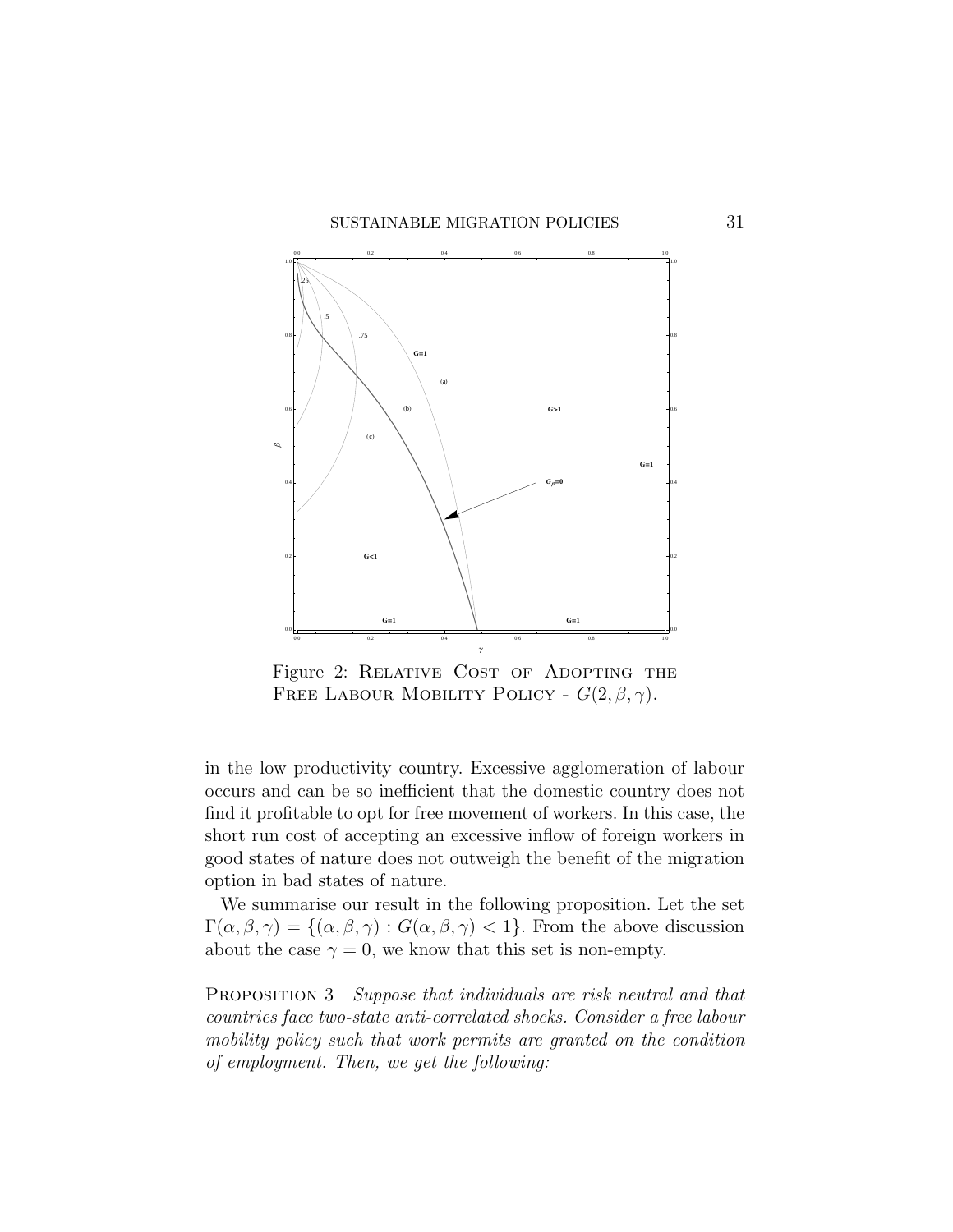(i) The free labour mobility policy is not sustainable if  $(\alpha, \beta, \gamma) \notin$  $\Gamma(\alpha,\beta,\gamma) \neq \emptyset$ . Otherwise there exists a discount factor  $\delta \in (0,1)$ such that free migration policies are sustainable if  $\delta \geq \delta$ . (ii) The free labour mobility policy is more likely to be sustainable as fewer goods are traded. It also is more likely to be sustainable for intermediate values of local factor congestion.

In this subsection, we have analyzed the sustainability of free movement of workers under the assumption of risk neutrality. Countries benefit from a more efficient spatial distribution of workers in each state of nature. When individuals are risk averse, free movement of workers may also provide insurance to individuals because it allows them to smooth incomes and consumptions through relocation. We develop this idea in the following subsection.

## 4.2. Sustainability, insurance and labour flexibility

When individuals are risk averse, the free movement of workers allows countries to smooth income fluctuation by pooling the risk of productivity shocks. This property becomes significant as soon as shocks are not perfectly positively correlated.

It is firstly interesting to study the case where individuals are infinitely risk averse. In this case, for any set of states, individuals take into account only the payoff in the worst state of nature they can reach, say state s. It is then clear that the free movement of workers always improves consumption in the worst state relative to the no mobility option. Thus, from condition [\(4\)](#page-23-1), it can be seen that the expected future gain is always positive so that there must be a large enough discount factor above which free movement of workers becomes a sustainable policy.

The impact of risk aversion on the adopting free movement of workers can be made more precise in the above context of the twostate anti-correlated shocks. Under risk aversion, the relative cost of adopting (the policy of) free movement of workers becomes

$$
G(\alpha, \beta, \gamma) \equiv \frac{u_1(\bar{L}/2) - u_1(L_1)}{u_2(L_2) - u_2(\bar{L}/2)},
$$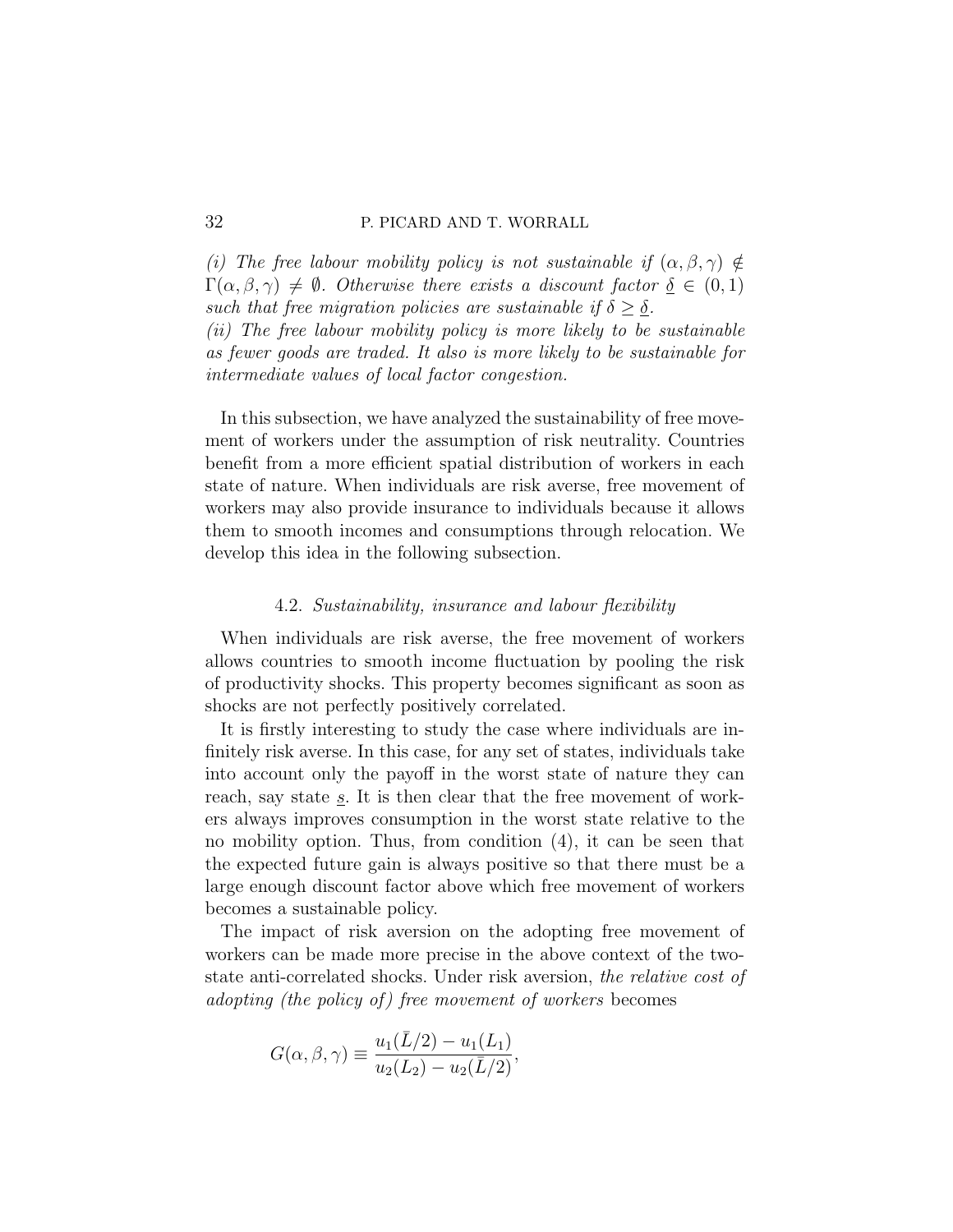where  $u_s(L_s)$  denotes the contemporaneous utility  $U[C_s(L_s)]$ .

Let us here review some polar cases when all goods are traded and when congestion is very strong or very weak.

### All trade

When all goods are traded ( $\gamma = 1$ ), we know that the terms of trade fully absorb any productivity differentials. Individuals therefore reach a constant utility and the function  $G(\alpha) = 1^{15}$  $G(\alpha) = 1^{15}$  $G(\alpha) = 1^{15}$  As before, free movement of workers is not useful and therefore it is not sustainable.

### Strong congestion

When congestion is very strong  $(\beta \to 0)$ , the model works as if the world supplied a fixed amount of output that was asymmetrically divided across the countries. Although free movement of workers offers no efficiency gain in labour markets, it allows countries to reach an allocation of output closer (but not equal) to an even distribution of output. Free movement of workers provides an (imperfect) insurance contract. As individuals become more risk averse the expected benefit of the policy,  $E_s u_s(L_s) - E_s u_s(\bar{L}/2)$ , increases compared to its short term cost,  $u_{\overline{s}}(\overline{L}/2) - u_{\overline{s}}(L_{\overline{s}})$ . Therefore, the relative cost of adopting free movement of workers,  $G(\alpha) < 1$  and there must exist discount factors for which free movement of workers is a sustainable policy.

### No congestion

When there is no congestion and some tradeable goods ( $\beta = 1$ ,  $\gamma > 0$ , the relative cost of adopting free movement of workers is  $G(\alpha) = [U(\alpha^{1-\gamma}) - U(1)]/[U(1) - U(\alpha^{\gamma-1})]$ , which is smaller than one if and only if  $U(\alpha^{1-\gamma}) + U(\alpha^{\gamma-1}) < 2U(1)$ . It can be shown that this is always true for any utility function which has a coefficient of relative risk aversion greater than or equal one for all relevant levels of consumption. As a consequence, when the coefficient relative

<span id="page-32-0"></span><sup>&</sup>lt;sup>15</sup>We drop the notational dependence of G on  $\beta$  and  $\gamma$  in what follows.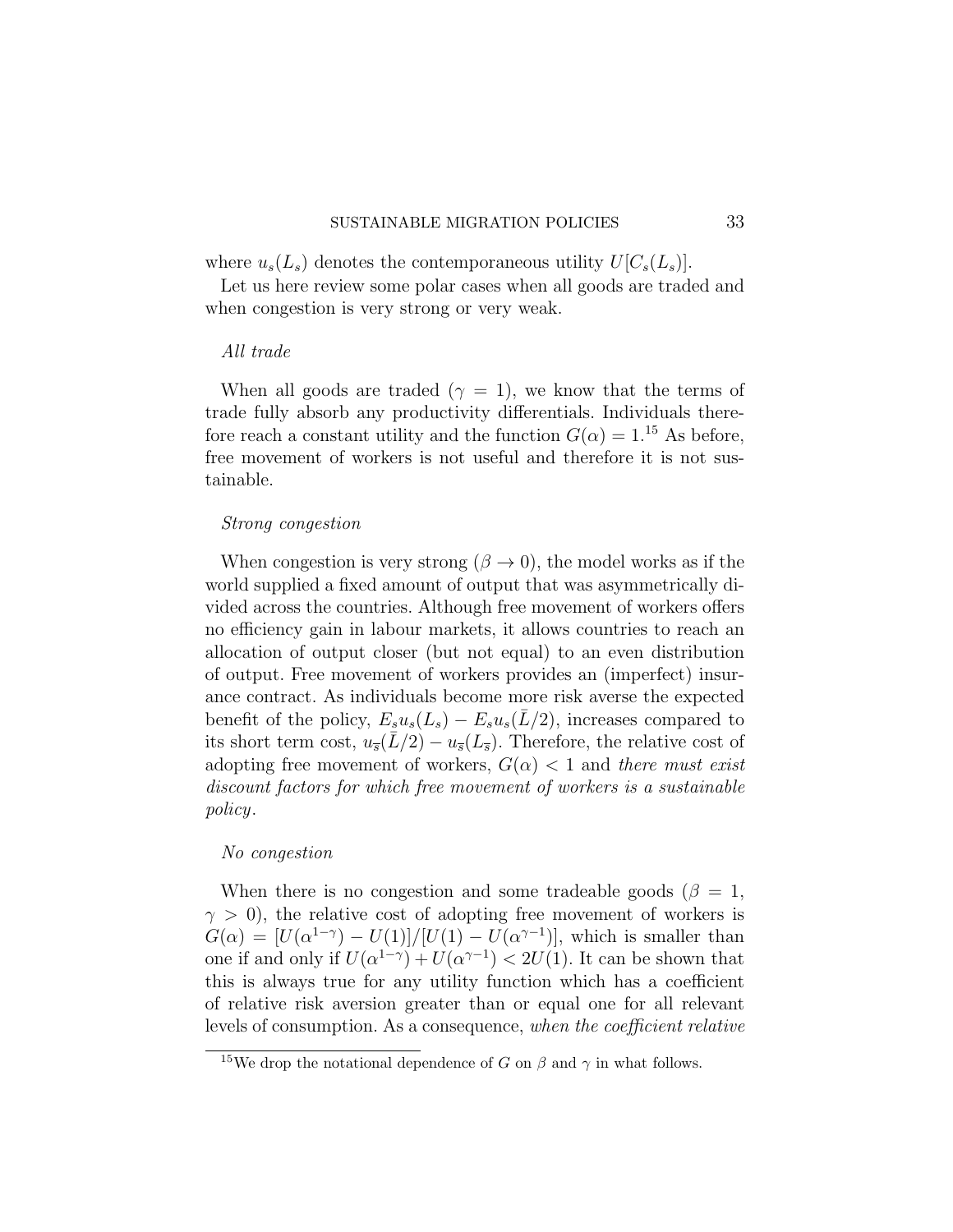risk aversion is larger than one, there always exist discount factors  $\delta \in (0,1)$  for which free movement of workers is a sustainable policy. We summarise these results in the following proposition:

PROPOSITION 4 Suppose that individuals are risk averse and that countries face two-state anti-correlated shocks. Free movement of workers is never a sustainable policy in an economy with only tradeable goods ( $\gamma = 1$ ). In an economy with either very low or very high congestion costs  $(\beta \in \{0,1\})$ , free movement of workers becomes a sustainable policy if and only if individuals are sufficiently patient  $(high \delta)$ .

Risk aversion has a positive impact on the adoption of free movement of workers because it equalises consumption across countries and reduces the consumption variability across states of the worlds. Risk aversion can also have an important impact on the adoption of free movement of workers. To illustrate this, we have plotted the sets of parameters  $(\beta, \gamma)$  for which the relative cost of adopting the free movement of workers,  $G(\alpha) = 1$  (solid lines in Figure [3a\)](#page-34-0) and  $G(\alpha) = 0.5$  (dashed lines in Figure [3b\)](#page-34-1). The curves are drawn for constant relative risk aversion (CRRA) preferences with relative risk aversion coefficient  $\rho$  varying from 0 to 2. It is worth noting that for any relative risk aversion coefficient larger than one, the relative cost of adopting free movement of workers,  $G(\alpha) < 1$  everywhere except at the North and East borders of the figure. Therefore, for a constant relative risk aversion coefficient larger than one and for almost all parameters of the model  $(\beta, \gamma)$ , there always exists a discount factor for which free movement of workers is a sustainable policy. Although we have seen that the terms of trade eliminate the potential efficiency gains from a flexible relocation of workers, they do not eliminate the potential insurance gain caused by free movement of workers. Empirical estimates of the coefficient of constant risk aversion give values in a range between 2 and 5. Therefore, Figure [3](#page-34-2) suggests that risk sharing is an important element of the decision to adopt free movement of workers.

To sum up, we have shown that free movement of workers is a sustainable policy for large enough discount factors, for small enough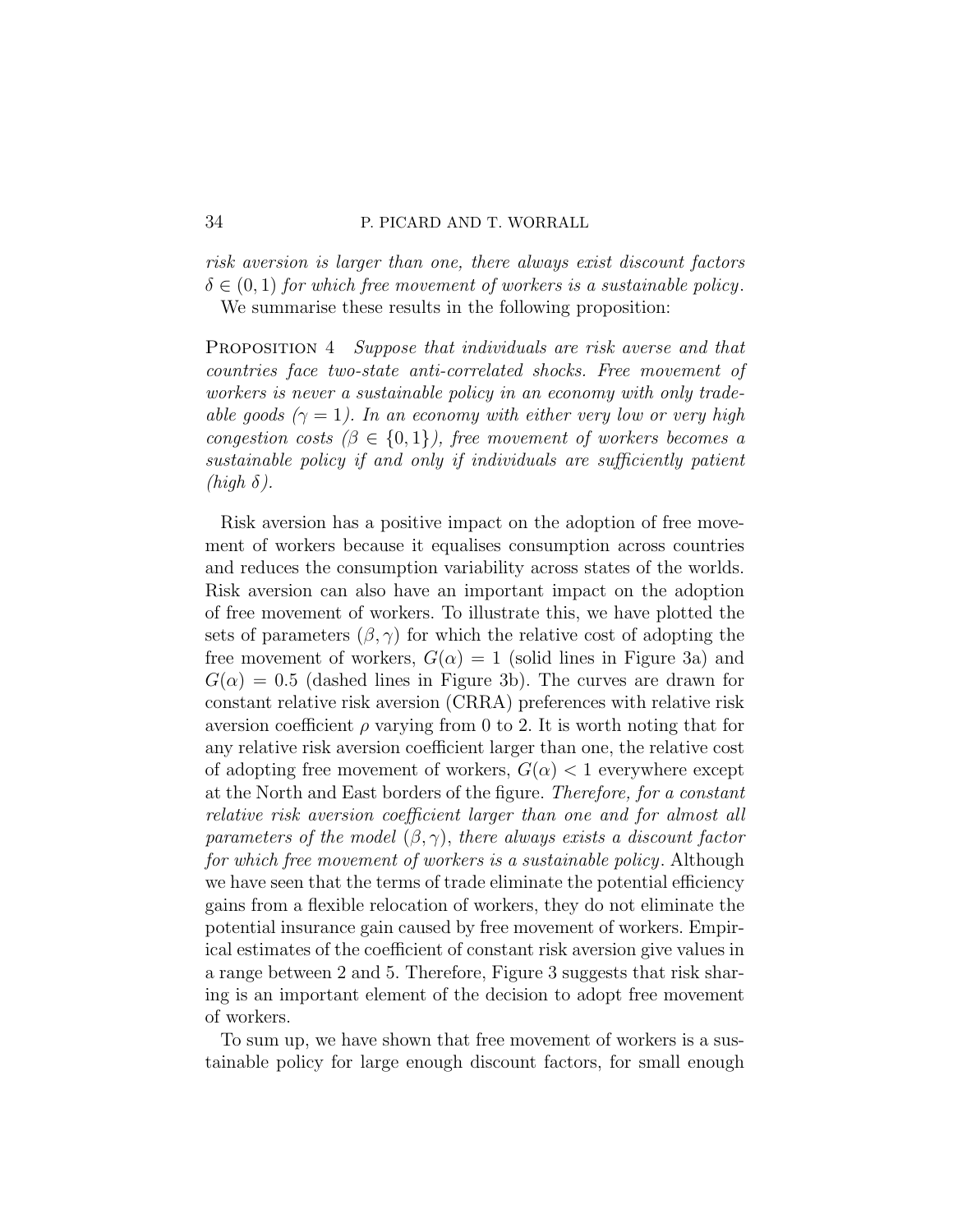<span id="page-34-2"></span><span id="page-34-0"></span>

<span id="page-34-1"></span>Figure 3: COST OF ADOPTING THE FREE LABOUR MOBILITY POLicy under Risk Aversion.

trade levels and for intermediate local factor congestion. Risk aversion is an important element in the decision to sustain free movements of workers.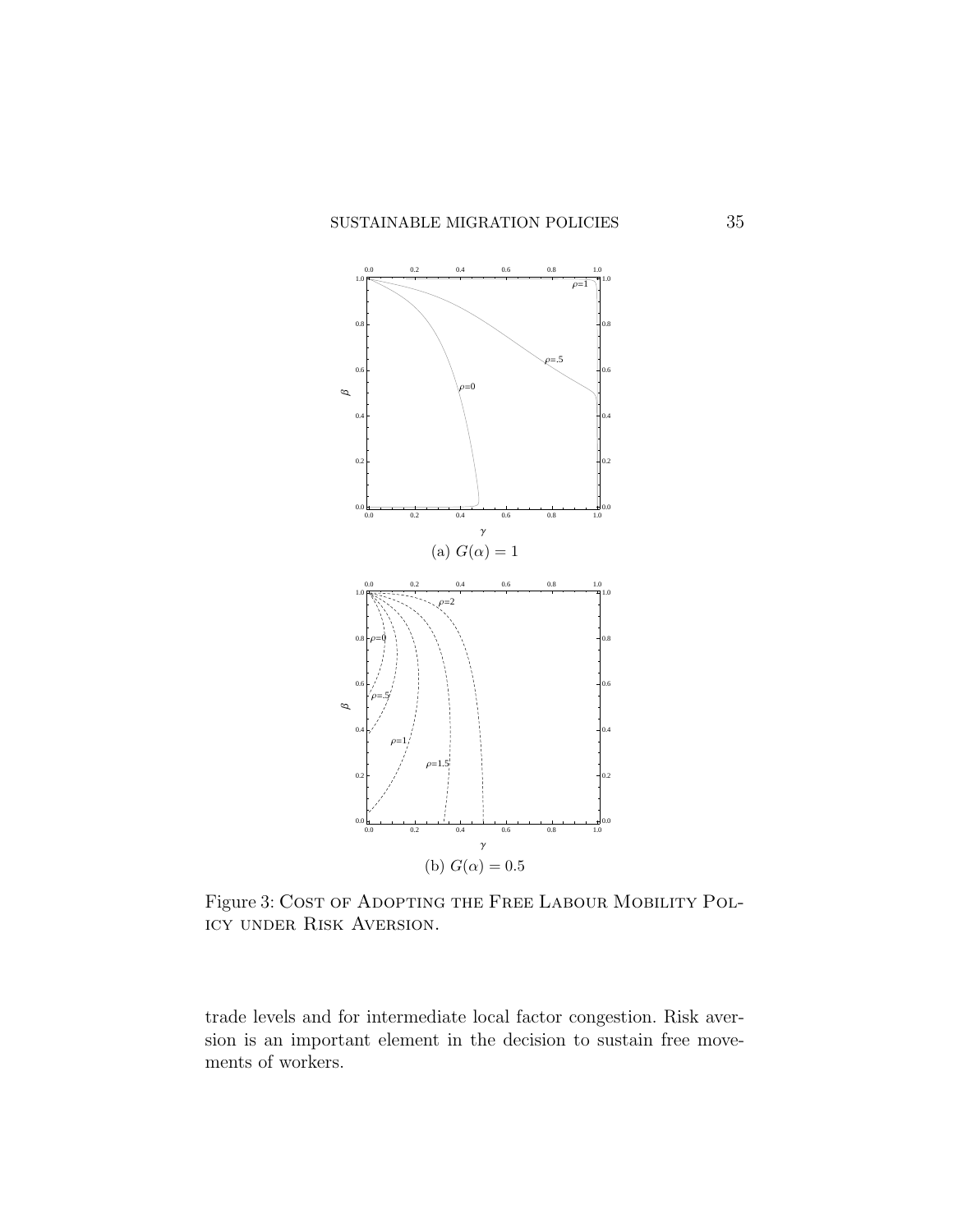### 5. FULL RIGHT MIGRATION POLICY

We now return to the distinction between non-permanent and permanent work program and between rights for work permits and citizenship. In particular we now study another form of labour mobility where individuals are automatically granted citizenship in the host country.

The policy of free movement of workers analyzed above is based on the distinction between work permits and citizenship. Because guest workers have non-permanent work permits and have no local citizenship, they are not included in the local government's objective. In this section we relax this distinction and assume that immigrants receive citizenship and the associated rights to participate in the local labour market in a permanent way. This assumption addresses the situation where economic shocks last longer than the civil integration (e.g. naturalisation) of immigrants into the host country. Indeed, in many countries, a long enough residence in a country allows migrants to acquire citizenship and therefore to get a permanent right to participate in the local labour market. Similarly, the descendants of non-citizen migrants are often granted or allowed to ask for the citizenship of their parents' host country, a right that allows them to participate in the local labour market.

Two examples for this setting can be found in the EU and the US Under the Treaty of Lisbon, EU citizens are allowed to get permanent work permit and resident cards in any EU member state where they find work while they keep their initial nationality and most of their political rights in the native country. In EU countries, individuals may acquire the local nationality after a certain amount of time and the local nationality can be asked for the descendants born on the local territories. Similarly, the US immigration services grant to foreign workers green cards that offer permanent residence and access to labour market. As a step forward, the green cards give the opportunity to apply for US citizenship after a certain length of time. Descendants born in the US automatically acquire the US citizenship. Therefore it is of interest to study the adoption of migration policy in which immigrants get the same rights as local citizens and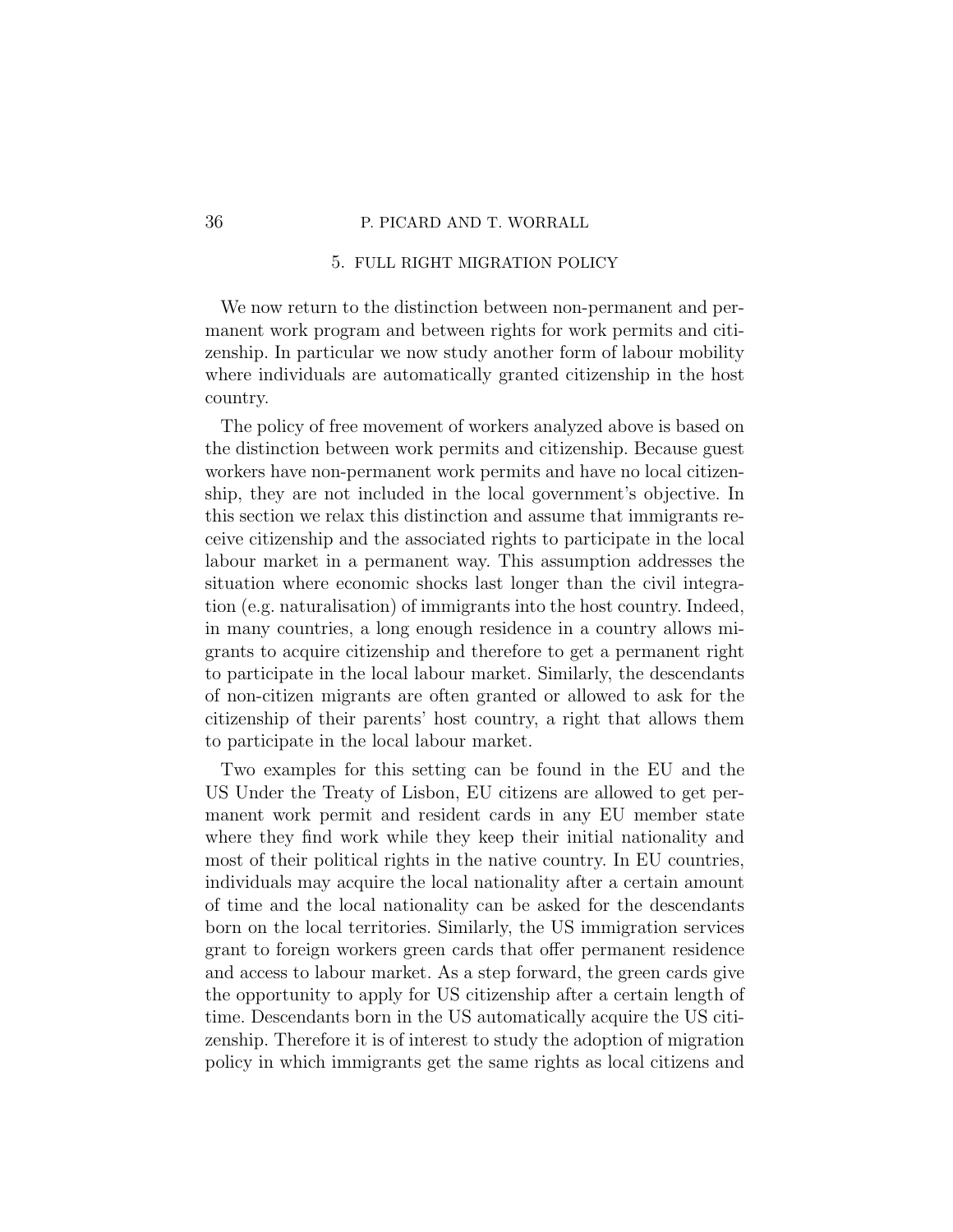in which governments are concerned by the welfare of both native and (naturalised) immigrant workers.

In this section we study the adoption of a *full right migration pol*icy by which, at the beginning of each time period, immigrants get the full rights to citizenship and labour participation in the country where they locate. Those rights include the political rights so that the welfare of both natives and immigrants becomes the concerns of each government. In particular, we focus on the case where those rights are acquired at the time of entry into the host country and where those rights are exclusive in the sense that migrants loose their former citizenship and rights associated with their former nation.<sup>[16](#page-36-0)</sup> Lastly, we retain the assumption that once the agreement about the policy is breached, it is breached for ever. The full right migration policy includes two main differences with the policy of free movement of workers considered above. First, when a country breaches from the full right migration policy, it is indeed unwilling to reduce its work force because migrants are now part of its political constituency. Secondly, because the number of nationals vary with shocks and related immigration flows, the initial distribution of nationals generally differs from the distributions of nationals in subsequent time periods. As result, we must distinguish the acceptability and the sustainability of the full right migration policy: acceptability relates to the decision to adopt the policy with the initial population distribution whereas sustainability relates to the decision to continue (or not to breach) the policy given the population distribution in subsequent time periods. We show that a full right migration policy is less likely to adopted than the policy of free movement of workers.

### Sustainability

We first focus on sustainability of the full right migration policy by assuming that the policy is already agreed. Domestic labour market conditions are given by the number of domestic citizens who have established residence in that country during the previous time pe-

<span id="page-36-0"></span><sup>16</sup>In practice, such political rights may take some time to be acquired and may sometimes be cumulated over several countries. However, we assume away such situations for the simplicity of the argument.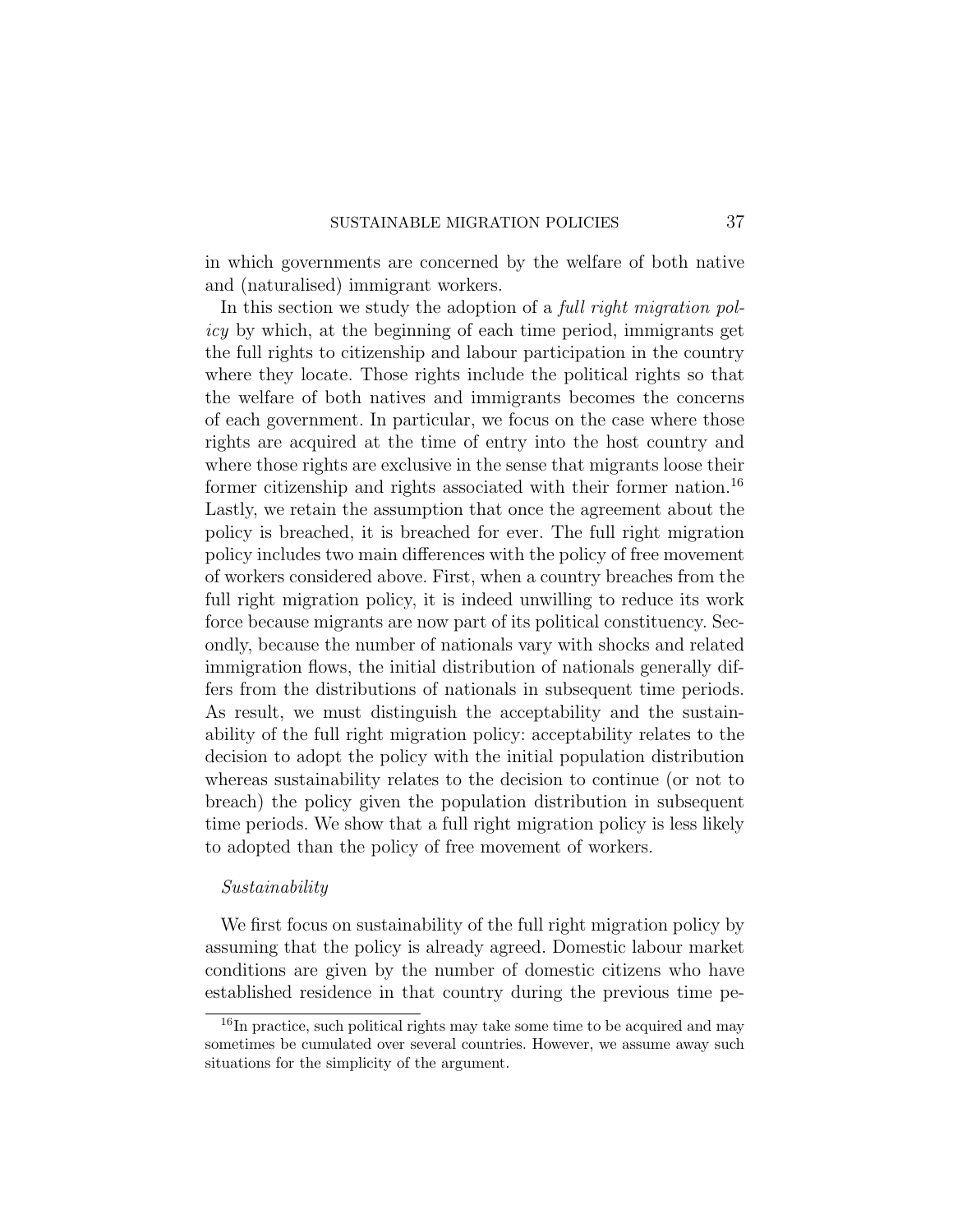riod and who have been granted citizenship and labour participation rights. If we denote by r and  $q \in \mathcal{S}$  the states of nature in the current and previous time periods and by  $u_r(L_r)$  the instantaneous utility  $U[C_r(L_r)]$ , the full right migration policy is sustainable for the domestic country if and only

<span id="page-37-1"></span>(7) 
$$
u_r(L_r) + \frac{\delta}{1-\delta} E_s u_s(L_s) \ge u_r(L_q) + \frac{\delta}{1-\delta} E_s u_s(L_q) \quad \forall r, q \in \mathcal{S},
$$

where  $L_r$  and  $L_q$  are the short run equilibrium numbers of workers given by [\(3\)](#page-13-1). This condition is explained as it follows. The right hand side of this condition represents the domestic citizens' intertemporal utility when their government breaches the policy agreement and keeps its  $L_q$  citizens.<sup>[17](#page-37-0)</sup> The left hand side of this condition represents the domestic citizens' intertemporal utility under the full rights migration policy. Because the citizens are allowed to move freely, they get the same intertemporal utility in the next period irrespectively of the location they choose in the current period; their current location decision thus depends only on the current state r and spatial labour distribution  $L_r$ . As a result, the long run equilibrium coincides with the short run equilibrium where  $u_s(L_s) = u_s^*(L_s)$ . At the beginning of the current time period, the domestic government represents only  $L_q$  citizens. Because of the possibility of relocation, those citizens get an intertemporal utility equal to  $u_r(L_r) + (\delta/(1-\delta))E_s u_s(L_s)$ .

Because domestic instantaneous utilities decrease with a larger domestic labour force, it follows that Condition [\(7\)](#page-37-1) is most stringent for state  $\overline{q} \equiv \arg \min_s L_s$  and state  $\overline{r} \equiv \arg \max_r [u_r(L_{\overline{q}}) - u_r(L_r)].$ The domestic country's incentive to breach is the strongest (1) when it just recovers from the strongest negative shock and has kept only a small share of its initial population and (2) when the short run utility gain of restricting access to labour market in the current time period is the largest. In contrast to the policy of free movement of workers, this puts a restriction on the set of shocks that make the full right migration policy sustainable.

To get more insight we establish the following necessary condition. Let us take the expectation of both sides of Condition [\(7\)](#page-37-1) with

<span id="page-37-0"></span><sup>&</sup>lt;sup>17</sup>In the previous analysis  $L_q = \bar{L}/2$  for each state q.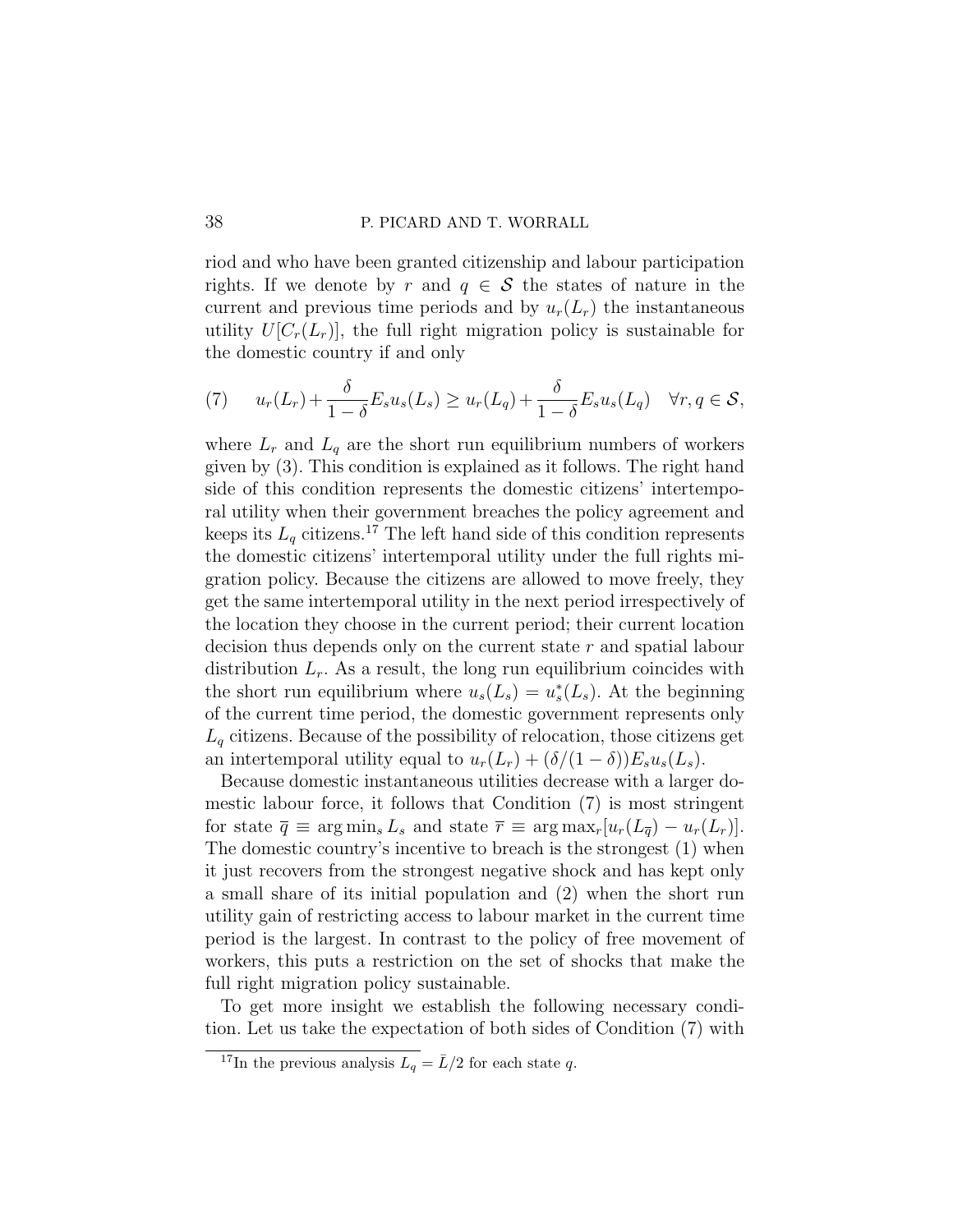respect to states r. Then Condition [\(7\)](#page-37-1) implies that  $E_s u_s(L_s) \geq$  $E_s u_s(L_q)$ . Therefore, the full right migration policy is sustainable only if there exists no state of nature  $q \in \mathcal{S}$  such the latter inequality is not satisfied. Given our definition of  $\overline{q}$ , this means that the full right migration policy is sustainable only if

$$
E_s u_s(L_s) \ge E_s u_s(L_{\overline{q}}).
$$

This puts an upper bound on the labour outflow the domestic country can tolerate: the full right migration policy cannot be sustainable if the labour distribution is too uneven distributed in the domestic country's worst state of nature  $\bar{q}$ . If it were, the country would be tempted to take advantage of its small population share when its economy returns to good fortune and renege on the policy of free migration.

It is also interesting to consider this necessary condition in the case of the two-state anti-correlated shock that we have analyzed earlier  $(\alpha_1 = \alpha_2^* = \alpha > 1, \ \alpha_2 = \alpha_1^* = 1/\alpha < 0 \text{ and } p_1 = p_2 = 1/2).$ In this case the necessary condition simplifies to  $u_2(L_2) \geq u_1(L_2)$ , which contradicts the property of the shock symmetry,  $u_2(L_2)$  =  $u_1(L_1)$ , and the fact that  $u_1(L_1) < u_1(L_2)$  because  $L_1 > L_2$ . The full rights migration policy is thus not sustainable. We summarise this discussion in the following proposition.

<span id="page-38-0"></span>PROPOSITION 5 *Consider a full right migration policy such that* immigrants get citizenship in the host country.

(i) This policy is sustainable if and only Condition [\(7\)](#page-37-1) holds for  $q = \overline{q} \equiv \arg \min_s L_s$  and  $r = \overline{r} \equiv \arg \max_s [u_r(L_{\overline{q}}) - u_r(L_r)].$ 

(ii) The policy is never sustainable if  $E_s u_s(L_s) < E_s u_s(L_{\overline{q}})$ .

(*iii*) The policy is never sustainable in the case of two-state anticorrelated shocks.

## Adoption

The previous discussion focused on the sustainability of the full right migration policy by assuming that the policy was already agreed. We now analyze the issue of the *adoption* of the policy in the initial time period where population distributions are not the result of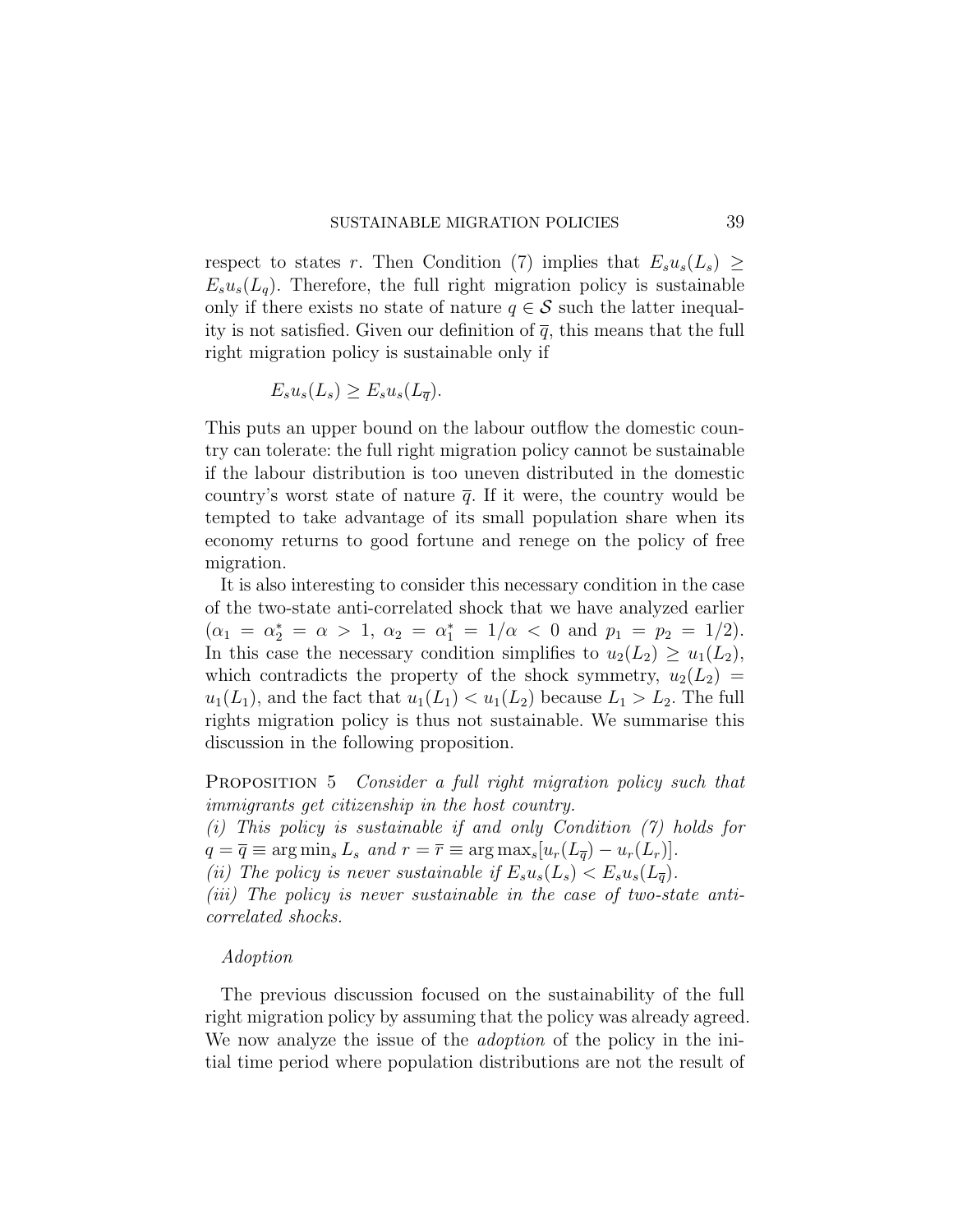free labour movements. In line with the previous section, we suppose that the spatial distribution is initially given by  $(L/2, L/2)$ . Let the state in the initial time period be denoted by  $r_0$ . So, the full right migration policy is adopted in the initial time period if and only if Condition [\(7\)](#page-37-1) holds and if the following adoption condition

(8) 
$$
u_{r_0}(L_{r_0}) + \frac{\delta}{1-\delta} E_s u_s(L_s) \ge u_r(\bar{L}/2) + \frac{\delta}{1-\delta} E_s u_s(\bar{L}/2)
$$

holds. The adoption condition is obvious the counter part of Con-dition [\(4\)](#page-23-1) where r is replaced by  $r_0$ . It compares the intertemporal utility of a representative citizen under free labour mobility with his/her intertemporal utility when its government maintains the population at its initial distribution by allowing no migration. Because  $L/2 \geq L_{\overline{q}}$ , the right hand side of this condition is smaller than the right hand side of Condition  $(7)$ . Because this is true for any  $r_0$ , the adoption condition is implied by Condition [\(7\)](#page-37-1). Therefore, if Condition [\(7\)](#page-37-1) holds and countries are initially evenly distributed, the domestic country adopts the full right migration policy for any initial state of nature. By the same token we have proven that Condition [\(7\)](#page-37-1) is stronger than Condition [\(4\)](#page-23-1). This means that a policy of free movement of workers is always sustainable if the full right migration policy is adopted.

We summarise our discussion in the following proposition.

<span id="page-39-0"></span>PROPOSITION 6 *Consider a full right migration policy such that* immigrants get citizenship in the host country. Then, a full right migration policy will be both adopted and sustainable under the conditions of Proposition [5](#page-38-0) if initially the population is evenly distributed. The full right migration policy is less likely to be adopted than the policy of free movement of workers.

The main message of this discussion is that a full right migration policy is less likely to be adopted and sustained than the policy of free movement of workers. The reason lies in the fall-back positions of the two countries when they face (strong) productivity changes. When the domestic country had low productivity in the previous period and currently experiences a strong rise in its productivity, it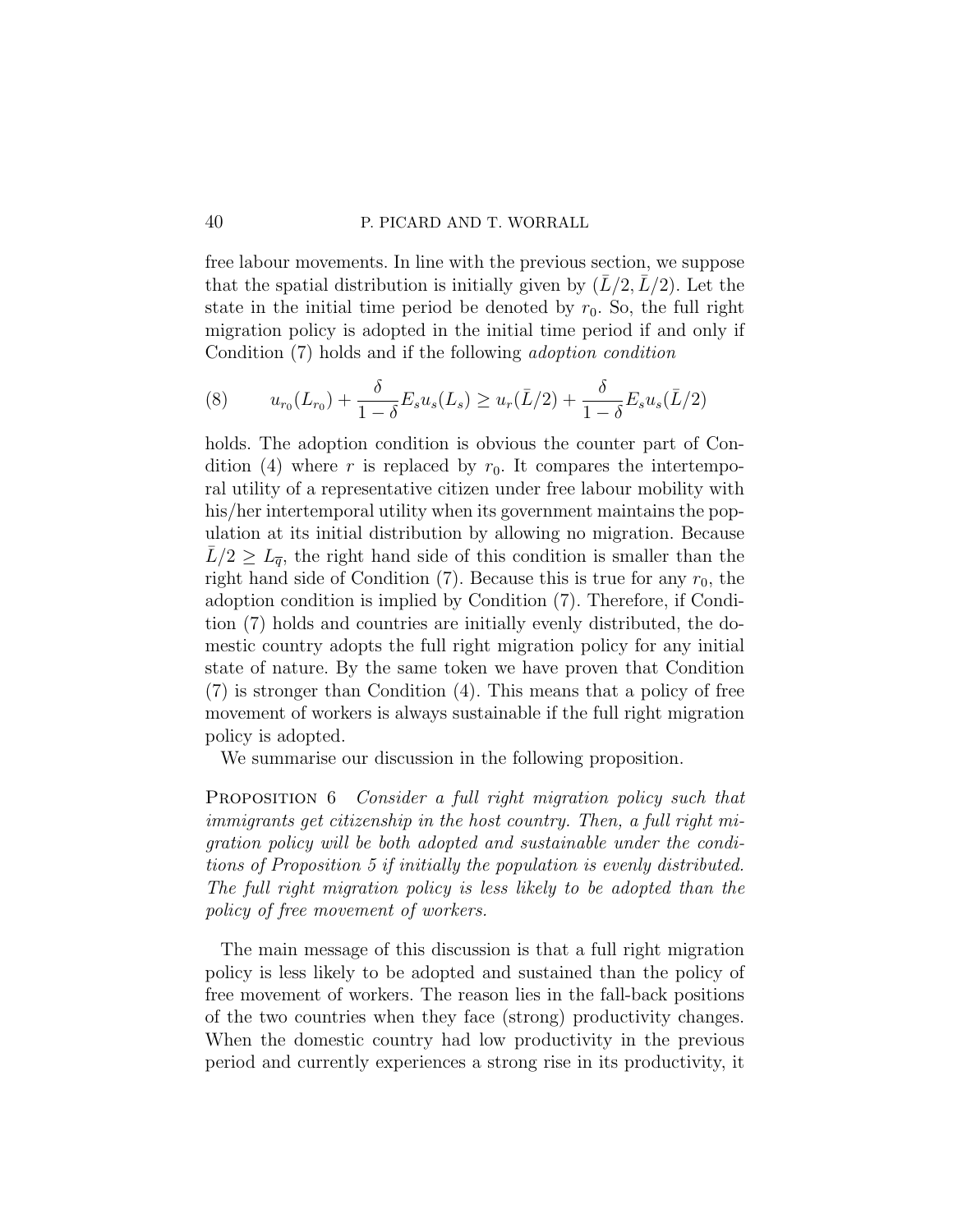has the option to breach the full right migration policy and restrict the benefit of the productivity rise to its local citizens. As a result, the foreign country is unable to offer its citizens the option to move, a situation that is particularly critical when it faces a sudden negative productivity shock at the same time. The harm to the foreign country is greater in the case of a full right migration policy compared to a policy of free movement of workers because it cannot restrict work participation to just the initial  $\bar{L}/2$  workers. Hence, we conclude that the fall-back position of countries with respect to citizenship and rights to local labour market participation is an important element of sustainability and adoption of labour mobility policies.

## 6. EXTENSIONS

Our model can be extended in many directions. We here investigate two effects on the adoption of migration policies: the effect of productivity asymmetries between countries and that of unemployment. For the sake of conciseness, we focus on the policy of free movement of workers. By Proposition [6,](#page-39-0) the full right migration policy will not be adopted if free movement of workers is not a sustainable policy.

## 6.1. Country asymmetries

The above discussion suggests that there exist good economic rationales to permit labour flows between countries when the latter face productivity shocks which are not perfectly correlated. Yet, it is readily observed that free labour flows are neither organised nor permitted between many countries of the world. This is particularly true for labour flows between developing and developed countries. As a case in point, the TN status, which offers permission to work within the US under the NAFTA, has been subject to huge restrictions for Mexican natives whereas it has included very few restrictions for Canadians. The higher reluctance of developed countries to migration flows from less developed countries is usually explained by their concerns about a possible direct redistribution towards the immigrants (e.g. [Ortega](#page-48-15) [2010,](#page-48-15) [Wellisch and Walz](#page-49-2) [1998\)](#page-49-2). In this section we provide an explanation without such direct redistribution.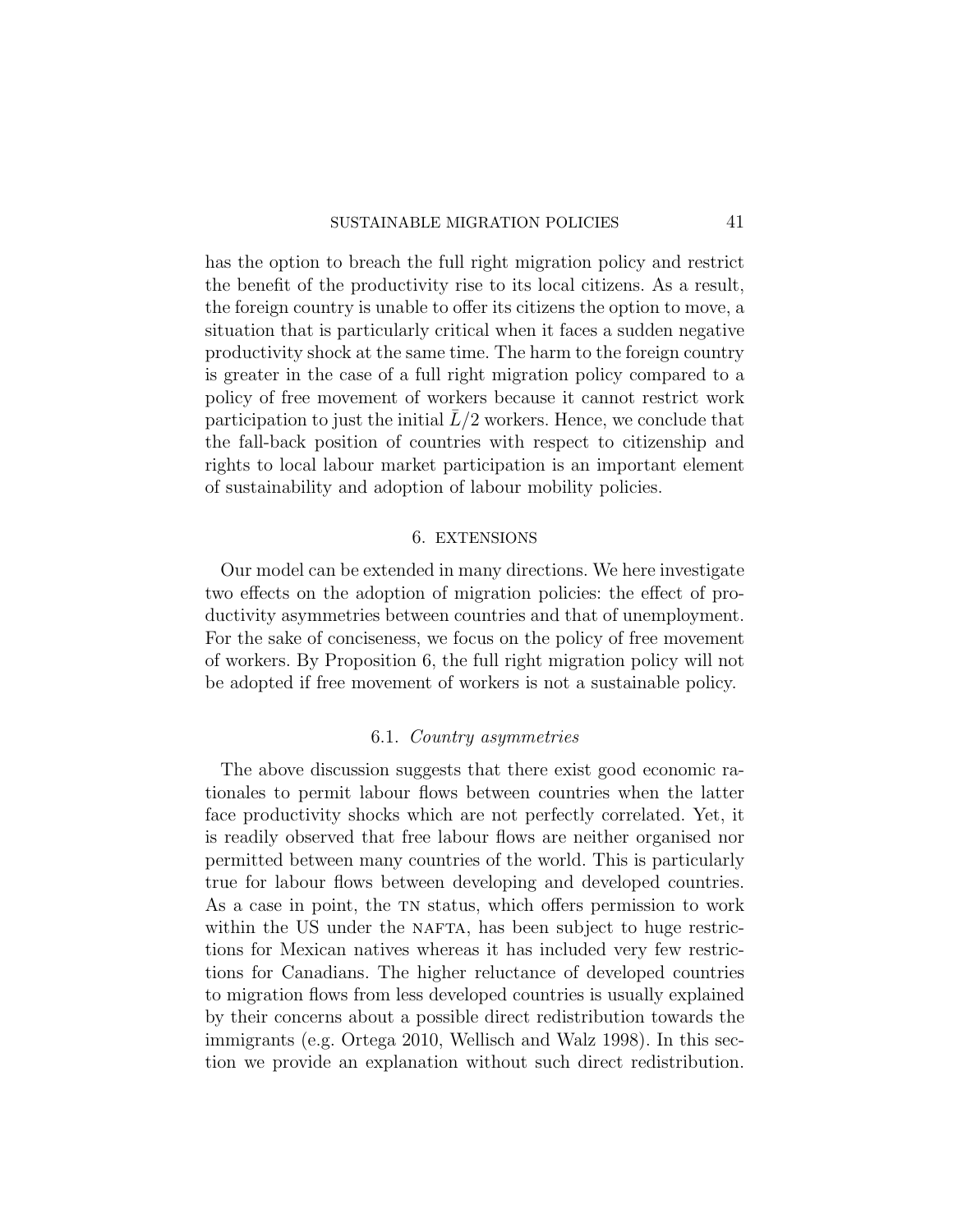We show that large productivity differences make labour mobility policies less sustainable.

To make the argument simple, suppose that agents have an instantaneous utility given by the CRRA utility function,  $U(C)$  =  $C^{1-\rho}/(1-\rho)$ ,  $\rho \geq 0$  and  $\rho \neq 1$ . Suppose further the domestic productivity is now given by  $\tilde{\alpha}_s \equiv \theta \alpha_s$ , whereas the foreign productivity remains equal to  $\alpha_s^*, s \in \mathcal{S}$ . The parameter  $\theta$  ( $\theta \geq 1$ ) measures the domestic productivity advantage. Then, the equilibrium distribution of labour under free labour mobility is given by

$$
\frac{\widetilde{L}_s}{\widetilde{L}_s^*} = \left(\frac{\widetilde{\alpha}_s}{\alpha_s^*}\right)^{\frac{1-\gamma}{1-\beta(1-\gamma)}} = \left(\frac{\theta\alpha_s}{\alpha_s^*}\right)^{\frac{1-\gamma}{1-\beta(1-\gamma)}} = \frac{L_s}{L_s^*} \left(\theta^{\frac{1-\gamma}{1-\beta(1-\gamma)}}\right),
$$

where the tilde<sup> $\tilde{c}$ </sup>denotes the new variables under country asymmetry. One can compute that  $d\tilde{L}_s/d\theta > 0$  so that  $\tilde{L}_s > L_s, \forall s \in \mathcal{S}$ . As a result, a higher productivity advantage yields a stronger incentive to agglomerate in the domestic country. This is true for any state of nature. Also, it can be checked that employment levels are ranked in the same order as in the case where  $\theta = 1$ . So,  $L_s > L_r \iff$  $L_s > L_r$ ,  $r \neq s$ . Because of the CRRA preferences for risk, the instantaneous utility is

$$
\widetilde{u}_s(\widetilde{L}_s) = U \left[ \left( \theta \alpha_s \right)^{1 - \frac{\gamma}{2}} \left( \alpha_s^* \right)^{\frac{\gamma}{2}} \left( \widetilde{L}_s \right)^{\beta \left( 1 - \frac{\gamma}{2} \right) - 1} \left( \widetilde{L}_s^* \right)^{\beta \frac{\gamma}{2}} \right]
$$
\n
$$
= u_s(\widetilde{L}_s) \left( \theta^{\left( 1 - \frac{\gamma}{2} \right)(1 - \rho)} \right).
$$

Following the same argument as for Condition [\(4\)](#page-23-1), we can state that free movement of workers is a sustainable policy for the domestic country if and only if

,

<span id="page-41-0"></span>
$$
\frac{\delta}{1-\delta} \ge \frac{\widetilde{u}_{\overline{s}}(\overline{L}/2) - \widetilde{u}_{\overline{s}}(\widetilde{L}_{\overline{s}})}{E_s \widetilde{u}_s(\widetilde{L}_s) - E_s \widetilde{u}(\overline{L}/2)}
$$

which is equivalent to

(9) 
$$
\frac{\delta}{1-\delta} \ge \frac{u_{\overline{s}}(\overline{L}/2) - u_{\overline{s}}(\overline{L}_{\overline{s}})}{E_s u_s(\overline{L}_s) - E_s u_s(\overline{L}/2)}.
$$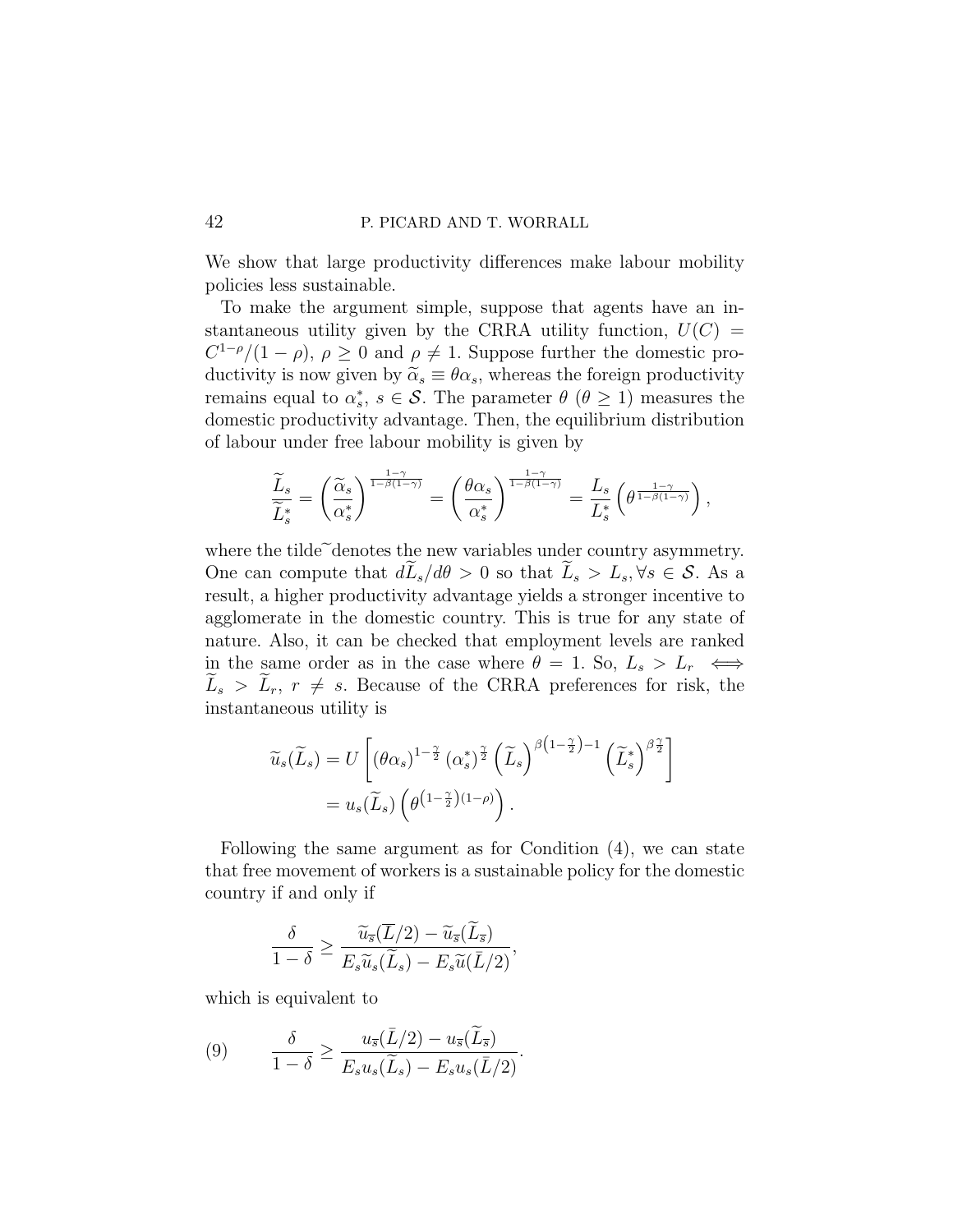Condition [\(9\)](#page-41-0) is the same as Condition [\(4\)](#page-23-1) except that the variables of domestic employment  $L<sub>s</sub>$  have been replaced by  $L<sub>s</sub>$ . The critical state  $\overline{s}$  is the same as before. Indeed, one can check that  $\overline{s}$ , defined as arg max<sub>r</sub>  $\{\widetilde{u}_r(L/2)-\widetilde{u}_r(L_r)\}\$ , is equal to arg max<sub>r</sub>  $\{u_r(L/2)-u_r(L_r)\}\$ and equivalently to  $\arg \max_r \{u_r(\bar{L}/2) - u_r(L_r)\}\$  since  $\widetilde{L}_r > L_r$ ,  $\forall r \in S$ . Because instantaneous utility  $u_r(L_r)$  is decreasing in  $L_r$ , the employment levels  $L<sub>s</sub>$  increase and the domestic country's instantaneous utility falls in any state of nature as country asymmetries rise (larger  $\theta$ ). As a result, the numerator of the right hand side of Condition [\(9\)](#page-41-0) increases whereas its denominator decreases, so that the ratio increases. The critical discount factor for which Condition [\(9\)](#page-41-0) binds is then larger than the critical factor  $\delta$  for which Condition [\(4\)](#page-23-1) binds. Free movement of workers is therefore less likely to be a sustainable policy when country asymmetries become more important.

PROPOSITION 7 Suppose that individuals have CRRA preferences and that the domestic country's productivity increases relative to the foreign country such that  $\theta$  satisfies  $\tilde{\alpha}_s \equiv \theta \alpha_s$  ( $\theta \geq 1$ ). Then, the free labour mobility policy is less likely to be sustainable the lager is domestic country's advantage (the larger  $\theta$ ).

This proposition provides some support to the idea that developed countries are unlikely to accept uncontrolled inflows of immigrants from developing countries. Although there exist gains from a more efficient distribution of labour and from a possible insurance mechanism, the high productivity country does not accept a policy of free movement of workers because it would lead to a large and permanent spatial redistribution of workers. This redistribution of workers increases the congestion of local factors and reduces the domestic residents' wage and consumption. One can get a very clear idea about this effect when  $\theta$  is very large. If  $\theta$  is large enough, the number of workers in the home country under free movement of workers,  $L_s$ , is larger than the number of citizens,  $L/2$ , for any state of nature. The home instantaneous utility levels are smaller with the policy than without it and the home country will find the policy unacceptable.

The present discussion is not unrelated to the discussion about the full right migration policy. The latter policy is not sustainable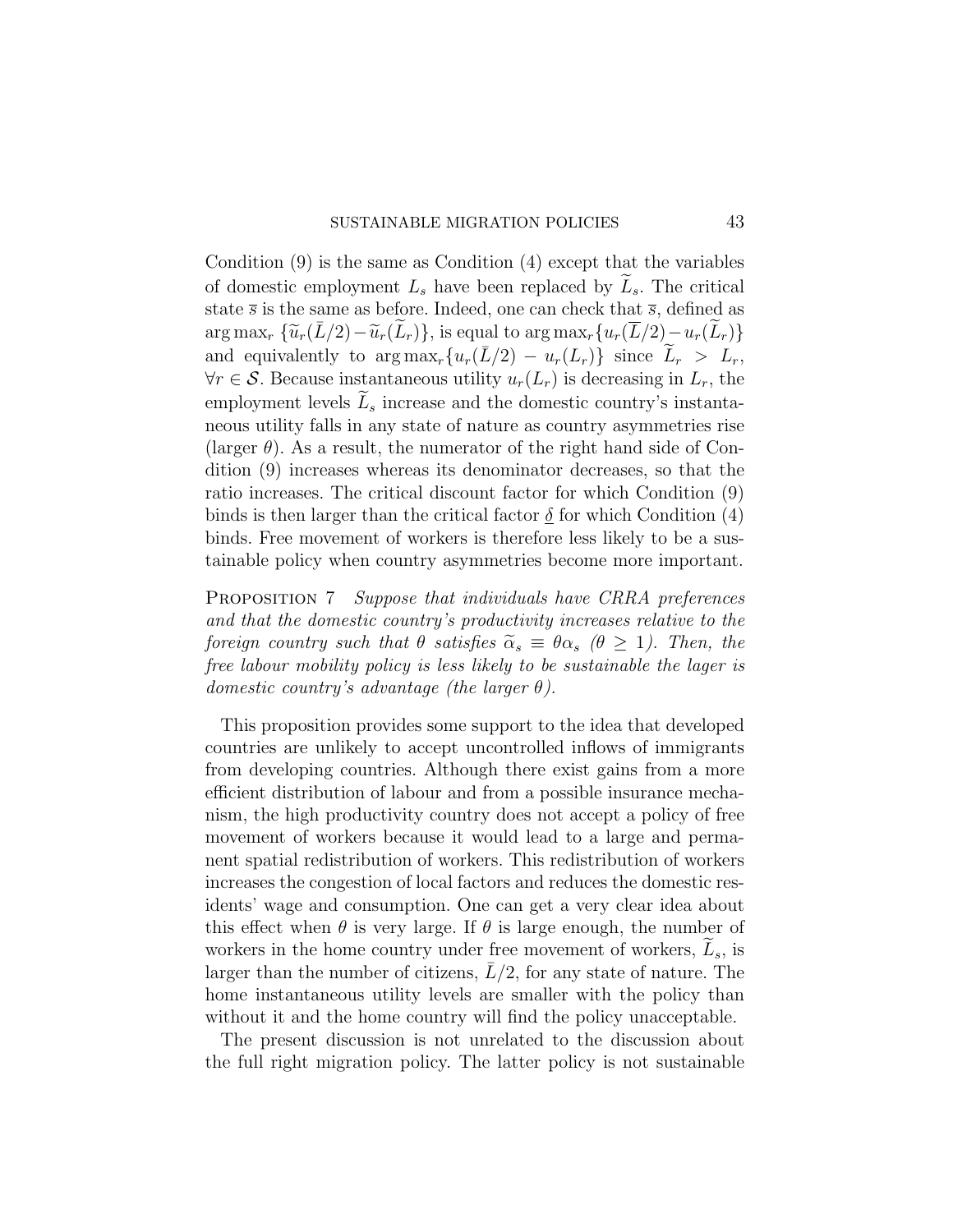when a country inherits from the previous time period a population that is small compared to the population that would be desired by the social planner. Here, the advantaged country also inherits from the initial time period a population  $(L/2)$  that is small compared to the social planner's current choice of population. As a result, both policies offer no improvement to the country with the (temporary or permanent) advantage.

## 6.2. Unemployment

The reluctance to opt for free movement of workers is often based on a claim about local labour market problems. In particular, many countries have found it difficult to allow uncontrolled (in)flows of workers in times of high unemployment. [Boeri and Brcker](#page-47-6) [\(2005\)](#page-47-6) presents evidence of the hardening of migration conditions within the EU. This being most evident for richer countries with large unemployment levels, such as France and Belgium. We here show that the existence of unemployment stemming from labour market rigidities is not a rationale against the adoption of free movement of workers.

Unemployment generally stems from some form of downward nominal wage rigidities. For the sake of simplicity, let us suppose that the domestic and foreign wages  $(w, w^*)$  must lie above some exogenous minimum wage  $\underline{w}$ . Let the tuple  $(L, L^*)$  denote the domestic and foreign populations and let the tuple  $(l, l^*)$  denote the numbers of worked hours or employed workers; the tuple  $(L - l, L^* - l^*)$  can be interpreted as either under-employment or unemployment. In the latter case, we make the simplifying assumption that governments follow a Rawlsian welfare objective and implement lump sum redistribution to the unemployed so that employed and unemployed workers residing in a same country get the same utility. The analysis of the short run equilibrium is the same as in Section 3 except that  $(L, L^*)$  must be replaced by  $(l, l^*)$ . The wage ratio equality [\(1\)](#page-12-0) now gives the employment ratio:  $l/l^* = w^*/w$ . This states that worked hours follow local costs of labour. The domestic instantaneous utility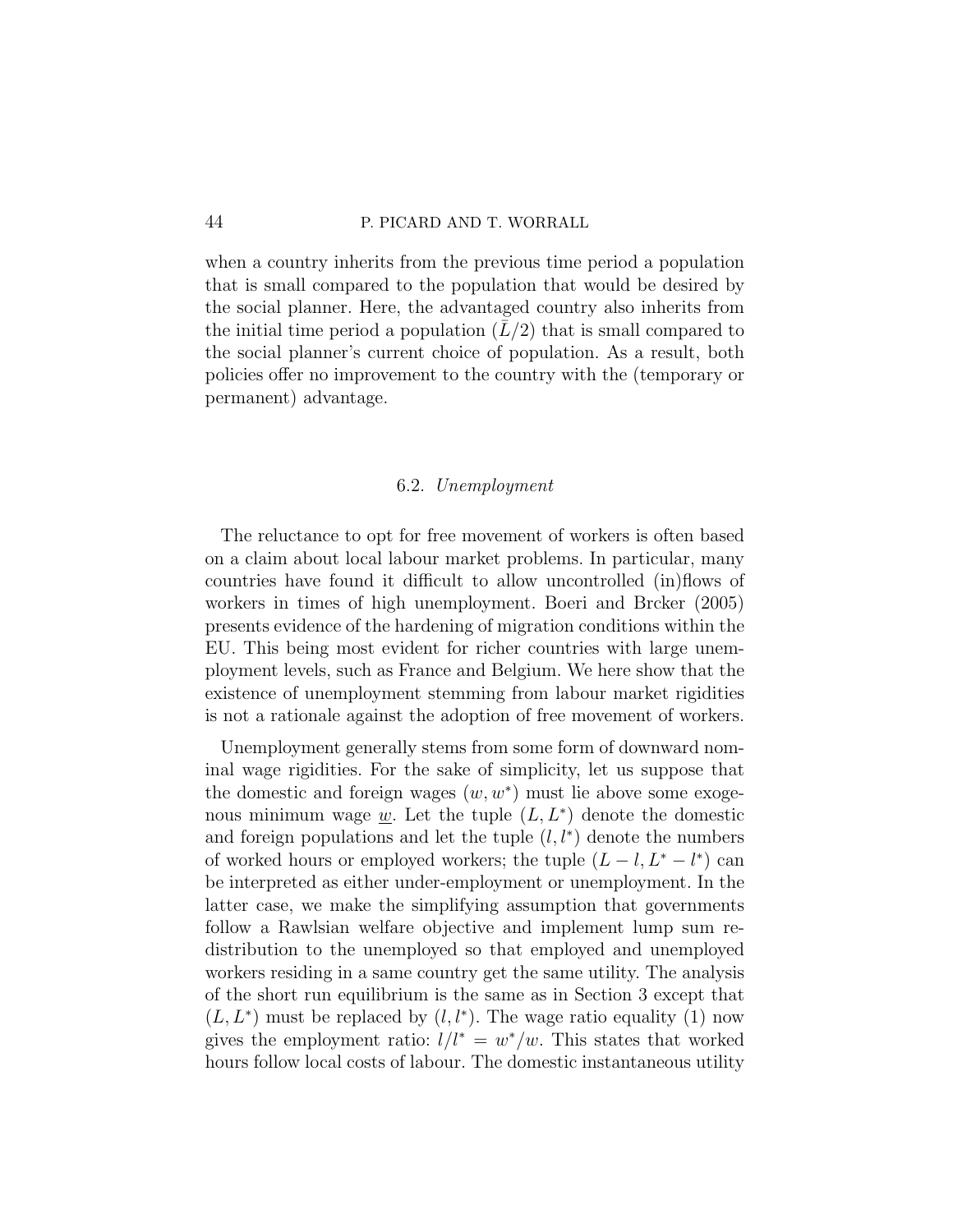is now given by:

$$
U(C) = U \left[ \alpha^{1 - \gamma/2} (\alpha^*)^{\gamma/2} (l)^{\beta(1 - \gamma/2)} (l^*)^{\beta \gamma/2} L^{-1} \right]
$$
  
= 
$$
U \left[ \alpha^{1 - \gamma/2} (\alpha^*)^{\gamma/2} (w^*/w)^{\beta \gamma/2} l^{\beta} L^{-1} \right].
$$

A symmetric expression holds for the foreign country.

Suppose now that the domestic country faces a good productivity shock relative to the foreign country:  $\alpha > \alpha^*$ . Then, if labour is immobile and if the minimum wage  $w$  is high enough, downward wage rigidities imply that the foreign country faces unemployment  $(w^* =$  $\underline{w}$  and  $l^* < L^*$ ) whereas the domestic country has full employment  $(w \geq w$  and  $l = L)$ . The instantaneous utilities are given by:

$$
U(C) = U\left[\alpha^{1-\gamma/2} (\alpha^*)^{\gamma/2} (\underline{w}/w)^{\beta\gamma/2} L^{\beta-1}\right] \text{ and}
$$
  
 
$$
U(C^*) = U\left[ (\alpha^*)^{1-\gamma/2} (\alpha)^{\gamma/2} (\underline{w}/\underline{w})^{\beta\gamma/2} (l^*/L^*)^{\beta} (L^*)^{\beta-1}\right].
$$

By contrast, when labour is allowed to move across countries, foreign workers move to the domestic country as long as  $C/C^* > 1$ ; that is, in the case where  $(\alpha/\alpha^*)^{1-\gamma}(\underline{w}/w)^{\beta\gamma}(l^*/L^*)^{-\beta}(L/L^*)^{\beta-1} > 1$ . So, L increases whereas  $L^*$  decreases to  $l^*$ . At this point, the foreign country reaches full employment; the labour distribution reaches the short run equilibrium distribution [\(3\)](#page-13-1) that is obtained in Section 3. Therefore, free movement of workers eliminates unemployment. Free movement of workers implies a better use of productive resources in terms of both time and spatial allocation of work. Workers then get the same instantaneous utility levels  $u_s(L_s)$  as those defined in Section 3.

Let us now define the instantaneous utilities as  $\overline{u}_s(L/2)$  when countries do not adopt or breach the policy of free movement of workers. Note that labour market rigidities imply that  $\overline{u}_s(L_s) < u_s(L_s)$  for all  $L_s$ ,  $s \in \mathcal{S}$ . Following the same argument as for Condition [\(4\)](#page-23-1), we can state that free movement of workers is a sustainable policy for the domestic country if and only if

$$
\frac{\delta}{1-\delta} \ge \frac{\overline{u}_s(\overline{L}/2) - u_s(L_s)}{E_s u_s(L_s) - E_s \overline{u}_s(\overline{L}/2)}.
$$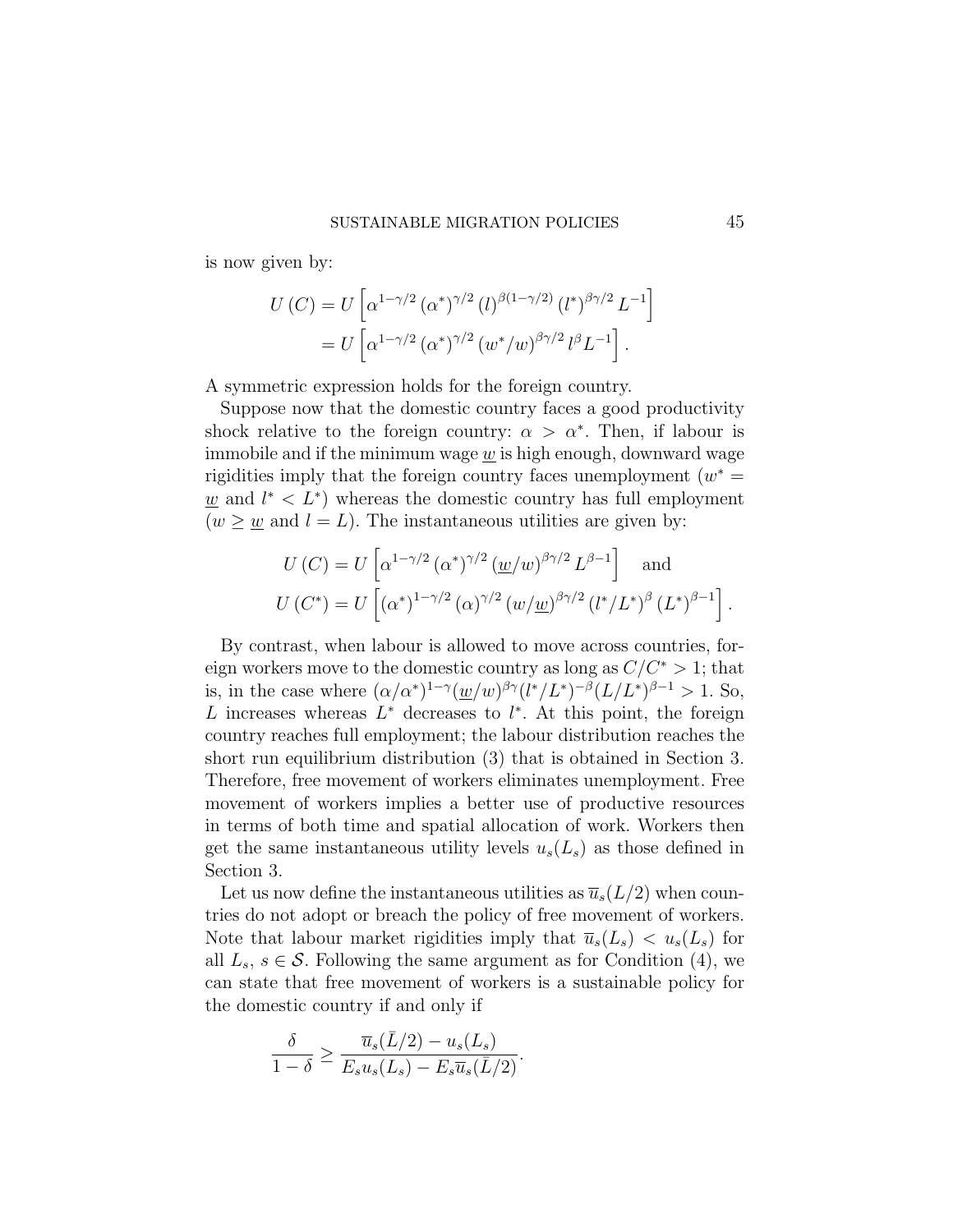Since  $\overline{u}_s(L_s) < u_s(L_s)$ , the right hand side in this condition is smaller than in Condition [\(4\)](#page-23-1). The free movement of workers is therefore more likely to be a sustainable policy when countries face wages rigidities.

PROPOSITION 8 The free labour mobility policy is more likely to be sustainable when countries face downward wages rigidities and unemployment.

## 7. CONCLUSION

In this paper we have studied the factors that help countries mutually agree common policies of free movement of workers. For the countries to agree on such a common policy, short run costs must be outweighed by long term benefits. Under free movement of workers, countries facing good productivity shocks incur short run costs as they allow foreign workers to participate in their local labour markets, which reduces local wages and/or purchasing power. By contrast, countries facing bad productivity shocks benefit from free movement of workers because they are able to invite their citizens to work temporarily or permanently in more prosperous countries. When productivity varies through time, free migration policies therefore bring long run benefits in terms of labour market flexibility and income risk sharing.

We considered the economic factors that contribute to the mutual agreement to adopt a policy of free movement of workers. We showed that free movement of workers creates negative externalities on local workers when countries produce some tradeable goods. This externality yields excess agglomeration of labour in the most productive country (which is exacerbated under weak congestion). This externality reduces the incentives of both countries to adopt a common policy for free movement of workers. Also, we showed that, from the view point of labour market efficiency alone, free movement of workers cannot be a sustainable policy in an economy with only tradeable goods or with very high congestion factors (strong decreasing returns to scale). In general, free migration policies become sustainable only if the share of tradeable goods is not too large and congestion factors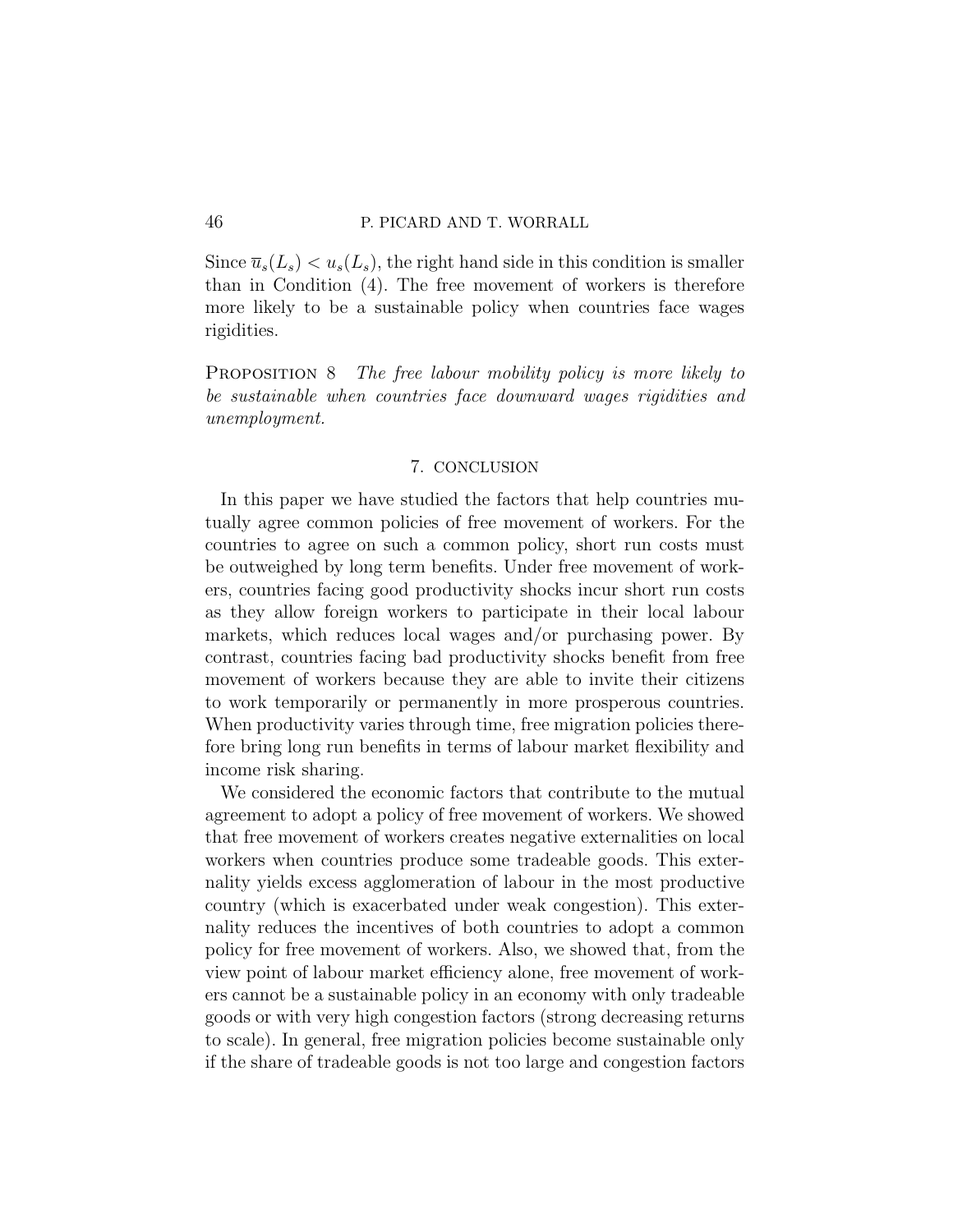are neither too high nor to small. In fact, some congestion factors can help. This reverses the conventional wisdom that congestion costs tend to reduce the political acceptability of migration.

We distinguished between two main policies. Under the policy of free movement of workers, migrants are guest workers who receive non-permanent work and residence permits. This policy corresponds to third-country association agreements or usual guest worker programs. Under the full right migration policy, migrants receive permanent work and residence permits as well as local political rights. Such a policy corresponds to a policy of naturalisation of migrants or their descendants. In this paper, we have demonstrated that the latter policy is less likely to be sustainable. This is because each country anticipates the problem that may arise when its productivity falls: it may be stuck with too a large (recently naturalised) population and face other countries that block any reverse migration flow by breaching the full right migration agreement.

We considered the case of permanent productivity differences and showed how this factor may explain the reluctance of developed countries to accept uncontrolled inflows of immigrants from developing countries. The analysis was also extended to a simple case with unemployment caused by wage rigidities to show that free labour mobility policies are more likely to be sustainable when countries face downward rigidities in wages.

The analysis could also be extended in several other directions. For instance, it will be interesting to investigate the acceptability of policies of free movement of workers in the case of heterogeneous workers, public finance issues, controlled migration, etc. These issues are left for further research.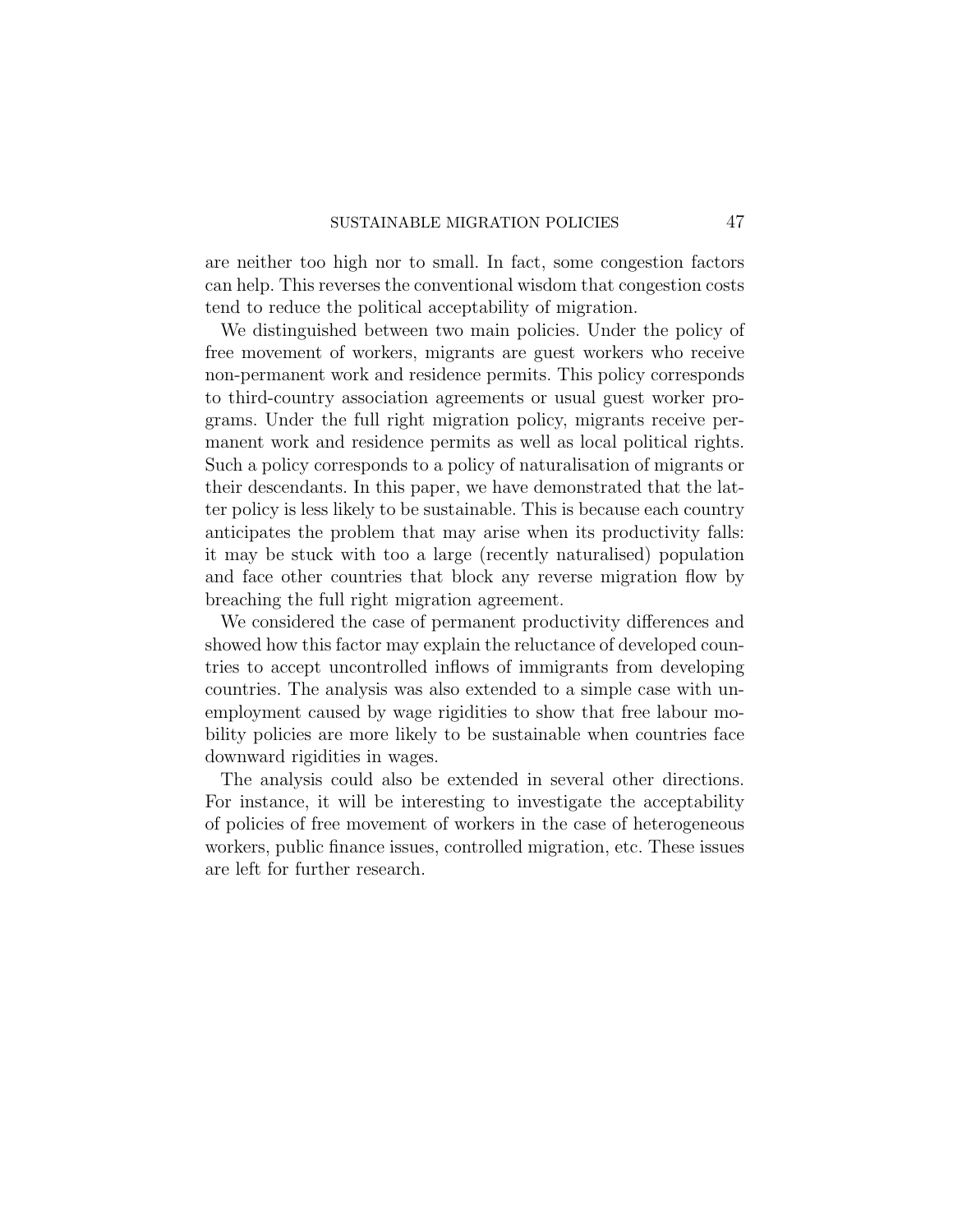#### REFERENCES

- <span id="page-47-1"></span>Acemoglu, D., M. Golosov and A. Tsyvinski, "Dynamic Mirrlees Taxation under Political Economy Constraints," Review of Economic Studies 77 (July 2010), 841–881.
- <span id="page-47-12"></span>Asdrubali, P., B. E. Sorensen and O. Yosha, "Channels of Interstate Risk Sharing: United States 1963-1990," The Quarterly Journal of Economics 111 (November 1996), 1081–1110.
- <span id="page-47-6"></span>Boeri, T. and H. Brcker, "Why are Europeans so Tough on Migrants?," Economic Policy 20 (October 2005), 629–703.
- <span id="page-47-3"></span>Borjas, G. J., "The Labor Demand Curve is Downward Sloping: Reexamining the Impact of Immigration on the Labor Market," The Quarterly Journal of Economics 118 (November 2003), 1335–1374.
- <span id="page-47-4"></span>Borjas, G. J., R. B. Freeman and L. Katz, "Searching for the Effect of Immigration on the Labor Market," American Economic Review 86 (May 1996), 246–251.
- <span id="page-47-5"></span>CARD, D., "The Impact of the Mariel Boatlift on the Miami Labor Market," Industrial and Labor Relations Review 43 (January 1990), 245–257.
- <span id="page-47-2"></span>Chari, V. V. and P. J. Kehoe, "Sustainable Plans," Journal of Political Economy 98 (August 1990), 783–802.
- <span id="page-47-9"></span>CHISWICK, B. AND T. J. HATTON, "International Migration and the Integration of Labor Markets," in Globalization in Historical Perspective (National Bureau of Economic Research, Inc, 2003), 65–120.
- <span id="page-47-0"></span>Clemens, M. A., C. E. Montenegro and L. Pritchett, "The Place Premium: Wage Differences for Identical Workers across the US Border," Working Paper wp321, University of Chile, Department of Economics, July 2010.
- <span id="page-47-11"></span>DOLMAS, J. AND G. W. HUFFMAN, "On the Political Economy of Immigration and Income Redistribution," International Economic Review 45 (November 2004), 1129–1168.
- <span id="page-47-10"></span>FACCHINI, G. AND A. M. MAYDA, "From Individual Attitudes towards Migrants to Migration Policy Outcomes: Theory and Evidence," Economic Policy 23 (October 2008), 651–713.
- <span id="page-47-7"></span>FAINI, R. C., J. DE MELO AND K. ZIMMERMANN, eds., Migration: The Controversies and the Evidence (Cambridge University Press, 1999).
- <span id="page-47-8"></span>Filer, R., "The Effect of Immigrant Arrivals on Migratory Patterns of Native Workers," in Immigration and the Workforce: Economic Consequences for the United States and Source Areas (National Bureau of Economic Research, Inc. 1992), 245–270.
- <span id="page-47-13"></span>FRENCH, K. R. AND J. M. POTERBA, "Investor Diversification and International Equity Markets," American Economic Review 81 (May 1991), 222–236.
- <span id="page-47-15"></span>FRIEDMAN, J. W., "A Non-cooperative Equilibrium for Supergames," Review of Economic Studies 38 (January 1971), 1–12.
- <span id="page-47-14"></span>HAMERMESH, D. S., ed., *Labor Demand* (Princeton University Press, 1993).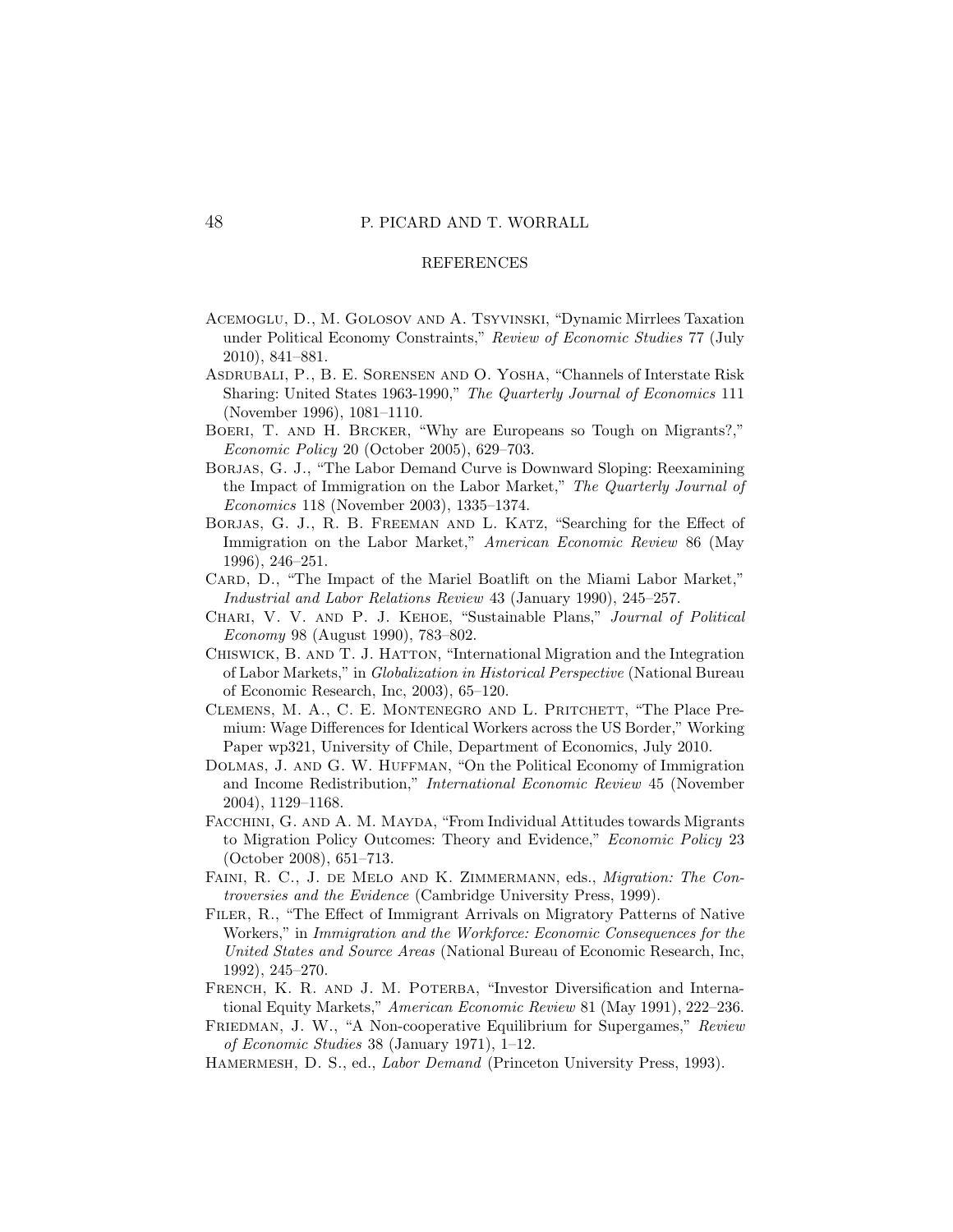- <span id="page-48-17"></span>Kennan, J. and J. R. Walker, "The Effect of Expected Income on Individual Migration Decisions," Econometrica 79 (January 2011), 211–251.
- <span id="page-48-0"></span>KLEIN, P. AND G. VENTURA, "Productivity Differences and the Dynamic Effects of Labor Movements," Journal of Monetary Economics 56 (November 2009), 1059–1073.
- <span id="page-48-7"></span>Kvist, J., "Does EU Enlargement Start a Race to the Bottom? Strategic Onteraction among EU Member States in Social Policy," Journal of European Social Policy 14 (August 2004), 301–318.
- <span id="page-48-2"></span>Ligon, E., J. P. Thomas and T. Worrall, "Informal Insurance Arrangements with Limited Commitment: Theory and Evidence from Village Economies," Review of Economic Studies 69 (January 2002), 209–244.
- <span id="page-48-11"></span>Markusen, J. R., "Factor Movements and Commodity Trade as Complements," Journal of International Economics 14 (May 1983), 341–356.
- <span id="page-48-16"></span>Martin, P., "NAFTA and Mexico-US Migration: What Lessons, What Next?," CESifo Forum 11 (December 2010), 38–44.
- <span id="page-48-6"></span>Mayda, A. M., "Who Is Against Immigration? A Cross-Country Investigation of Individual Attitudes toward Immigrants," The Review of Economics and Statistics 88 (April 2006), 510–530.
- <span id="page-48-10"></span>MÜLLER, T. AND S. H. T. TAI, "Individual Attitudes towards Migration: A Reexamination of the Evidence," University of Geneva, October 2009.
- <span id="page-48-8"></span>MUNDELL, R. A., "International Trade and Factor Mobility," American Economic Review 47 (June 1957), 321–335.
- <span id="page-48-12"></span>NEARY, P., "Factor Mobility and International Trade," Canadian Journal of Economics 28 (November 1995), 4–23.
- <span id="page-48-4"></span>Okkerse, L., "How to Measure Labour Market Effects of Immigration: A Review," Journal of Economic Surveys 22 (February 2008), 1–30.
- <span id="page-48-15"></span>ORTEGA, F., "Immigration, Citizenship, and the Size of Government," The B.E. Journal of Economic Analysis & Policy 10 (2010).
- <span id="page-48-3"></span>Ottaviano, G. I. P. and G. Peri, "Rethinking the Gains from Immigration: Theory and Evidence from the US," Technical Report 5226, C.E.P.R. Discussion Papers, September 2005.
- <span id="page-48-14"></span>PEEL, Q., "Bonn and Paris Plan EU Ostpolitik," (1994), Financial Times, 25 March 1994.
- <span id="page-48-9"></span>Pew Global Attitudes Survey, World Publics Welcome Global Trade - But not Immigration, Pew Research Centre (2007), http://pewglobal.org/files/pdf/258.pdf.
- <span id="page-48-5"></span>SCHEVE, K. F. AND M. J. SLAUGHTER, "Labor Market Competition and Individual Preferences over Immigration Policy," The Review of Economics and Statistics 83 (February 2001), 133–145.
- <span id="page-48-13"></span>Schiff, M., "Substitution in Markusen's Classic Trade and Factor Movement Complementarity Models," Policy Research Working Paper Series 3974, The World Bank, August 2006.
- <span id="page-48-1"></span>THOMAS, J. P. AND T. WORRALL, "Self-Enforcing Wage Contracts," Review of Economic Studies 55 (October 1988), 541–554.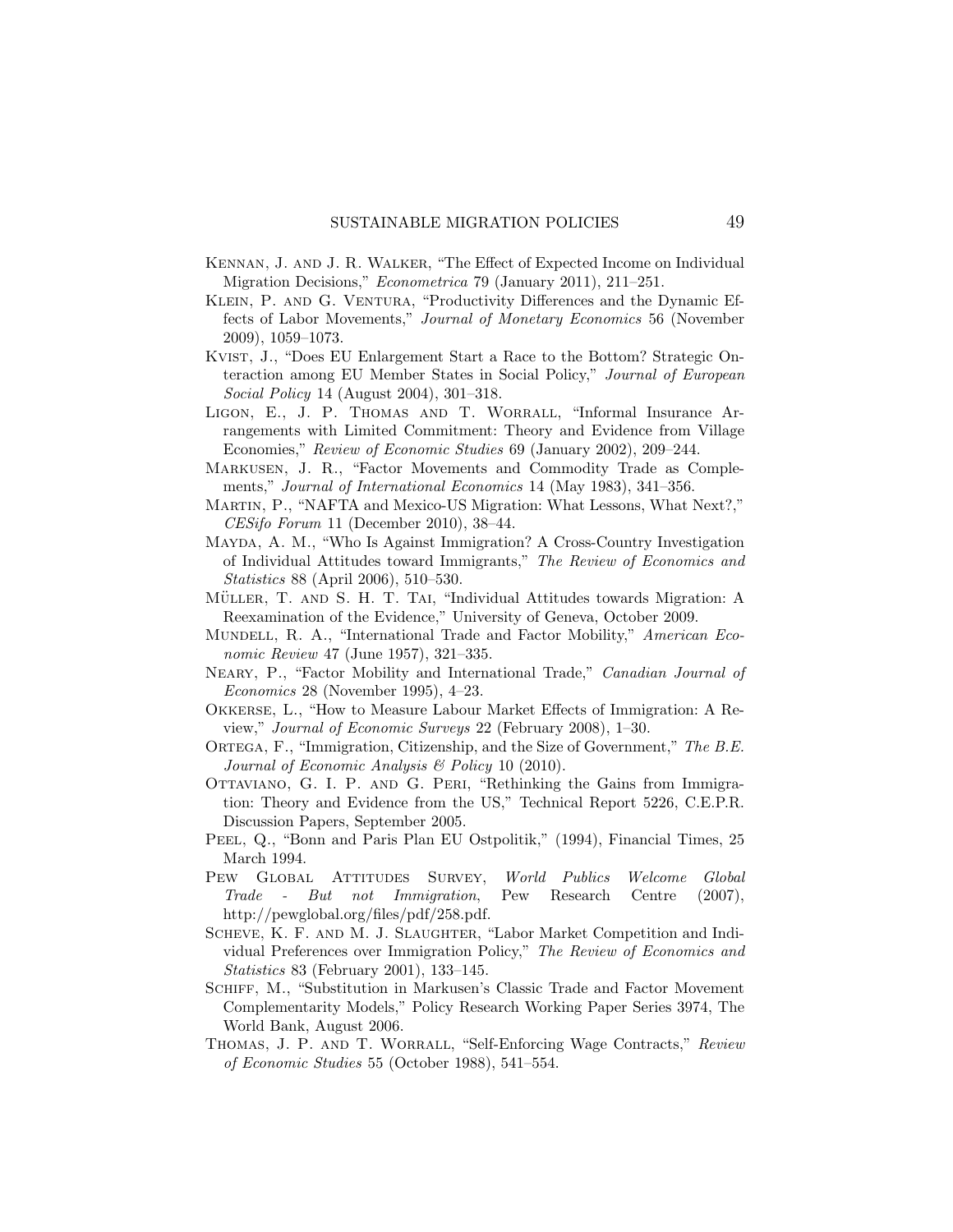WATERFIELD, B., "France Threatens to 'Suspend' Schengen Treaty," (2011), The Telegraph, 22 April 2011.

<span id="page-49-2"></span>Wellisch, D. and U. Walz, "Why do Rich Countries Prefer Free Trade over Free Migration? The Role of the Modern Welfare State," European Economic Review 42 (September 1998), 1595–1612.

#### APPENDIX A

<span id="page-49-0"></span>This appendix derives the short run market equilibrium of Section 3. We proceed in four steps. First, because profits are redistributed locally we have that national income Y is equal to the value of domestic production  $P_X X + P_Z Z$ where  $P_i$  is the price of good in sector *i*. Second we calculate labour demand from the condition that the value of the marginal product equals the wage rate,  $P_i F_i'(L_i) = w$ , or equivalently,  $P_i \alpha \beta L_i^{\beta-1} = w$ . This implies that the value of production in each sector is proportional to the wage bill:  $P_i F(L_i) = \beta^{-1} w L_i$ . The national income in wage units is then equal to  $Y = \beta^{-1} w L$ . Third, given the Cobb-Douglas preference individuals spend a share  $\gamma/2$  of their income on each of the tradeable goods and a share  $1 - \gamma$  on the local non-tradeable good. So, the goods market clearing condition in the non-tradeable sector gives  $\beta^{-1}wL_Z = (1 - \gamma)Y$  and hence  $L_Z = (1 - \gamma)L$  since  $Y = \beta^{-1}wL$ . Then using the labour market clearing condition in the domestic market we have that  $L_X = \gamma L$ . We can further use these conditions to compute the price of tradeable and non-tradeable goods in wage units as  $P_X = (\alpha \beta)^{-1} (\gamma L)^{1-\beta} w$  and  $P_Z = (\alpha \beta)^{-1} [(1 - \gamma)L]^{1-\beta} w$ . Finally, we consider the market clearing conditions for the tradeable good sectors in the domestic and foreign countries. With the Cobb-Douglas preference the value of production is equal to the consumers' expenditure shares:  $P_X F_X(L_X) = (\gamma/2)(Y+Y^*)$  and  $P_X^* F_X^*(L_X^*) = (\gamma/2)(Y^*+Y)$ . Therefore, the value of production of the tradeable good is the same in both countries:  $P_X F_X(L_X) = P_X^* F_X^*(L_X^*)$ . Because the value of production in each sector is proportional to the wage bill (with proportion  $\beta$ ) the wage bills in each country in the tradeable sectors must be equal:  $wL_i = w^* L_i^*$ . This then further applies to the non-tradeable sector and hence the equilibrium ratio of wages is  $w/w^* = L^* / L.$ 

#### APPENDIX B

<span id="page-49-1"></span>We consider a rudimentary model of moving costs. The aim is to show that the assumption of zero moving costs in the main body of the paper can be relaxed provided moving costs are not too high on average. To do this requires two elements. First we assume that a moving cost of  $\mu$  is equivalent to a reduction in consumption. Suppose that consumption in the home country is higher than consumption in the foreign country when there are  $L \geq \overline{L}/2$ ,  $C(L) > C^*(L)$ . A foreign worker will move if  $U(C(L) - \mu) \geq U(C(L))$  or  $\mu \leq C(L) - C^{*}(L)$ .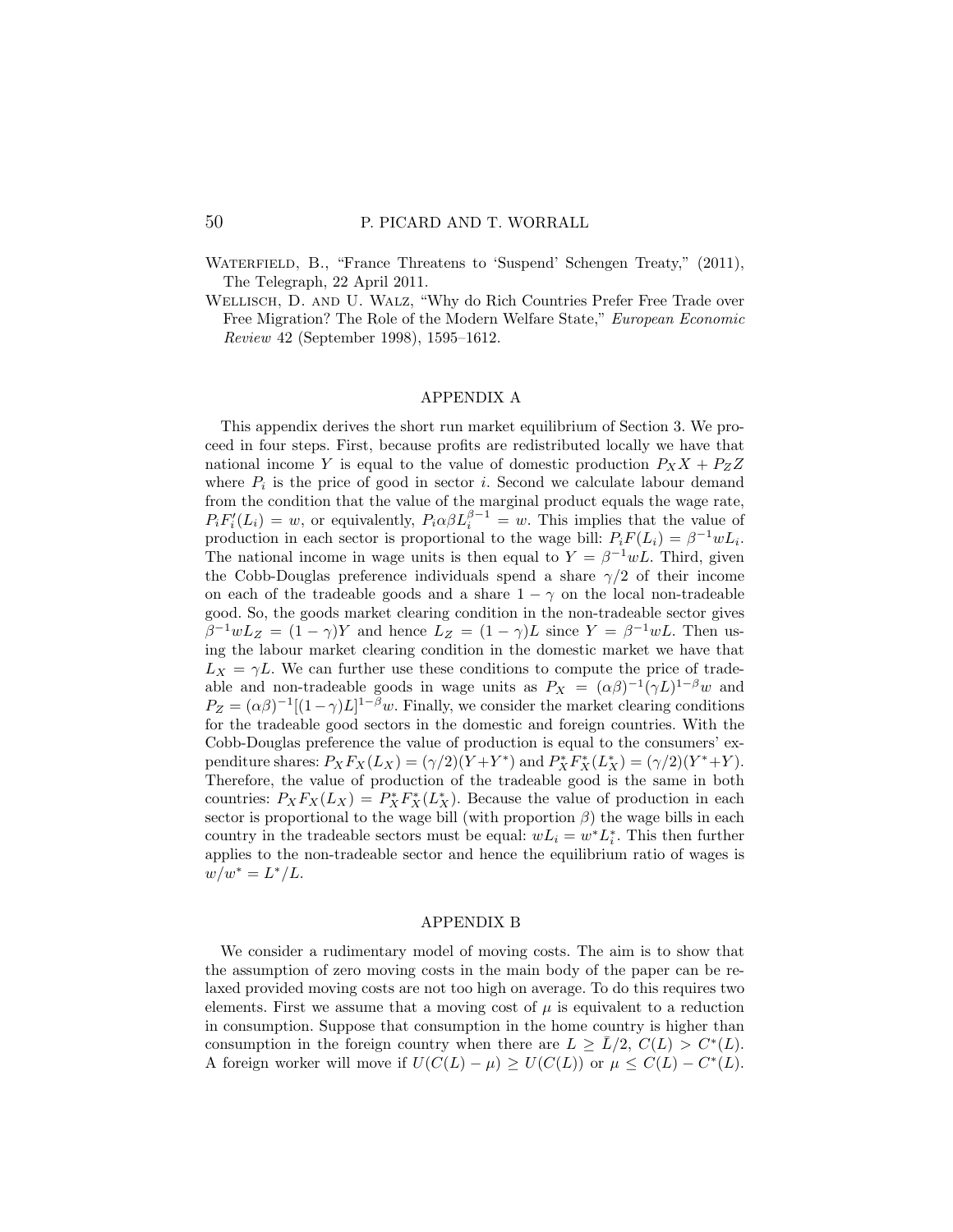Second assume that moving costs are heterogeneous across workers and that the distribution of moving costs across workers is a negative exponential distribution with an average moving cost of  $\bar{\mu}$ . That is the distribution of moving costs is given by the cumulative distribution function  $F(\mu) = 1 - \exp(-\mu/\bar{\mu})$ . This distribution is convenient as there are always some workers with low moving costs and because the distribution is described simply by its mean. Other assumptions on the distribution of moving costs could be made but the exponential is particularly analytically convenient. Using the exponential distribution, the number of foreign workers with moving costs less than or equal to  $C(L) - C<sup>*</sup>(L)$  is

$$
(\bar{L}/2)F(C(L) - C^{*}(L)) = (\bar{L}/2) (1 - \exp(-(C(L) - C^{*}(L))/\bar{\mu})) .
$$

For there to be an equilibrium in which  $C(L)$  and  $C<sup>*</sup>(L)$  are equated, this number of workers should be no less that  $\hat{L} - L$  where  $\hat{L}$  is the equilibrium labour force and  $L \in [\bar{L}/2, \hat{L})$ . That is

$$
(\bar{L}/2) (1 - \exp(-(C(L) - C^*(L))/\bar{\mu})) \ge \hat{L} - L
$$

for  $L \in [\bar{L}/2, \hat{L})$ . If this inequality is satisfied then for any  $L \in [\bar{L}/2, \hat{L})$  there are always enough workers prepared to move such that consumption is equated in the two countries. Rewriting this inequality gives

$$
\bar{\mu} \le \frac{(C(L) - C^*(L))}{-\log\left(1 - \left(\frac{\hat{L} - L}{\frac{\hat{L}}{2}}\right)\right)}
$$

for  $L \in [L/2, \hat{L})$ . Note that the term on the right-hand-side is positive and bounded above. To see it is positive, note that  $C(L) > C<sup>*</sup>(L)$  by assumption and the term inside the logarithm is less than one. It is bounded above for  $L \in [\bar{L}/2, \bar{L})$ . In the limit as  $L \to \bar{L}$  both the numerator and denominator vanish, but using L'Hospital's rule it can be shown that the limit as  $L \to \hat{L}$  is positive and finite. Thus provided the average moving cost is not too high, and assuming a similar condition holds for Home workers considering migration to the Foreign country, the equilibrium allocation with moving costs will be the same as when moving costs are zero. The welfare properties will however, be different.

### APPENDIX C

<span id="page-50-0"></span>This appendix derives the necessary conditions for the planner's optimisation problem. The planner maximises world per-capita welfare  $W(L) = \omega(L)C(L) +$  $(1 - \omega(L))C^*(L)$  where  $\omega(L) = L/\overline{L}$ . It is easy to check that

$$
C'(L) = \left(\beta \left(1 - \frac{\gamma}{2}\right) - 1\right) \frac{C(L)}{L} - \frac{\beta \gamma}{2} \frac{C(L)}{\bar{L} - L}
$$